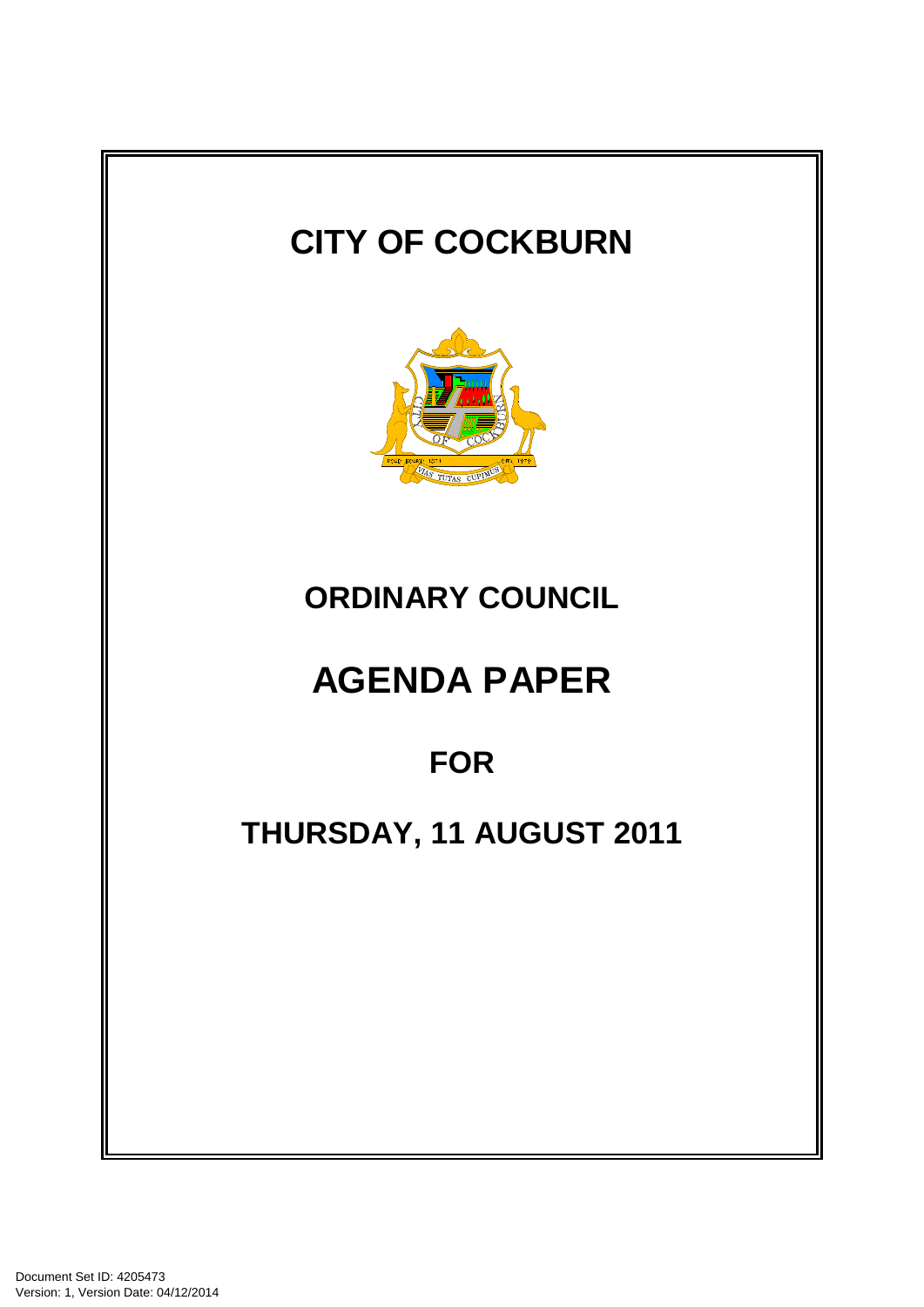# **CITY OF COCKBURN**

# **SUMMARY OF AGENDA TO BE PRESENTED TO THE ORDINARY COUNCIL MEETING TO BE HELD ON THURSDAY, 11 AUGUST 2011 AT 7:00 PM**

# **Page**

| 1.             |      |                                                                                                                                                                   |  |
|----------------|------|-------------------------------------------------------------------------------------------------------------------------------------------------------------------|--|
| 2.             |      | APPOINTMENT OF PRESIDING MEMBER (IF REQUIRED)  1                                                                                                                  |  |
| 3.             |      | DISCLAIMER (TO BE READ ALOUD BY PRESIDING MEMBER) 1                                                                                                               |  |
| $\mathbf{4}$ . |      | ACKNOWLEDGEMENT OF RECEIPT OF WRITTEN DECLARATIONS OF<br>FINANCIAL INTERESTS AND CONFLICT OF INTEREST (BY PRESIDING                                               |  |
| 5.             |      |                                                                                                                                                                   |  |
| 6.             |      | ACTION TAKEN ON PREVIOUS PUBLIC QUESTIONS TAKEN ON                                                                                                                |  |
| 7 <sub>1</sub> |      |                                                                                                                                                                   |  |
| 8.             |      |                                                                                                                                                                   |  |
|                | 8.1  | (OCM 11/8/2011) - ORDINARY COUNCIL MEETING - 14/07/2011  2                                                                                                        |  |
| 9.             |      |                                                                                                                                                                   |  |
| 10.            |      |                                                                                                                                                                   |  |
| 11.            |      | BUSINESS LEFT OVER FROM THE PREVIOUS MEETING (IF                                                                                                                  |  |
| 12.            |      | DECLARATION OF COUNCILLORS WHO HAVE NOT GIVEN DUE                                                                                                                 |  |
| 13.            |      |                                                                                                                                                                   |  |
|                | 13.1 | (OCM 11/8/2011) - MINUTES OF THE GRANTS AND DONATIONS<br>COMMITTEE MEETING - 26 JULY 2011 (CR/G/003) (R AVARD)                                                    |  |
|                | 13.2 | (OCM 11/8/2011) - MINUTES OF THE AUDIT AND STRATEGIC<br>FINANCE COMMITTEE MEETING - 21/07/2011 (FS/A/001) (S                                                      |  |
|                | 13.3 | (OCM 11/8/2011) - MINUTES OF THE CHIEF EXECUTIVE<br>OFFFICER PERFORMANCE AND SENIOR STAFF KEY PROJECTS<br>APPRAISAL COMMITTEE MEETING - 27 JULY 2011 (P1192) (S   |  |
| 14.            |      |                                                                                                                                                                   |  |
|                | 14.1 | (OCM 11/8/2011) - PROPOSED SCHEME AMENDMENT NO. 88 -<br>LOCATION: LOTS 1 AND 2 BELLION DRIVE, HAMILTON HILL -<br>OWNER: KARISMA P/L - APPLICANT: PETER D WEBB AND |  |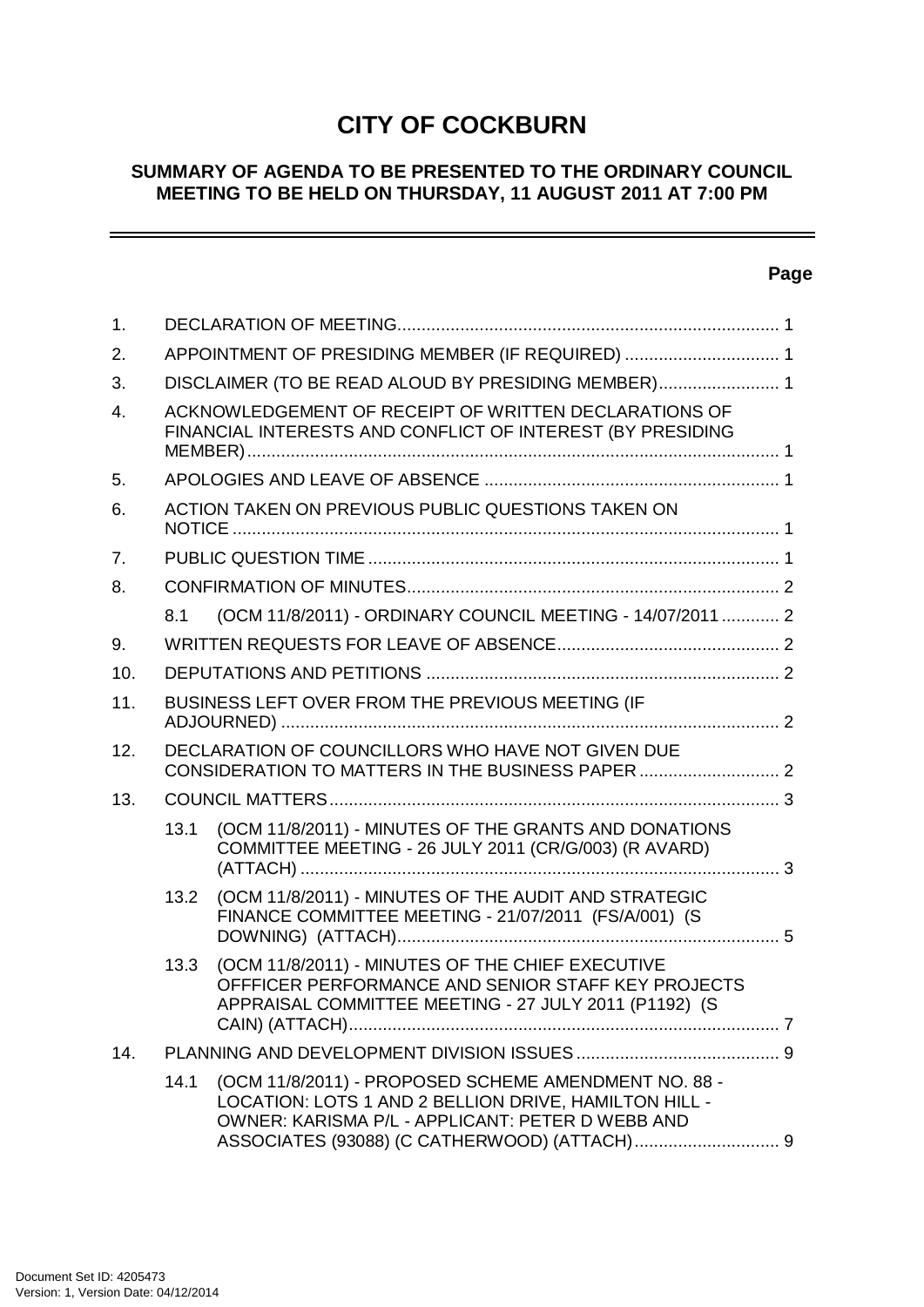|     |      | 14.2 (OCM 11/8/2011) - PROPOSED CLOSURE OF PUBLIC ACCESS<br>WAY BENEDICK ROAD TO ROSALIND WAY COOLBELLUP                                                                                                                                                                                 |    |
|-----|------|------------------------------------------------------------------------------------------------------------------------------------------------------------------------------------------------------------------------------------------------------------------------------------------|----|
|     |      | 14.3 (OCM 11/8/2011) - PROPOSED SCHEME AMENDMENT NO. 73 -<br>LOCATION: LOT 100 BERRIGAN DRIVE AND LOT 31 HOPE ROAD,<br>JANDAKOT (ADOPTION FOR FINAL APPROVAL) - OWNER:<br>TREELAND INVESTMENTS PTY LTD - APPLICANT: GRAY AND<br>LEWIS LAND USE PLANNERS (93073) (D DI RENZO) (ATTACH) 20 |    |
|     | 14.4 | (OCM 11/8/2011) - PACKHAM NORTH DISTRICT STRUCTURE<br>PLAN - LOCATION: PACKHAM NORTH PROJECT AREA,<br>SPEARWOOD & COOGEE - OWNER: VARIOUS - APPLICANT: N/A                                                                                                                               |    |
|     | 14.5 | (OCM 11/8/2011) - PROPOSED BRANCH CIRCUS DISTRICT<br>STRUCTURE PLAN LOCATION: VARIOUS LANDHOLDINGS<br>BETWEEN HAMMOND ROAD AND BRANCH CIRCUS, SUCCESS<br>OWNER: VARIOUS LANDOWNERS APPLICANT: CITY OF                                                                                    |    |
| 15. |      |                                                                                                                                                                                                                                                                                          |    |
|     | 15.1 | (OCM 11/8/2011) - LIST OF CREDITORS PAID - JUNE 2011                                                                                                                                                                                                                                     |    |
|     | 15.2 | (OCM 11/8/2011) - STATEMENT OF FINANCIAL ACTIVITY AND<br>ASSOCIATED REPORTS - JUNE 2011 (FS/S/001) (N MAURICIO)                                                                                                                                                                          |    |
| 16. |      |                                                                                                                                                                                                                                                                                          |    |
| 17. |      |                                                                                                                                                                                                                                                                                          |    |
|     | 17.1 | (OCM 11/8/2011) - PROPOSED CALENDAR OF EVENTS FOR THE<br>SUMMER OF FUN 2011/12 (CR/F/008) (S SEYMOUR-EYLES)                                                                                                                                                                              |    |
|     | 17.2 | (OCM 11/8/2011) - ADOPTION OF THE CITY OF COCKBURN<br>'YOUTH SERVICES STRATEGIC PLAN 2011-2016' (CR/M/005) (G                                                                                                                                                                            | 49 |
|     | 17.3 | (OCM 11/8/2011) - CLOSED CIRCUIT TELEVISION (CCTV)                                                                                                                                                                                                                                       |    |
|     | 17.4 | (OCM 11/8/2011) - TENDER NO. RFT08/2011 - BUILDING<br><b>CONSTRUCTION SERVICES - BOTANY PARK SPORTING</b><br>FACILITY, HAMMOND PARK (RFT08/2011) (A LACQUIERE)                                                                                                                           |    |
|     | 17.5 | (OCM 11/8/2011) - TENDER NO. RFT09/2011 - DESIGN,<br>DEVELOPMENT & BUILDING CONSTRUCTION - VOLUNTEER<br>EMERGENCY SERVICES HEADQUARTERS (RFT09/2011) (R                                                                                                                                  |    |
| 18. |      |                                                                                                                                                                                                                                                                                          |    |
| 19. |      |                                                                                                                                                                                                                                                                                          |    |
| 20. |      | NOTICES OF MOTION GIVEN AT THE MEETING FOR CONSIDERATION                                                                                                                                                                                                                                 |    |
| 21. |      | NEW BUSINESS OF AN URGENT NATURE INTRODUCED BY                                                                                                                                                                                                                                           |    |
|     |      |                                                                                                                                                                                                                                                                                          |    |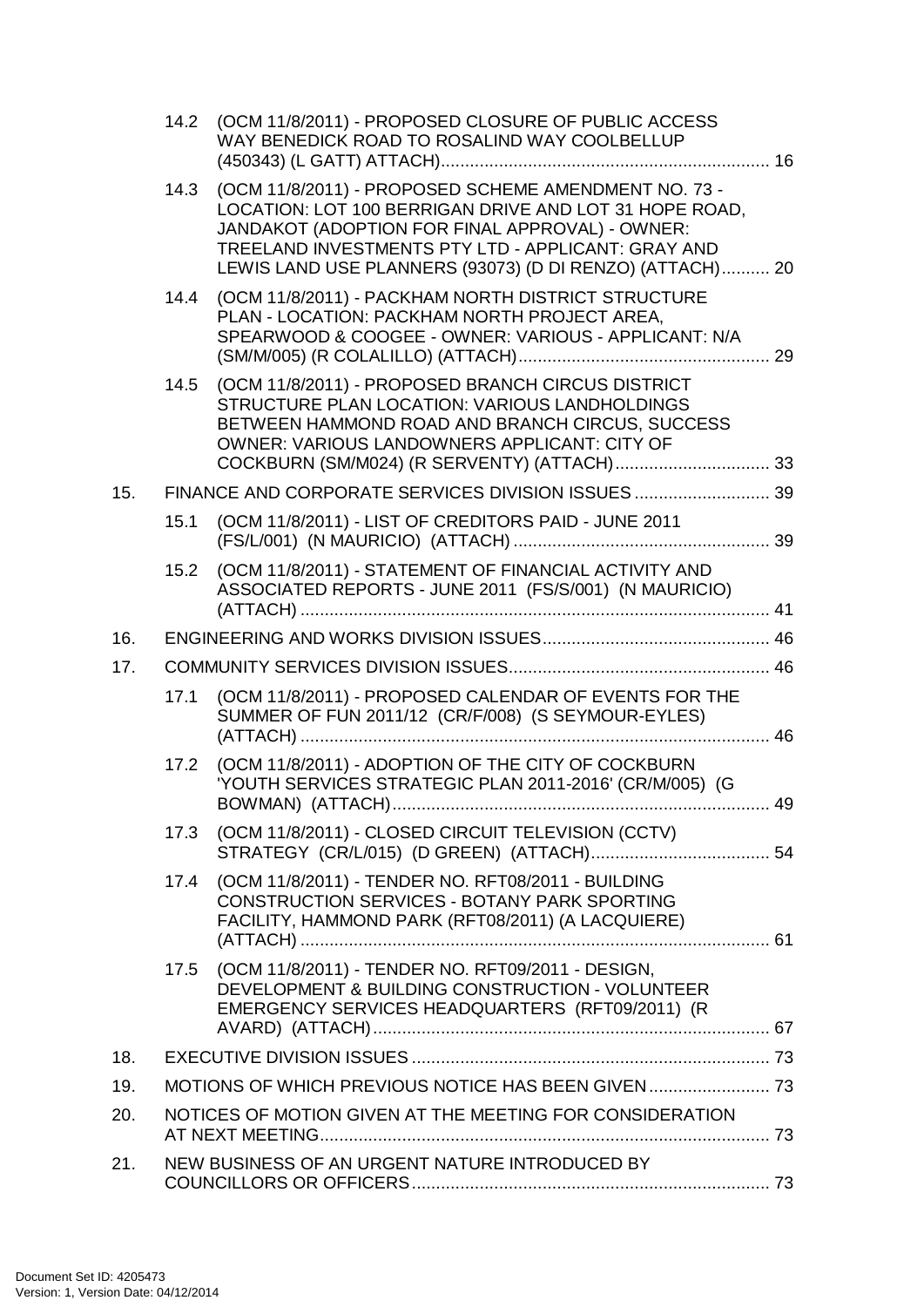| 22. MATTERS TO BE NOTED FOR INVESTIGATION, WITHOUT DEBATE 73 |  |
|--------------------------------------------------------------|--|
|                                                              |  |
| 24 (OCM 11/8/2011) - 24 RESOLUTION OF COMPLIANCE (SECTION    |  |
|                                                              |  |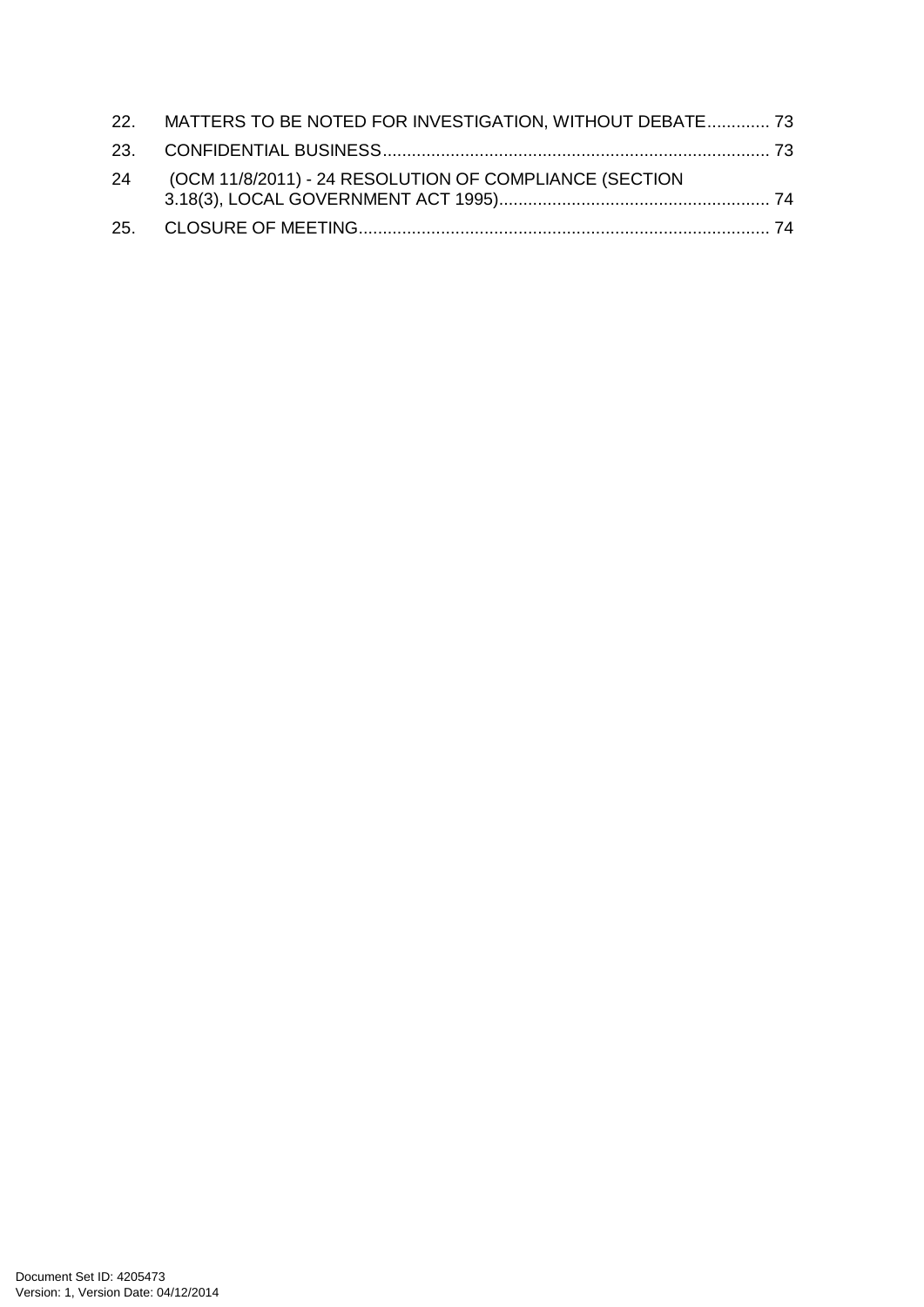# **CITY OF COCKBURN**

# **AGENDA TO BE PRESENTED TO THE ORDINARY COUNCIL MEETING TO BE HELD ON THURSDAY, 11 AUGUST 2011 AT 7:00 PM**

# **1. DECLARATION OF MEETING**

## **2. APPOINTMENT OF PRESIDING MEMBER (If required)**

## **3. DISCLAIMER (To be read aloud by Presiding Member)**

Members of the public, who attend Council Meetings, should not act immediately on anything they hear at the Meetings, without first seeking clarification of Council's position. Persons are advised to wait for written advice from the Council prior to taking action on any matter that they may have before Council.

# **4. ACKNOWLEDGEMENT OF RECEIPT OF WRITTEN DECLARATIONS OF FINANCIAL INTERESTS AND CONFLICT OF INTEREST (by Presiding Member)**

## **5. APOLOGIES AND LEAVE OF ABSENCE**

## **6. ACTION TAKEN ON PREVIOUS PUBLIC QUESTIONS TAKEN ON NOTICE**

**7. PUBLIC QUESTION TIME**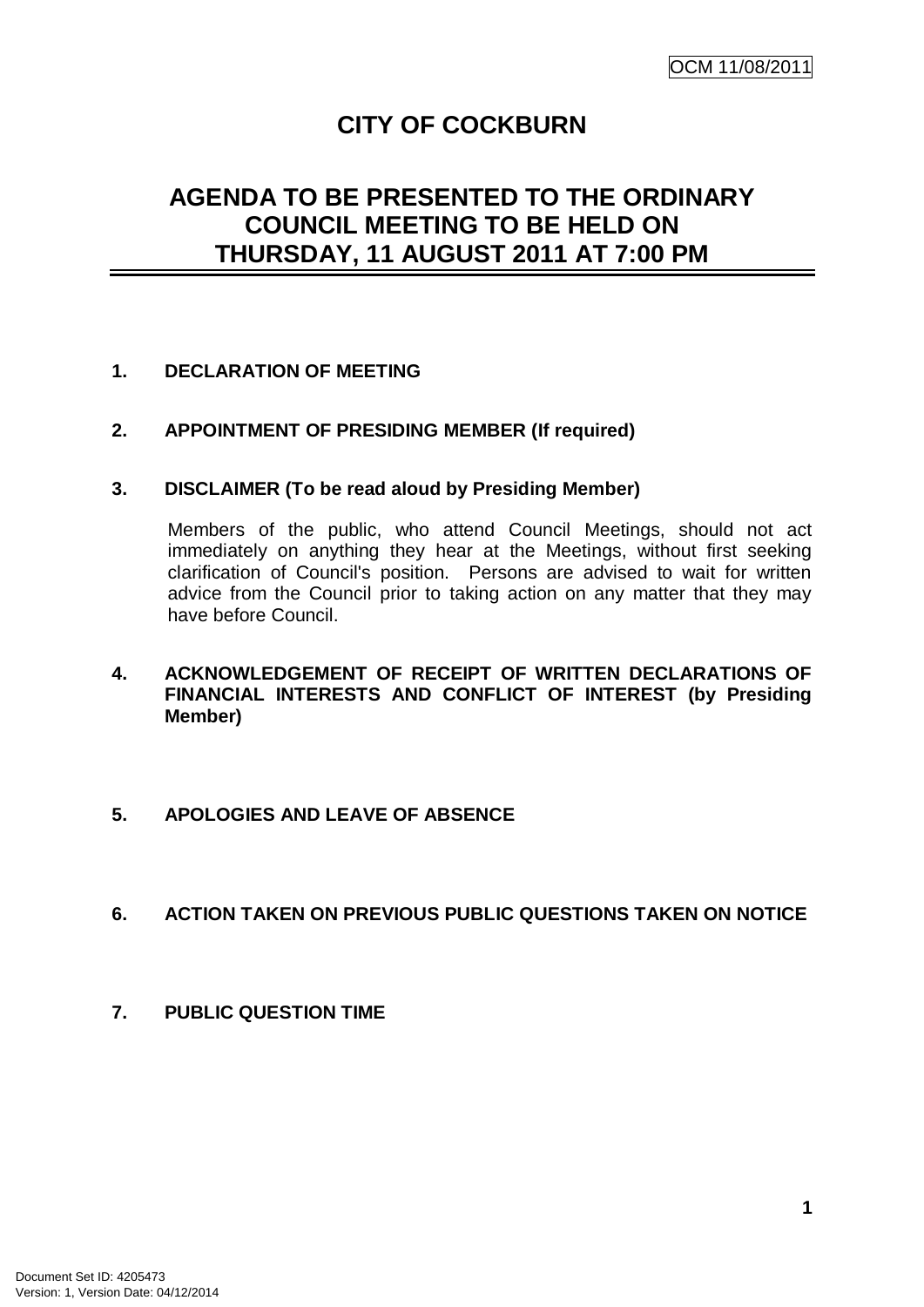# **8. CONFIRMATION OF MINUTES**

## **8.1 (OCM 11/8/2011) - ORDINARY COUNCIL MEETING - 14/07/2011**

#### **RECOMMENDATION**

That Council adopt the Minutes of the Ordinary Council Meeting held on Thursday, 14 July 2011, as a true and accurate record, subject to the following amendment to page 112:

Delete the words "SECONDED Clr I Whitfield", and insert the words "SECONDED Deputy Mayor K Allen".

**COUNCIL DECISION**

# **9. WRITTEN REQUESTS FOR LEAVE OF ABSENCE**

# **10. DEPUTATIONS AND PETITIONS**

# **11. BUSINESS LEFT OVER FROM THE PREVIOUS MEETING (If adjourned)**

# **12. DECLARATION OF COUNCILLORS WHO HAVE NOT GIVEN DUE CONSIDERATION TO MATTERS IN THE BUSINESS PAPER**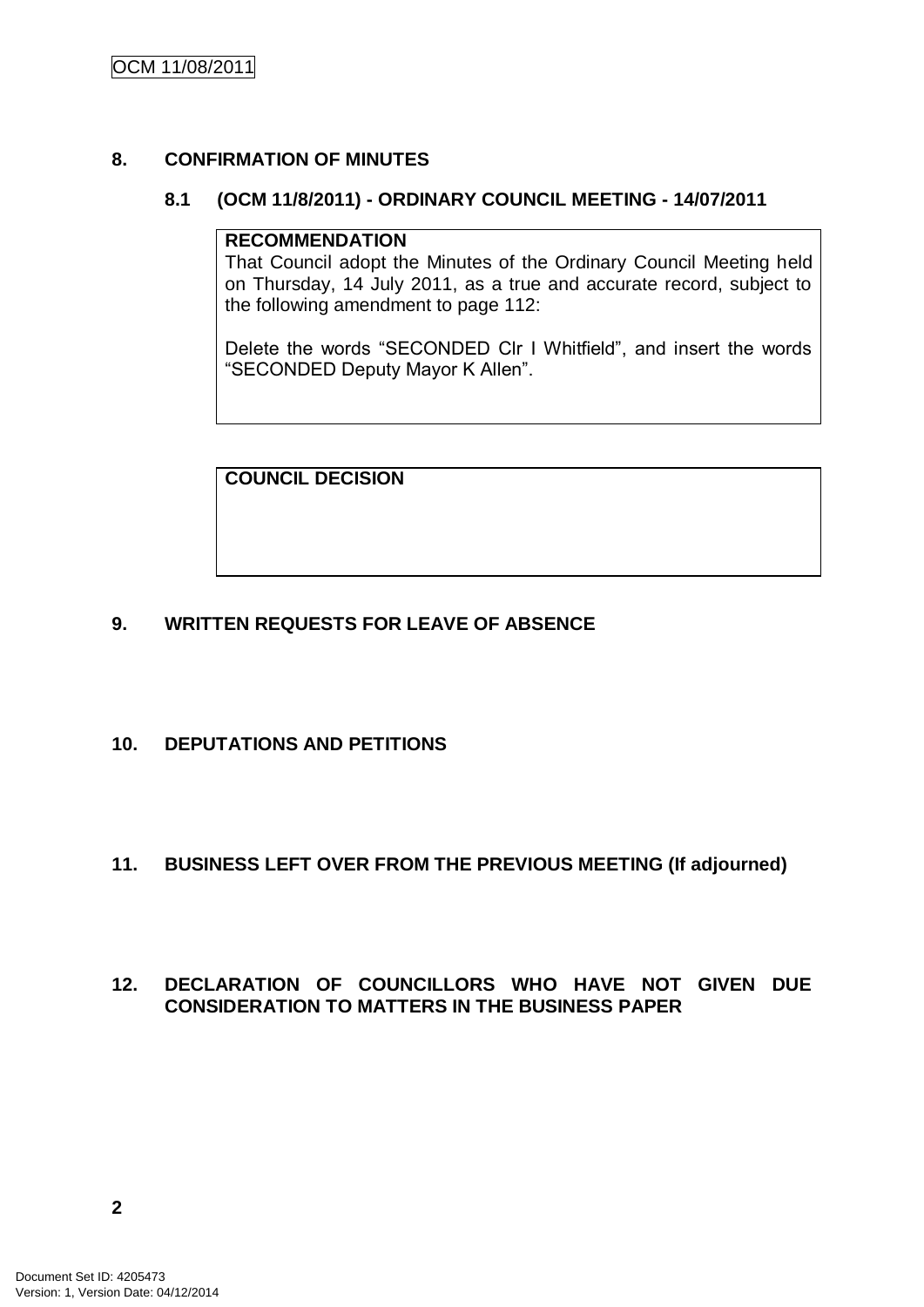# **13. COUNCIL MATTERS**

#### **13.1 (OCM 11/8/2011) - MINUTES OF THE GRANTS AND DONATIONS COMMITTEE MEETING - 26 JULY 2011 (CR/G/003) (R AVARD) (ATTACH)**

## **RECOMMENDATION**

That Council: Council receive the Minutes of the Grants and Donations Committee meeting held on 26 July 2011, and adopt the recommendations contained therein.

**COUNCIL DECISION**

# **Background**

The Council of the City of Cockburn established the Grants and Donations Committee to recommend on the level and the nature of grants and donations provided to external organisations and individuals. The Committee is also empowered to recommend to Council on donations and sponsorships to specific groups and individuals.

## **Submission**

N/A

## **Report**

Council approved a budget for grants and donations for 2011/12 of \$806,000. The Grants and Donations Committee is empowered to recommend to Council how these funds should be distributed.

## **Strategic Plan/Policy Implications**

## **Governance Excellence**

• To conduct Council business in open public forums and to manage Council affairs by employing publicly accountable practices.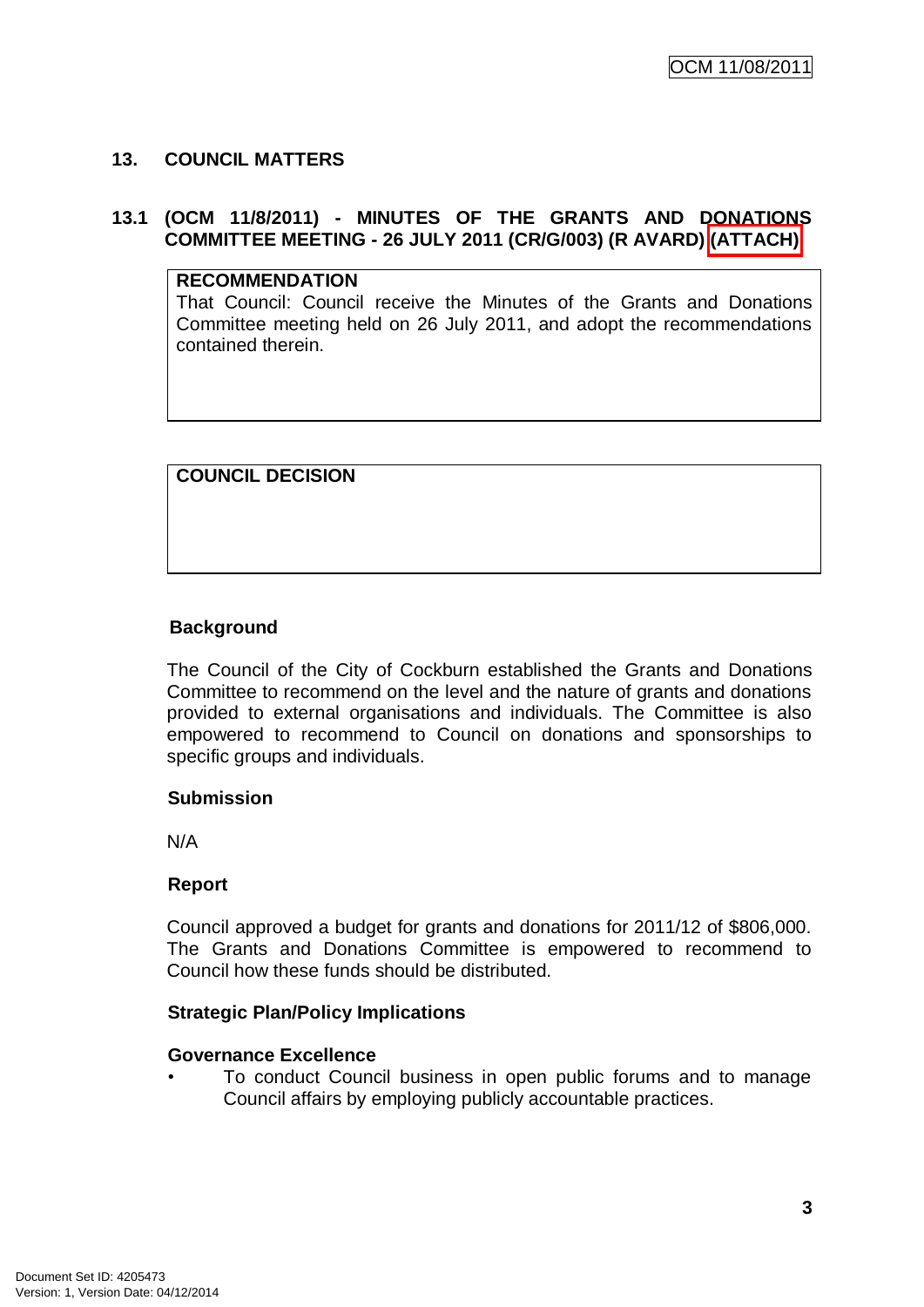# **Budget/Financial Implications**

Council approved a budget for grants and donations for 2011/12 of \$806,000.

Following is a summary of the proposed grants, donations and sponsorship allocations.

| <b>Committed/Contractual Donations</b>    | \$195,776 |
|-------------------------------------------|-----------|
| *Specific Grant Programs                  | \$430,224 |
| <i>*Donations</i>                         | \$140,000 |
| *Sponsorship                              | \$40,000  |
| Total                                     | \$806,000 |
| <b>Total Funds Available</b>              | \$806,000 |
| <b>Less Total of Proposed Allocations</b> | \$806,000 |
| <b>Balance</b>                            |           |

*\* These allocated funds are available to be drawn upon in response to grants, donations and sponsorship applications from organisations and individuals.*

## **Legal Implications**

N/A

## **Community Consultation**

The position of Council is for the availability of grants and donations to be advertised through the City"s website, local media, Cockburn Soundings, Council networks and related means.

It is recommended that advertising commence immediately following the Council decision to ensure a wider representation of applications.

## **Attachment(s)**

Minutes of the Grants and Donations Committee Meeting on 26 July 2011, including Summary of Grants, Donations and Sponsorship Committee Recommended Allocations 2011/12.

#### **Advice to Proponent(s)/Submissioners**

N/A

**Implications of Section 3.18(3) Local Government Act, 1995**

Nil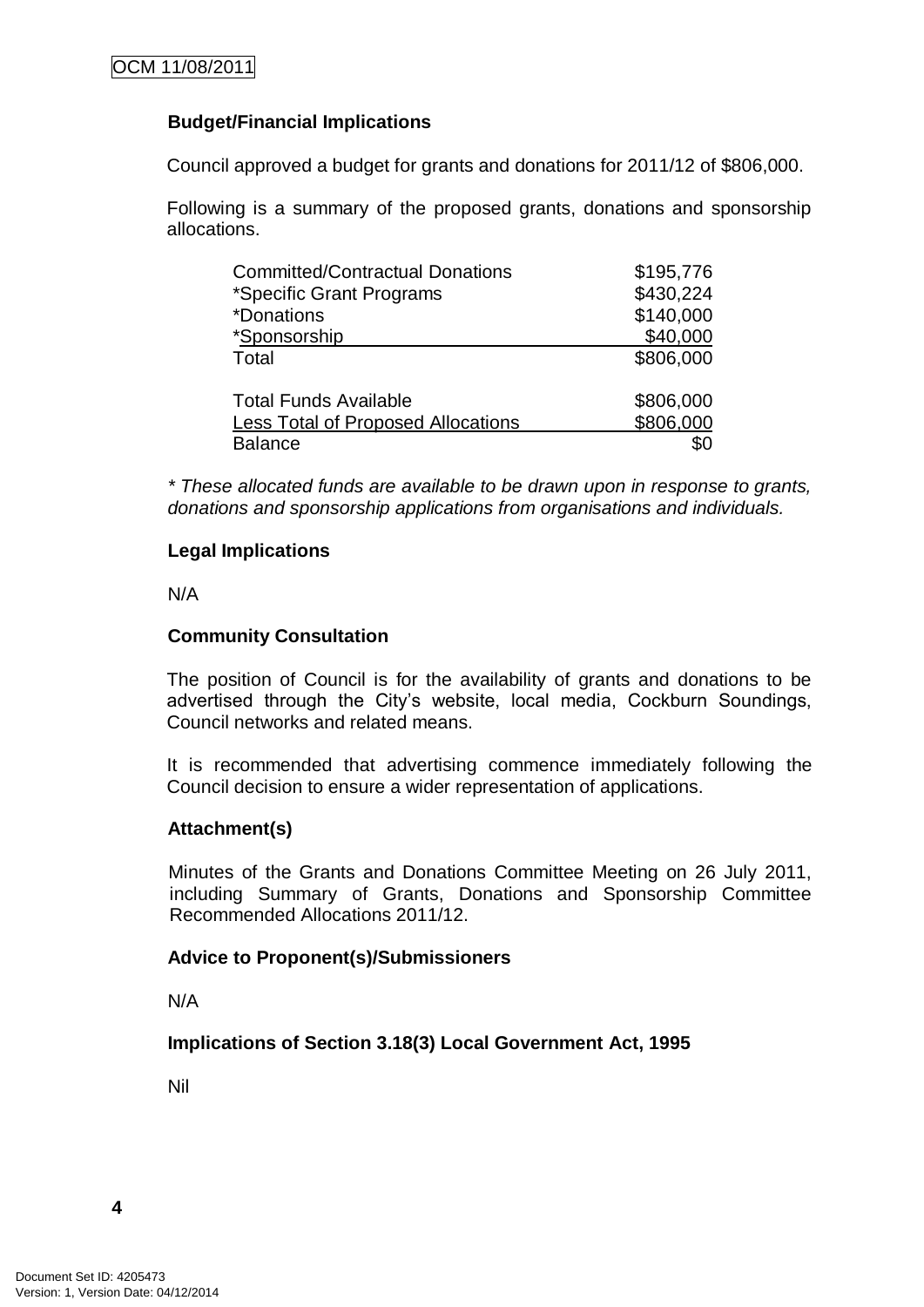## **13.2 (OCM 11/8/2011) - MINUTES OF THE AUDIT AND STRATEGIC FINANCE COMMITTEE MEETING - 21/07/2011 (FS/A/001) (S DOWNING) (ATTACH)**

#### **RECOMMENDATION**

That Council receive the Minutes of the Audit and Strategic Finance Committee Meeting held on 21 July 2011 and adopt the recommendations contained therein.

# **COUNCIL DECISION**

# **Background**

A meeting of the Audit and Strategic Finance Committee was conducted on 21 July 2011.

#### **Submission**

N/A

## **Report**

The Audit and Strategic Finance Committee received and considered the following items:

1. Contract for Internal Auditing Services – July 2011 to June 2015.

Quotes were received from three(3) of the five (5) selected firms on the WALGA Preferred Supply Contract panel for internal auditing services.

The City requested quotations from five (5) of the seven (7) contract panel suppliers. The two suppliers not approached were AMD Chartered Accountants (regionally based supplier). and Grant Thornton (current provider of external audit services).

2. Draft Enterprise Risk Management Policy and Guidelines.

The policy and guidelines have been developed to provide a systematic overview of the risks faced by the organisation. The process is consistent with the relevant Standards, ISO 31000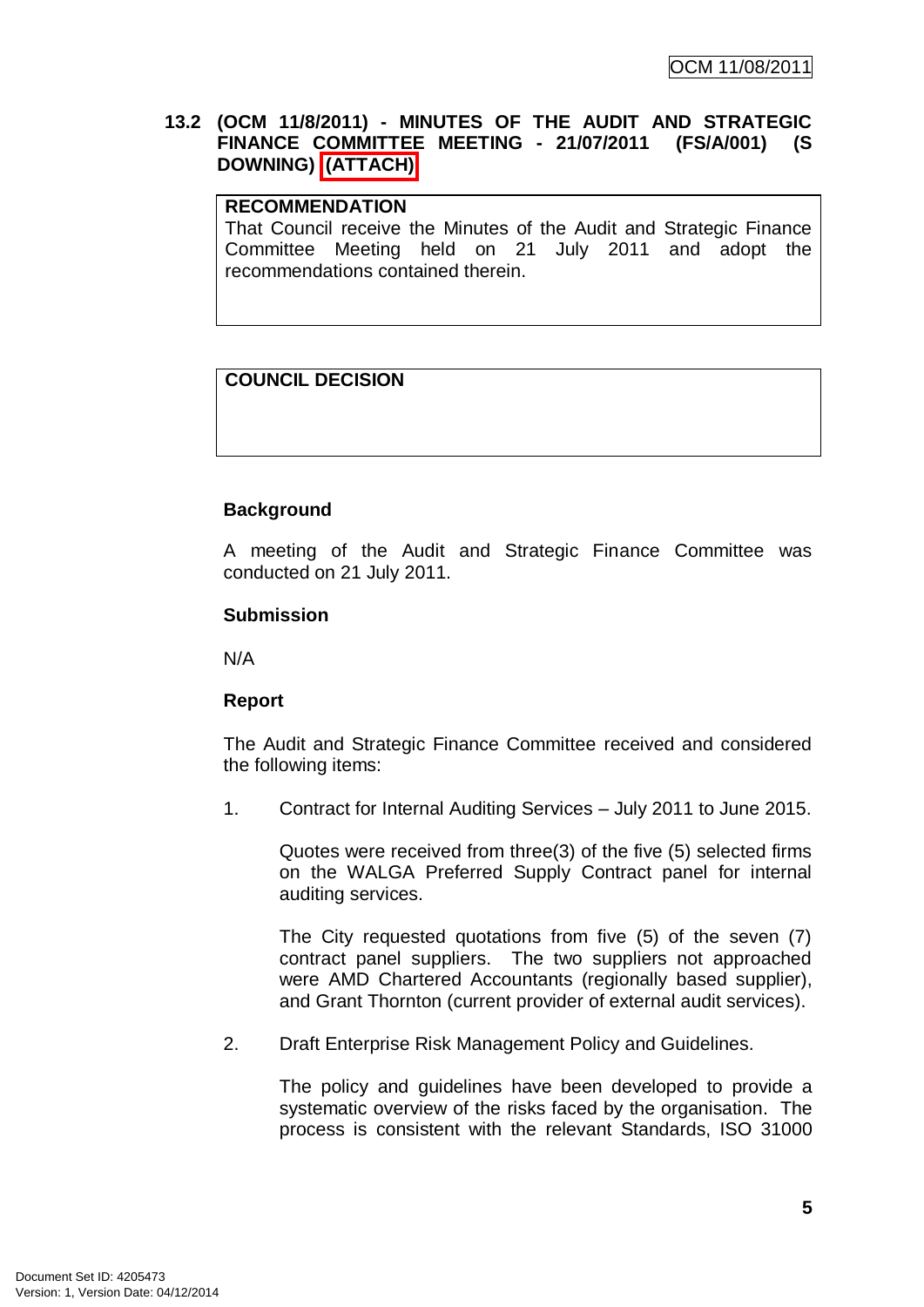Risk Management – Principles & Guidelines and *AS/NZS 4360:2004 - Risk Management.* As the City embraces a more structured approach to risk management and mitigation, our systems and processes will mature. These guidelines will be reviewed to capture improvement and to continue to challenge the organisation"s approach to risk.

3. Internal Audit Log Review – Part III.

A substantial and comprehensive audit plan was carried out over the preceding two financial years. Overall, the majority of audit findings and recommendations have been implemented, or are in progress. Over the life of the audit program, 80% of agreed actions have been actioned. This can be viewed as a reasonable measure of the success and effectiveness of Council"s internal audit function

4. Internal Audit Report – Health Income.

Council"s internal auditor (Paxon Group) completed an internal audit of the City"s Health Income raising and collection processes during the first half of 2011.

Two findings were identified, namely, lack of formalised procedural documentation and lack of independent checking and monitoring.

Auditor"s recommendations have been agreed to by the Manager, Environmental Health. Due to some IT issues only some of these procedures have been implemented before 30 June 2011. However, the balance of these procedures is expected to be completed by 30 December 2011.

## **Strategic Plan/Policy Implications**

#### **Governance Excellence**

To provide effective monitoring and regulatory services that administer relevant legislation and local laws in a fair and impartial way.

## **Budget/Financial Implications**

As contained in the Minutes.

#### **Legal Implications**

As contained in the Minutes.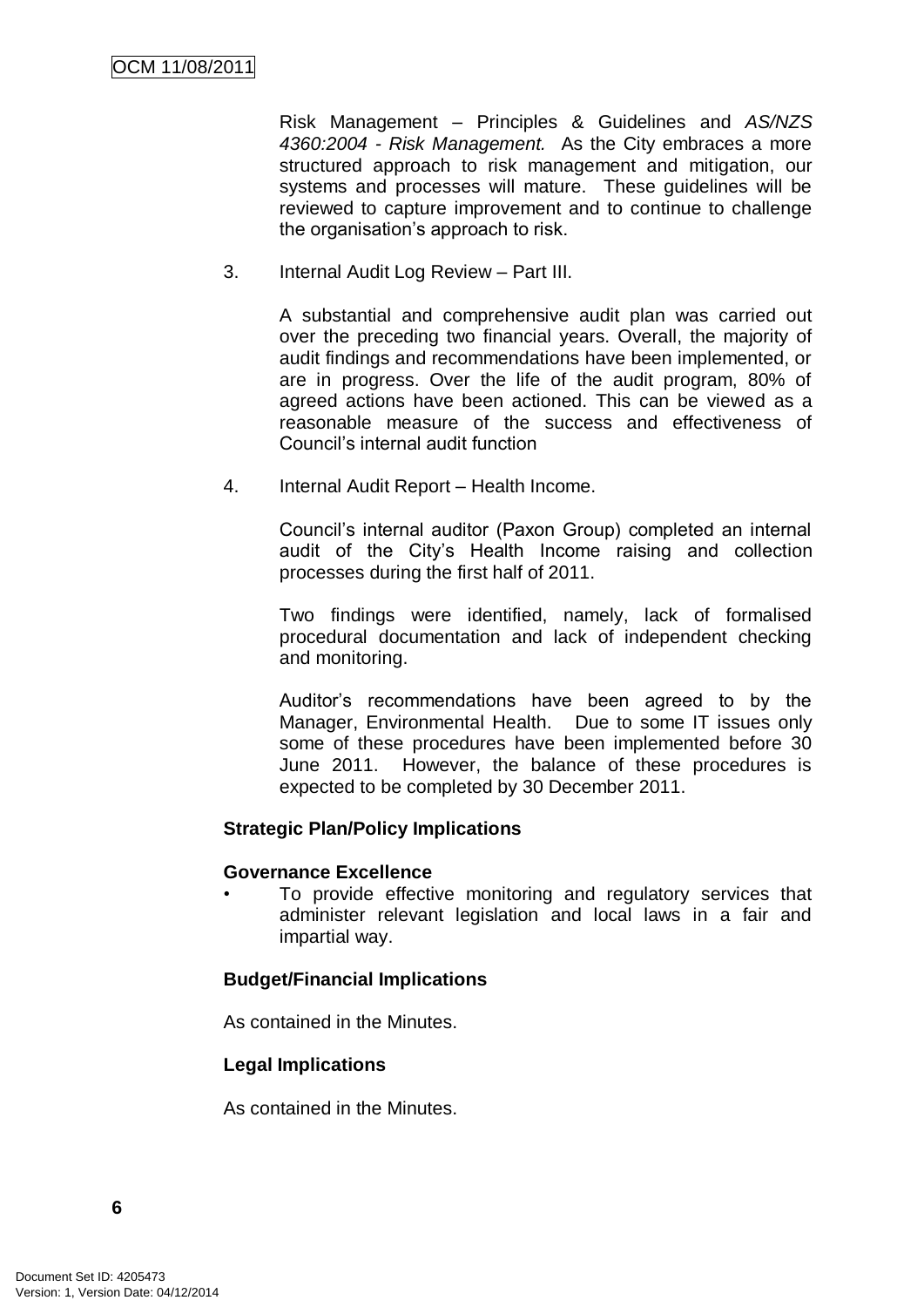# **Community Consultation**

N/A

# **Attachment(s)**

Minutes of the Audit and Strategic Finance Committee – 21 July 2011.

# **Advice to Proponent(s)/Submissioners**

N/A

# **Implications of Section 3.18(3) Local Government Act, 1995**

Nil.

## **13.3 (OCM 11/8/2011) - MINUTES OF THE CHIEF EXECUTIVE OFFFICER PERFORMANCE AND SENIOR STAFF KEY PROJECTS APPRAISAL COMMITTEE MEETING - 27 JULY 2011 (P1192) (S CAIN) (ATTACH)**

# **RECOMMENDATION**

That Council receive the Minutes of the Chief Executive Officer Performance and Senior Staff Key Projects Appraisal Committee dated 27 July 2011, as attached to the Agenda, and adopt the recommendations contained therein.

# **COUNCIL DECISION**

# **Background**

The Chief Executive Officer Performance and Senior Staff Key Projects Appraisal Committee met on 27 July 2011. The minutes of that meeting are required to be presented to Council and its recommendations considered by Council.

# **Submission**

N/A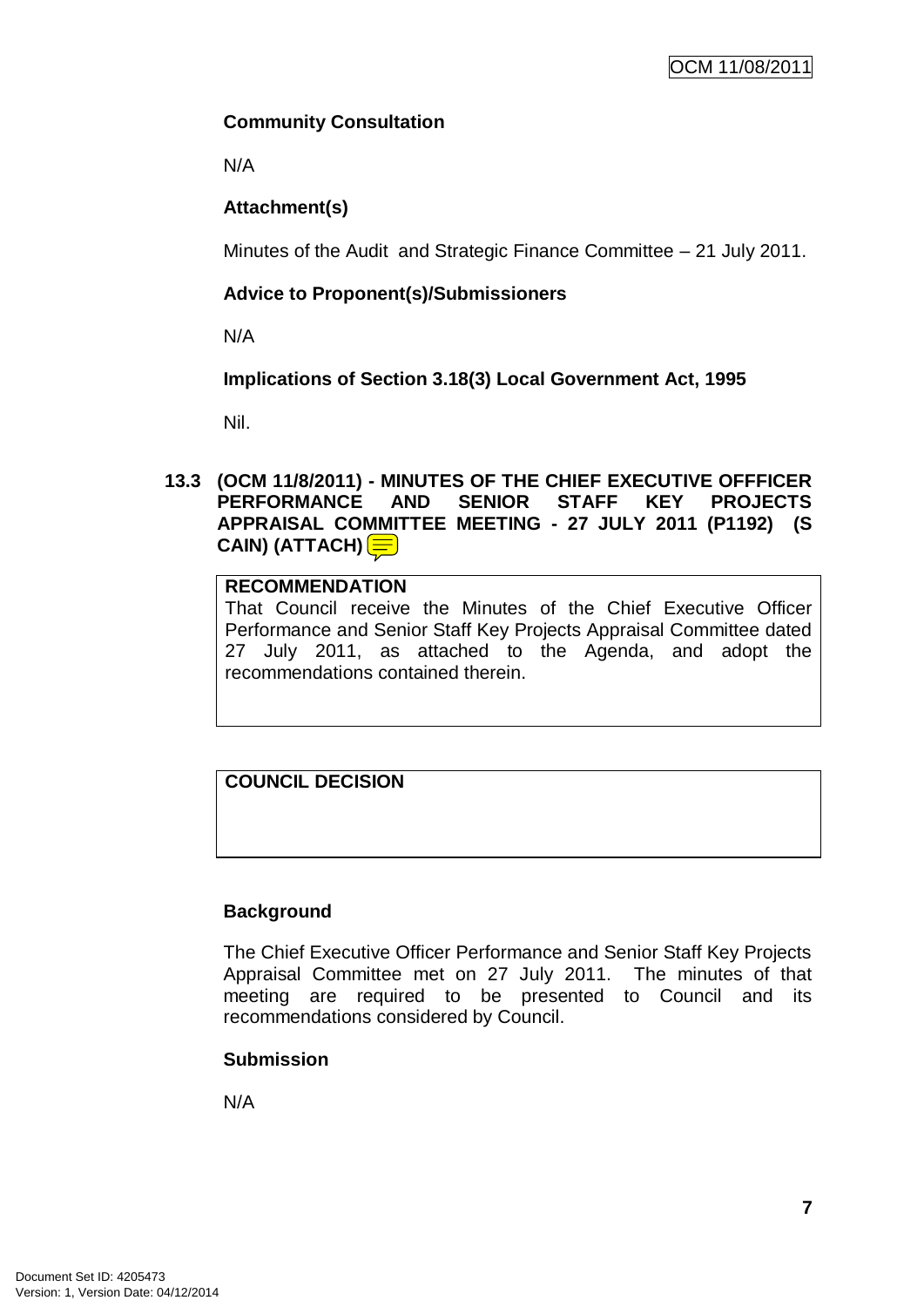# **Report**

The Committee recommendations are now presented for consideration by Council and, if accepted, are endorsed as the decisions of Council. Any Elected Member may withdraw any item from the Committee meeting for discussion and propose an alternative recommendation for Council"s consideration. Any such items will be dealt with separately, as provided for in Council"s Standing Orders.

# **Strategic Plan/Policy Implications**

#### **Governance Excellence**

• To maintain a professional, well-trained and healthy workforce that is responsive to the community"s needs.

#### **Budget/Financial Implications**

Committee Minutes refer.

## **Legal Implications**

Committee Minutes refer.

## **Community Consultation**

N/A

## **Attachment(s)**

Minutes of the Chief Executive Officer Performance and Senior Staff Key Projects Appraisal Committee 27 July 2011 are provided to the Elected Members as confidential attachments.

## **Advice to Proponent(s)/Submissioners**

The CEO and Senior Staff have been advised that this item will be considered at the 11 August 2011 OCM.

## **Implications of Section 3.18(3) Local Government Act, 1995**

Committee Minutes refer.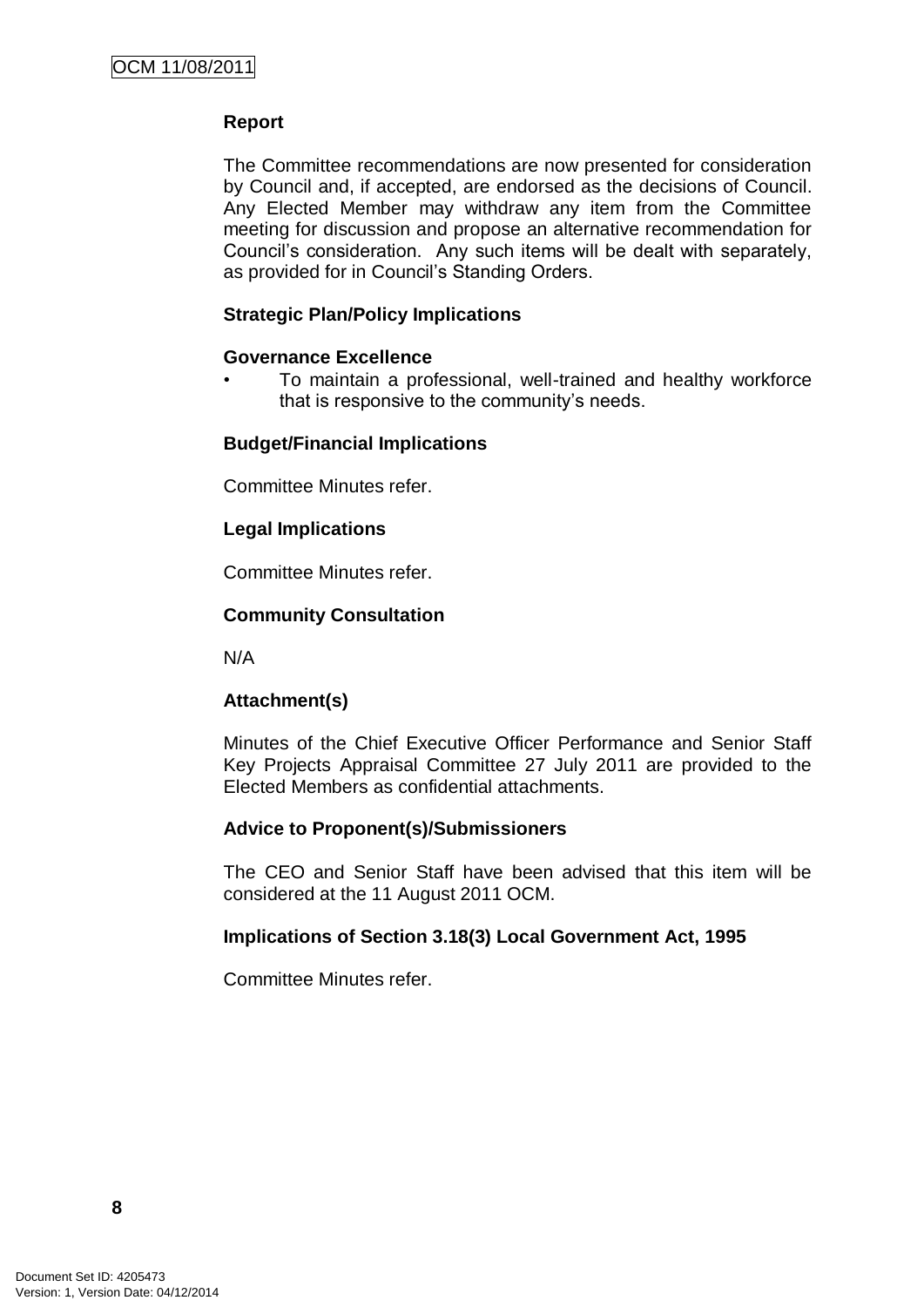#### **14. PLANNING AND DEVELOPMENT DIVISION ISSUES**

## **14.1 (OCM 11/8/2011) - PROPOSED SCHEME AMENDMENT NO. 88 - LOCATION: LOTS 1 AND 2 BELLION DRIVE, HAMILTON HILL - OWNER: KARISMA P/L - APPLICANT: PETER D WEBB AND ASSOCIATES (93088) (C CATHERWOOD) (ATTACH)**

# **RECOMMENDATION**

That Council:

- (1) endorse the Schedule of Submissions prepared in respect of Amendment No. 88 to City of Cockburn Town Planning Scheme No. 3 ("scheme");
- (2) modify the advertised version of Amendment No. 88 to the scheme to:
	- 1. renumber the Conditions in point 2. of the amending text from "8. to 14." to "1. to 7.
- (3) in pursuance of Section 75 of the Planning and Development Act 2005, amend the above Local Planning Scheme by:
	- 1. rezoning Lots 1 and 2 Bellion Drive, Hamilton Hill from 'Mixed Business' to 'Special Use No. 27';
	- 2. introducing a new "Special Use No. 27" into Schedule 4 as follows:

| No       | <b>Description</b><br>of Land                                                                                                   | <b>Special Use</b>                                                                                                                                                                                                                                                                                                                                                                                                                                                                                                          | <b>Conditions</b>                                                                                                                                                                                                                                                                                                                                                                                                                                                                                                                                                                                                                                                                                                                         |
|----------|---------------------------------------------------------------------------------------------------------------------------------|-----------------------------------------------------------------------------------------------------------------------------------------------------------------------------------------------------------------------------------------------------------------------------------------------------------------------------------------------------------------------------------------------------------------------------------------------------------------------------------------------------------------------------|-------------------------------------------------------------------------------------------------------------------------------------------------------------------------------------------------------------------------------------------------------------------------------------------------------------------------------------------------------------------------------------------------------------------------------------------------------------------------------------------------------------------------------------------------------------------------------------------------------------------------------------------------------------------------------------------------------------------------------------------|
| SU<br>27 | Mixed Use<br>(Cockburn<br>Coast<br><b>District</b><br>Structure<br>Plan)<br>Lots 1 and 2<br>Bellion Drive,<br>Hamilton<br>Hill. | <b>Bed and Breakfast</b><br>$1_{-}$<br><b>Child Care Premises</b><br>Civic Use<br>Office<br><b>Club Premises</b><br>Motel<br><b>Reception Centre</b><br>Recreation - Private<br>Restaurant<br><b>Consulting Rooms</b><br>Health Studio<br>Convenience Store<br>Lunch bar<br>Bank<br>Cinema/Theatre<br><b>Funeral Parlour</b><br>Hardware Store<br>Dwellings (R160):<br>2.<br>Aged or Dependent<br>Persons<br>Caretaker's Dwelling<br><b>Grouped Dwelling</b><br>Multiple Dwelling<br>3. Showroom<br>4. Residential Building | 1. These uses shall be treated as<br>'P' uses pursuant to clause<br>4.3.3.<br>2.<br>Where buildings front<br>the<br>public street these uses<br>are<br>only permissible where<br>the<br>ground floor (street level) is<br>designed to<br>accommodate<br>future non-residential uses, and<br>in all cases these uses shall be<br>D'<br>treated<br>as<br>in<br>uses<br>accordance with clause 4.3.3<br>3 <sub>1</sub><br>Showroom limited to a floor<br>area of 750m <sup>2</sup> as a stand alone<br>development unless it is part<br>of a comprehensive mixed use<br>development, and<br>shall<br>be<br>treated as a 'D' use pursuant<br>to clause $4.3.3.$<br>4. These uses shall be treated as<br>'D' uses pursuant to clause<br>4.3.3. |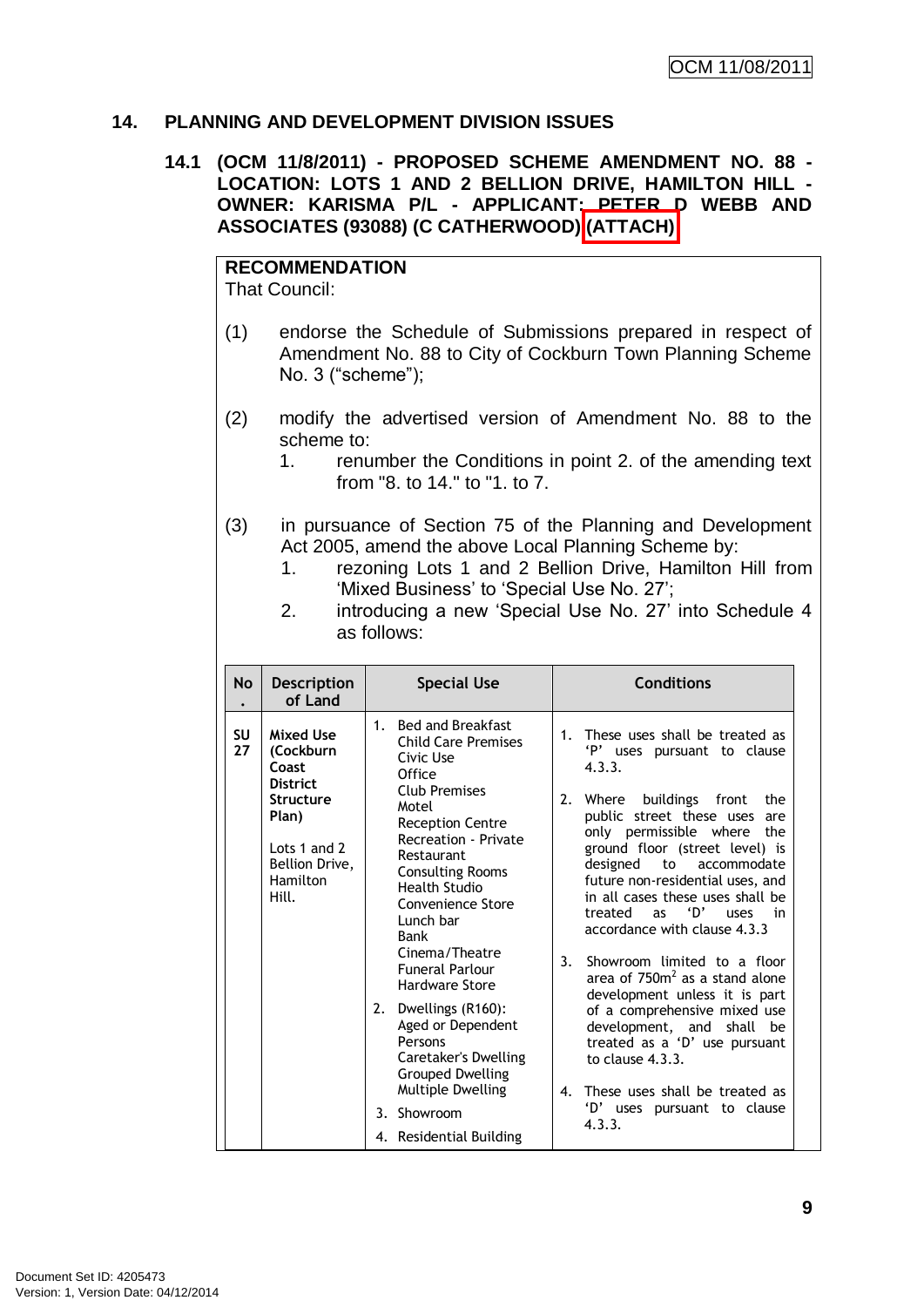|    | Tourist Accom.                                                                                                                                                  | 5. | This use shall be treated as a                                                                                                                                         |
|----|-----------------------------------------------------------------------------------------------------------------------------------------------------------------|----|------------------------------------------------------------------------------------------------------------------------------------------------------------------------|
|    | Garden Centre<br>Market                                                                                                                                         |    | 'D' use, pursuant to clause<br>4.3.3 however advertising of                                                                                                            |
|    | Vet. Consulting Rooms<br>Veterinary Hospital<br>Amusement Parlour                                                                                               |    | development applications may<br>be required.                                                                                                                           |
|    | <b>Betting Agency</b><br><b>Medical Centre</b><br>Hospital<br>Motor Vehicle Hire<br><b>Premises</b><br>Motor Vehicle Wash                                       | 6. | This use is only permissible<br>where it does not support drive<br>through facilities, and it shall<br>be treated as a 'D'<br>use<br>pursuant to clause 4.3.3.         |
|    | <b>Petrol Filling Station</b><br>Service Station<br>Cottage Industry<br>Light Industry<br>Service Industry<br>Warehouse<br>Motor Vehicle Repair<br>Hotel/Tavern | 7. | Shop floor area restricted to a<br>floor area between 150m <sup>2</sup> and<br>750 $m2$ , and this use shall be<br>treated as a 'D' use pursuant<br>to clause $4.3.3.$ |
|    | 5. Place of Worship                                                                                                                                             |    |                                                                                                                                                                        |
|    | 6. Fast Food Premises                                                                                                                                           |    |                                                                                                                                                                        |
| 7. | Shop                                                                                                                                                            |    |                                                                                                                                                                        |

- 3. amend the Scheme Map, accordingly.
- (4) receive the amendment documentation, once modified in accordance with 2 above, be signed and sealed without modification and then submitted to the Western Australian Planning Commission along with the endorsed Schedule of Submissions with a request for the endorsement of final approval by the Hon. Minister for Planning; and
- (5) advise those parties that made a submission be advised of Council"s decision accordingly.

# **COUNCIL DECISION**

#### **Background**

At its ordinary meeting held 10 March 2011, Council initiated Amendment No. 88 to its Town Planning Scheme No. 3 to consider the introduction of a new Special Use No. 27 to guide development for Lots 1 and 2 Bellion Drive, Hamilton Hill.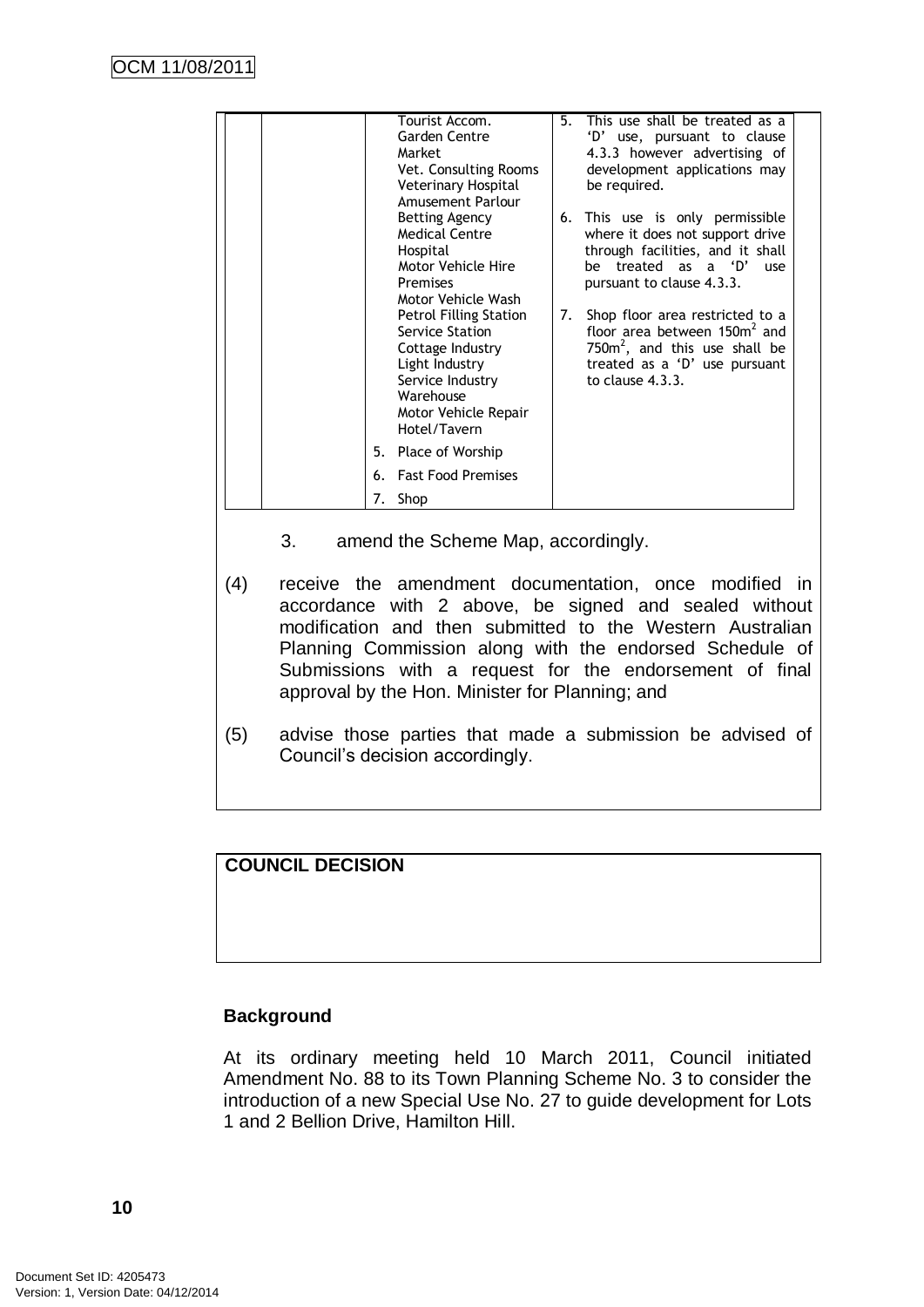Community consultation occurred between 10 May and 21 June 2011, a period of 42 days. Eight submissions, seven of these from government agencies, were received. As per section 17 of the Town Planning Regulations 1967, this matter is now presented for Council"s consideration of submissions.

The land is located within the planning area known as the Cockburn Coast which stretches between South Beach and Port Coogee marina. The WA Planning Commission has endorsed a District Structure Plan for this area known as the "Cockburn Coast District Structure Plan" ("CCDSP"). The CCDSP was developed to provide guidance for future land uses and transport initiatives. The CCDSP area is divided into seven separate precincts, generally based upon precinct characteristics and objectives. The subject site is situated within the "Newmarket" Precinct (Precinct No. 7) which is located within the District Structure Plan area, and is bound by Rockingham Road to the north, Cockburn Road to the west and the "Primary Regional Roads" reservation to the south and east.

The Newmarket Precinct is the only land within the District Structure Plan area and the City of Cockburn which has current urban development opportunities; given that it is zoned "Urban" under the MRS and "Residential", "Business", "Mixed Business" and "Local Centre" under the City of Cockburn Town Planning Scheme No. 3 ("the Scheme"). For this reason, management of the existing zoning provisions against the District Structure Plan"s anticipated outcomes is critical.

The City is currently progressing an Amendment to the Scheme within the Newmarket Precinct, being Amendment No. 82, which introduces special use provisions including "Special Use No. 24" (SU24). This proposal was advertised including the subject land at Lots 1 and 2 Bellion Drive as part of SU24. The proponent wishes to provide for an increase in the residential density of R60 accorded by both the current scheme provisions and the proposed SU24 provisions.

To consider this request, these lots were excised from the proposed SU24 under Amendment 82. A separate SU27 via this amendment is now proposed. The provisions are exactly the same with the exception of the residential density which is proposed to be R160. This proposal, Amendment 88, will complement Amendment 82 in proposing SU27 and will ensure the entire Newmarket Precinct is appropriately rezoned to implement the objectives of the Cockburn Coast DSP. Given the background to these amendments, it is important that the matters of land use permissibility be addressed consistently in both amendments.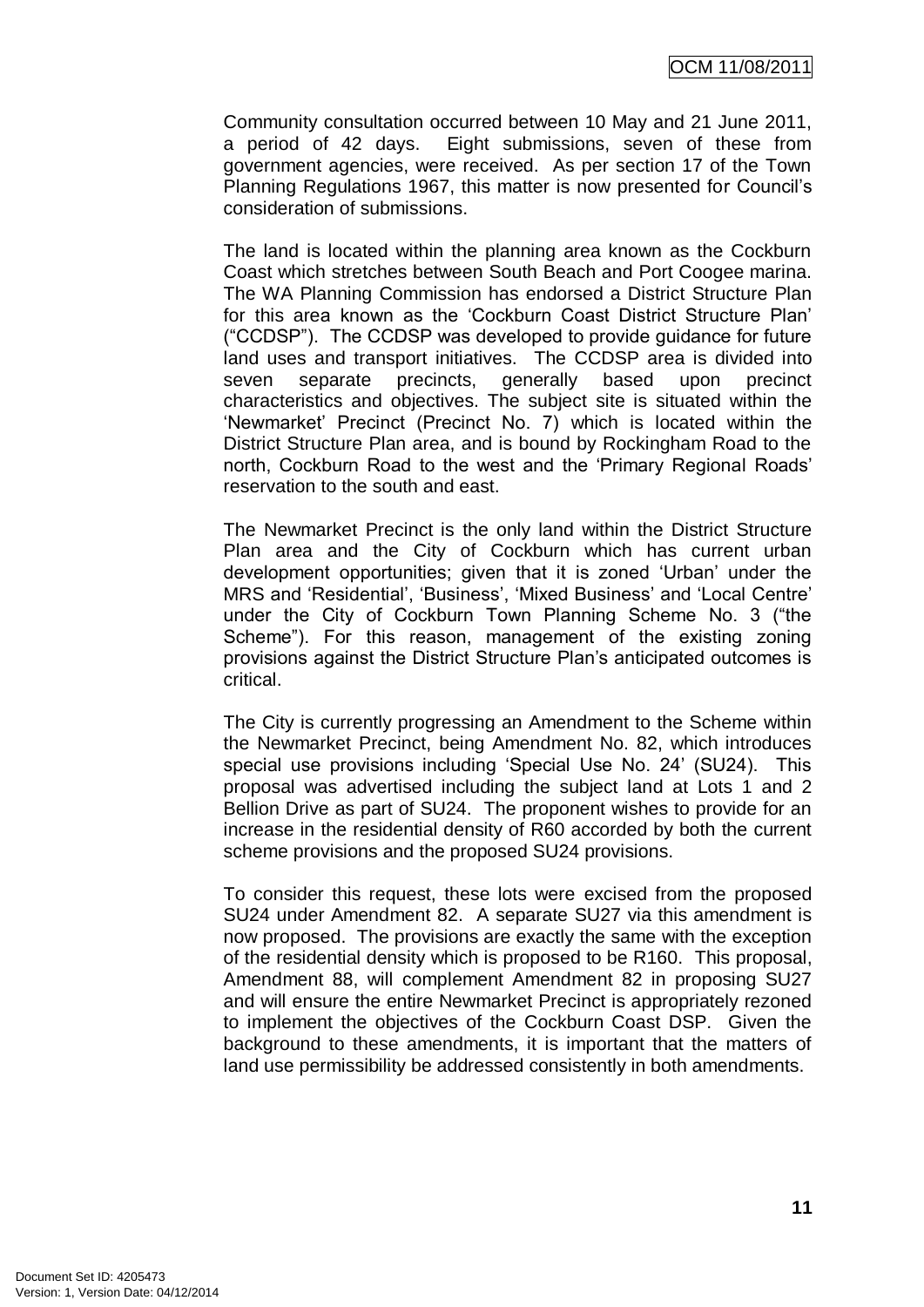## **Submission**

The proposed rezoning has been requested by the applicant to facilitate the higher residential density of R160 on the subject land, while still providing for the wide variety of permissible uses envisaged for the Newmarket Precinct.

As per proposed SU24, this proposed SU27 also proposes that ground floors (street level) of buildings within this Precinct are designed to accommodate non-residential uses such as restaurants and cafes to contribute to the vibrancy of this area.

The applicant has submitted Scheme amendment documentation in support of this proposal.

## **Report**

The report to Council to consider initiating the amendment discussed in significant detail the basis for the amendment, the relationship to Amendment 82 for the remainder of the Newmarket area, and the relationship to the Cockburn Coast District Structure Plan. It is not intended to repeat all of the above issues in this report, except where they relate to an issue raised in the submission period.

#### Height: Relationship with proposed Local Planning Policy – Newmarket **Precinct**

A draft Local Planning Policy for the Newmarket Precinct has been prepared to ensure that new developments within the Newmarket Precinct are designed with regard to the District Structure Plan.

The intent of this Policy is to support developments which conform to the general Precinct provisions, however with the important requirement that the designation of gateway and landmark elements (which have significant height allowances) must be undertaken in a comprehensive manner.

An existing development approval which was granted for this land was assessed against this policy and was considered to be consistent.

City officers are comfortable that the Local Planning Policy provides appropriate and sufficient guidance on the matter of height.

## Land Use Permissibility: Mixed Use Area – Proposed Special Use No. 27 (SU27)

This portion of the Newmarket Precinct has been identified as "mixed use' under the District Structure Plan. The subject lots are currently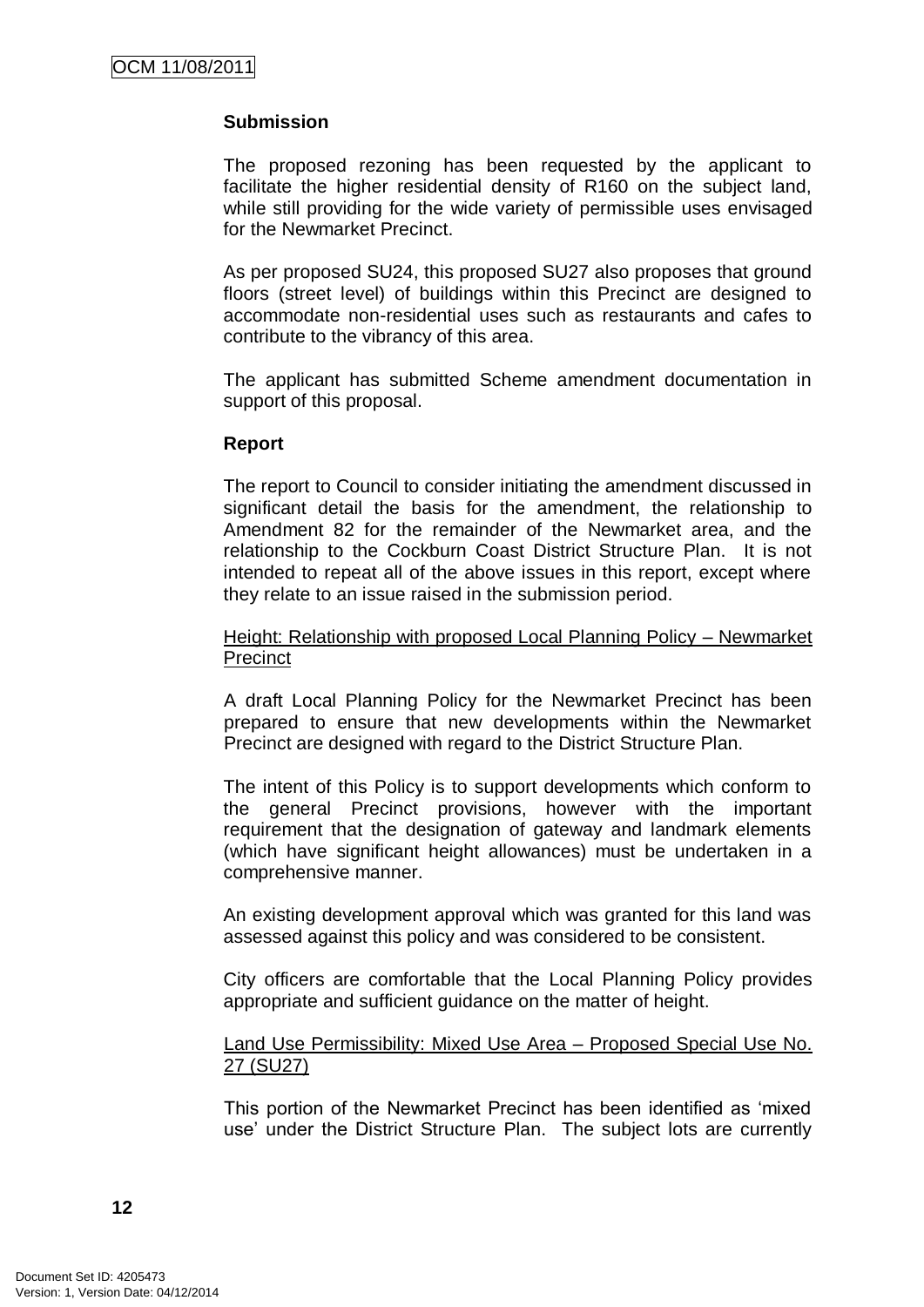zoned "Mixed Business", and while Lot 1 is vacant, Lot 2 has been previously used for a motor repair business. It is proposed to rezone these lots to "Special Use No. 27" (SU 27).

The purpose of the mixed use area is to allow the opportunity for a mix of uses to promote the redevelopment of the Cockburn coast into a vibrant and sustainable environment that integrates living, working and leisure opportunities.

The District Structure Plan outlines that uses in the mixed use area should demonstrate a positive contribution to promoting a vibrant mixed use urban environment, contribute to a continuous active street frontage and encourage pedestrian use of Cockburn Road. It outlines that planning controls should not be overly prescriptive in terms of use. Therefore on this basis the proposed "Special Use No. 27" identifies a wide variety of permissible uses. Where it is considered that such uses could potentially impact on residential development they have been designated as "D" uses to enable an assessment to be made of any potential impacts ("D" uses require planning approval pursuant to clause 4.3.3 of the Scheme).

Showroom uses that are stand-alone have been identified as permissible only where they have a floor area of no more than  $750m^2$ , unless they are part of a comprehensive mixed use development. This restriction is proposed to prevent a large showroom(s) consuming a large proportion of the mixed use area, which would be contrary to the objective of creating a vibrant mixed use urban environment.

Residential uses at a density of R160 (in recognition this is a "gateway" site) have been identified as permissible only where the ground floor (street level) is designed to accommodate future non-residential uses, and in all cases these uses shall be treated as "D" uses in accordance with clause 4.3.3. The purpose of this requirement is to ensure that mixed use potential is created even at the early stages of development when the market might not yet support non-residential use. The draft Local Planning Policy for the Newmarket Precinct outlines design measures to be considered in this regard.

While the District Structure Plan identifies small retail as being appropriate there is concern that if small retail is permissible in the mixed use area there will be no ability to ensure that the local activity nodes will be the focal point for retail. It is considered imperative that there is a distinction between the mixed use and local activity node, otherwise Cockburn Road will become a long stretch of mixed use development with no focal points. Restricting "shop" uses in the mixed use area will provide a better framework to ensure that the objectives of the local activity node are achieved. This is why it is recommended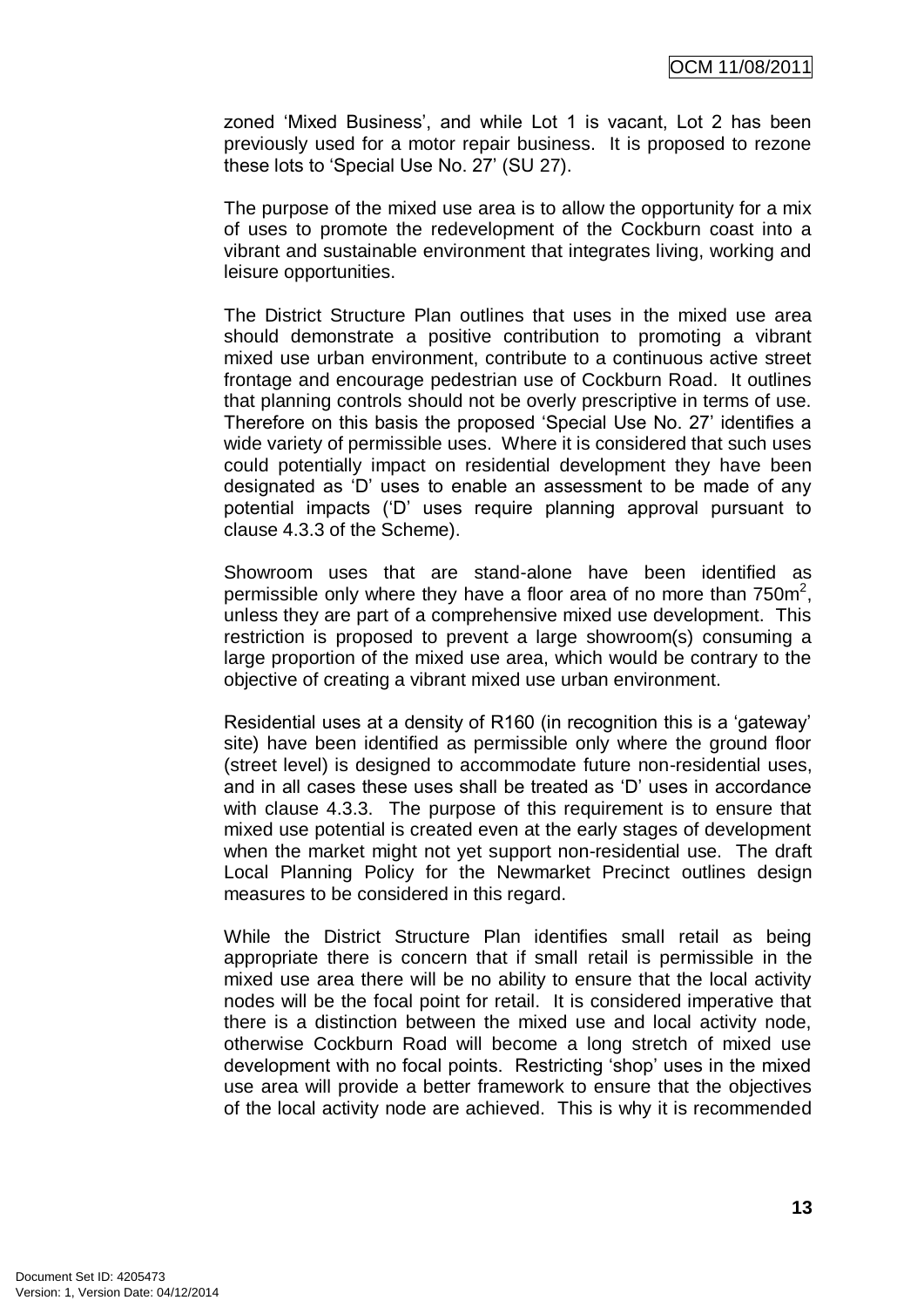that shop floor area in the mixed use area be restricted to a floor area between  $150m^2$  and  $750m^2$ .

The District Structure Plan identifies that "service industry" is not appropriate in the mixed use area, however it is considered that such uses at an appropriate scale could serve the resident population in this area, rather than residents having to travel outside the area for such services. Therefore this use has been identified as a "D" use, which requires planning approval.

City officers are comfortable that the land use permissibility is consistent with the vision outlined by the Cockburn Coast District Structure Plan. Furthermore, it is important that this amendment is consistent with Amendment 82 which covers the remainder of the Newmarket precinct.

#### **Strategic Plan/Policy Implications**

#### **Demographic Planning**

- To ensure the planning of the City is based on an approach that has the potential to achieve high levels of convenience and prosperity for its citizens.
- To ensure development will enhance the levels of amenity currently enjoyed by the community.

#### **Employment and Economic Development**

- To plan and promote economic development that encourages business opportunities within the City.
- To pursue high value employment opportunities for our residents.

## **Budget/Financial Implications**

The Scheme Amendment fee for this proposal has been calculated in accordance with the *Planning and Development Regulations 2009,*  including the cost of advertising and this has been paid by the applicant.

## **Legal Implications**

N/A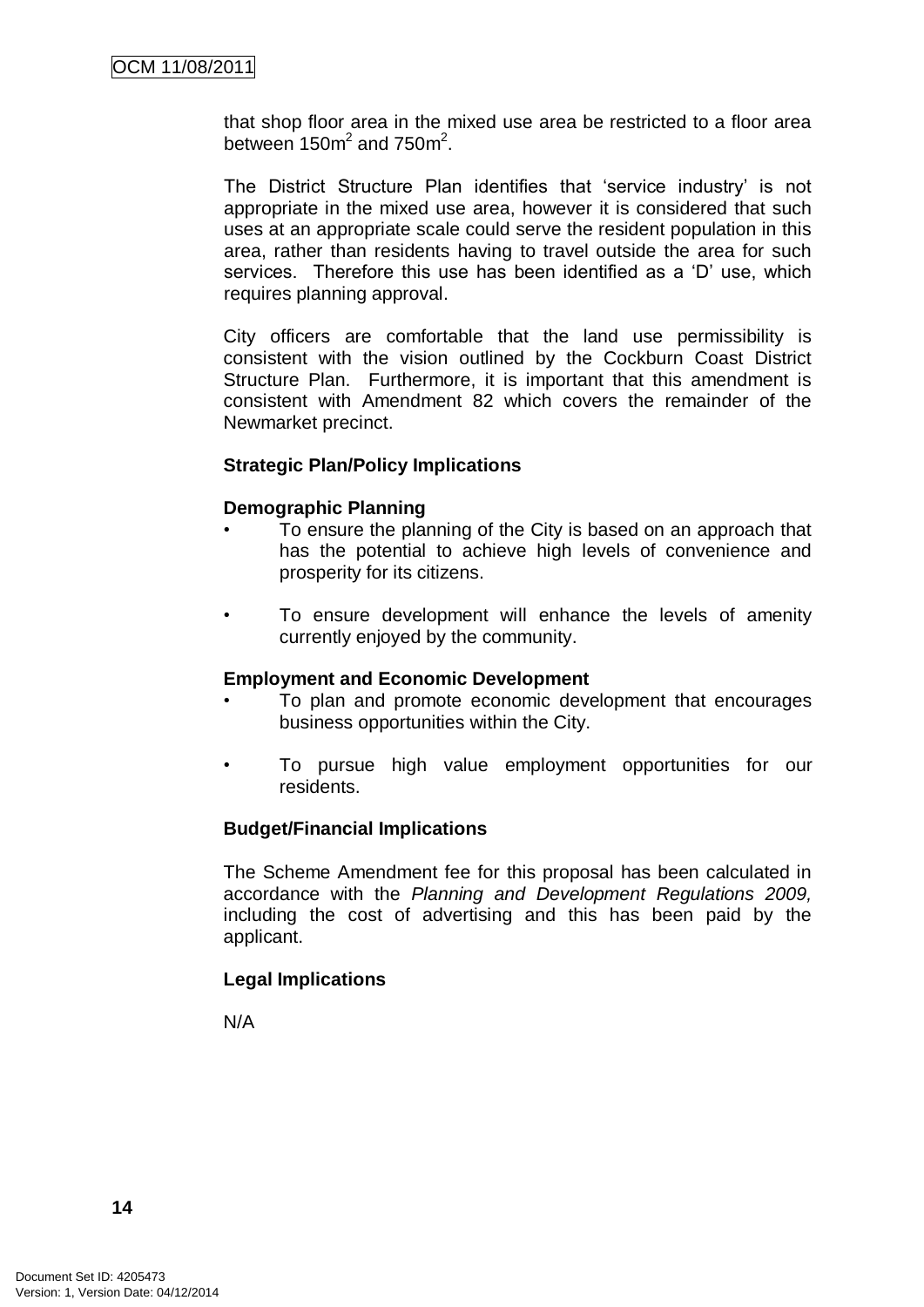## **Community Consultation**

#### Methods of consultation

Community consultation was carried out for a period of 42 days, from 10 May till 21 June 2011. An advertisement was placed in the Cockburn Gazette on 10 May 2011.

For several months the City"s website has included details of the proposed amendment, including links to other relevant documentation people may wish to review.

Nearby landowners were advised in writing of the proposal and provided with copies of the amendment report to review.

A front foyer display was provided at the administration office including copies of the amendment report.

#### Results of consultation

Details of individual submissions are included in the Schedule of Submissions appended to this report.

A total of eight submissions were received. Seven of these were from agencies. The remaining submission was from a private landowner.

The majority of submissions raised issues which will arise as development approvals are sought in the future.

Two submissions raised a concern with the issue of height. The private landowner was concerned high buildings would set a precedent for the area. This submission was not supported as the Cockburn Coast District Structure Plan already sets this expectation. The Department of Planning suggested height should be mandated through this scheme amendment. This submission is also not supported as the Newmarket Local Planning Policy already includes guidance on heights, consistent with the vision outlined in the Cockburn Coast District Structure Plan.

The issue of land use permissibility was also raised by the Department of Planning. Changes were suggested to a number of land uses which the Department are concerned do not align with the shared visions of the Department and the City of Cockburn to date.

The agency was queried why this was now a concern, however had not been raised in the formal submission on Amendment 82. City officers have strong concerns with creating a different set of requirements for these two lots.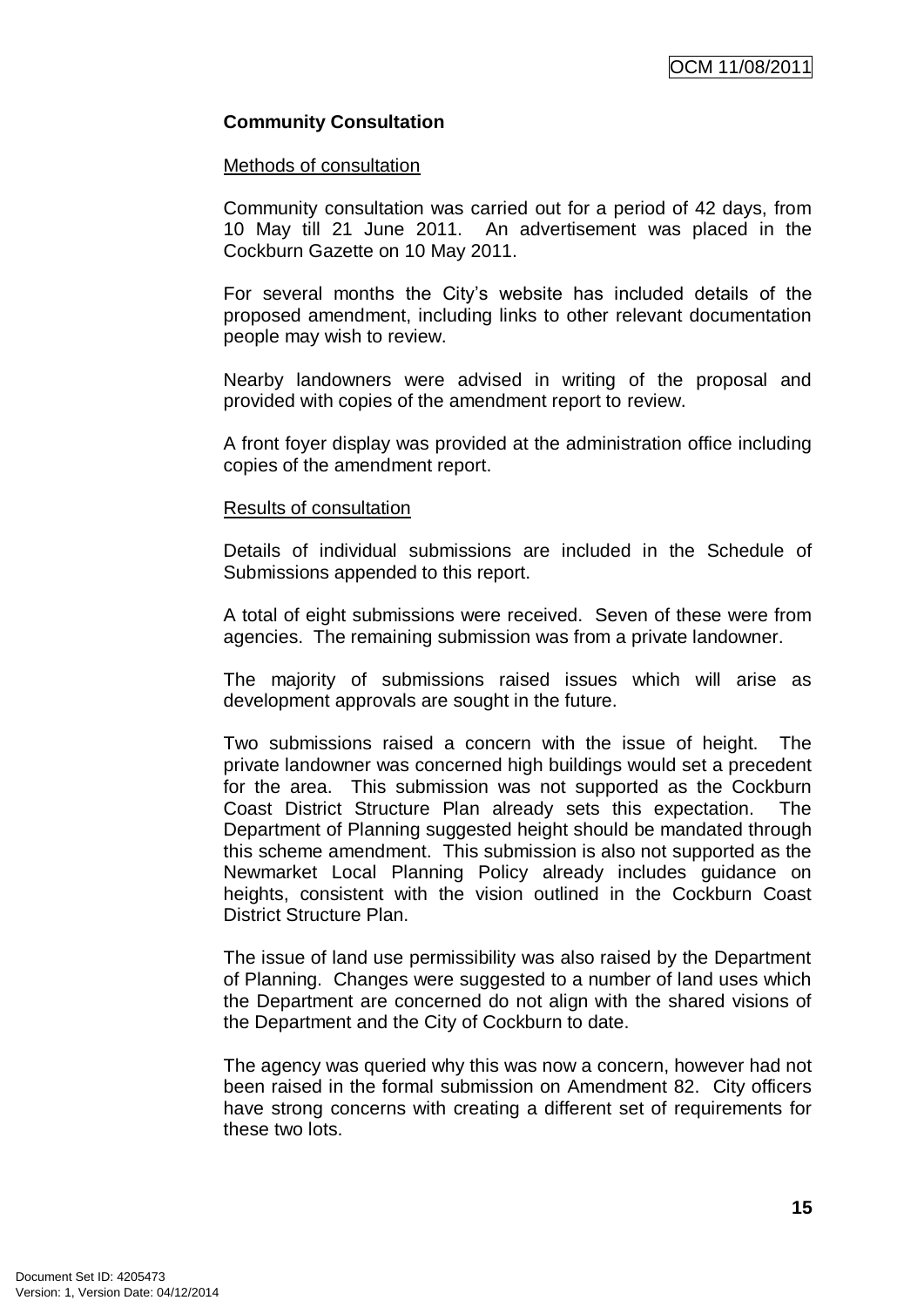DoP officers advised the land use permissibility had been discussed early in the process of preparing Amendment 82, however, it is clear these comments were never formalised through the consultation process. The assessment of that proposed amendment has now moved to a request for final endorsement from the Minister. Regardless, the City is comfortable with the proposed land use designations as they are and Amendment 82 interprets the vision the City has for the Newmarket Precinct of Cockburn Coast. Combined with the desire to be consistent, there are no changes recommended to this amendment in terms of land use permissibility.

## **Attachment(s)**

- 1. Cockburn Coast District Structure Plan
- 2. Scheme Amendment (extracts)
- 3. Schedule of Submissions

#### **Advice to Proponent(s)/Submissioners**

The Proponent(s) and those who lodged a submission on the proposal have been advised that this matter is to be considered at the 11 August 2011 Council Meeting.

#### **Implications of Section 3.18(3) Local Government Act, 1995**

Nil

## **14.2 (OCM 11/8/2011) - PROPOSED CLOSURE OF PUBLIC ACCESS WAY BENEDICK ROAD TO ROSALIND WAY COOLBELLUP (450343) (L GATT) ATTACH)**

# **RECOMMENDATION**

That Council:

- (1) subject to the construction and ceding of the North/South road, including footpaths, from Benedick Road to Cordelia Avenue as proposed in the Local Structure Plan submitted by RPS Environment and Planning Pty Ltd for the old Koorilla School Site;
- (2) request that the Minister for Lands approve the closure of the PAW and make the land available for purchase by the adjoining land owners;
- (3) advise the owners of the adjoining properties of the decision; and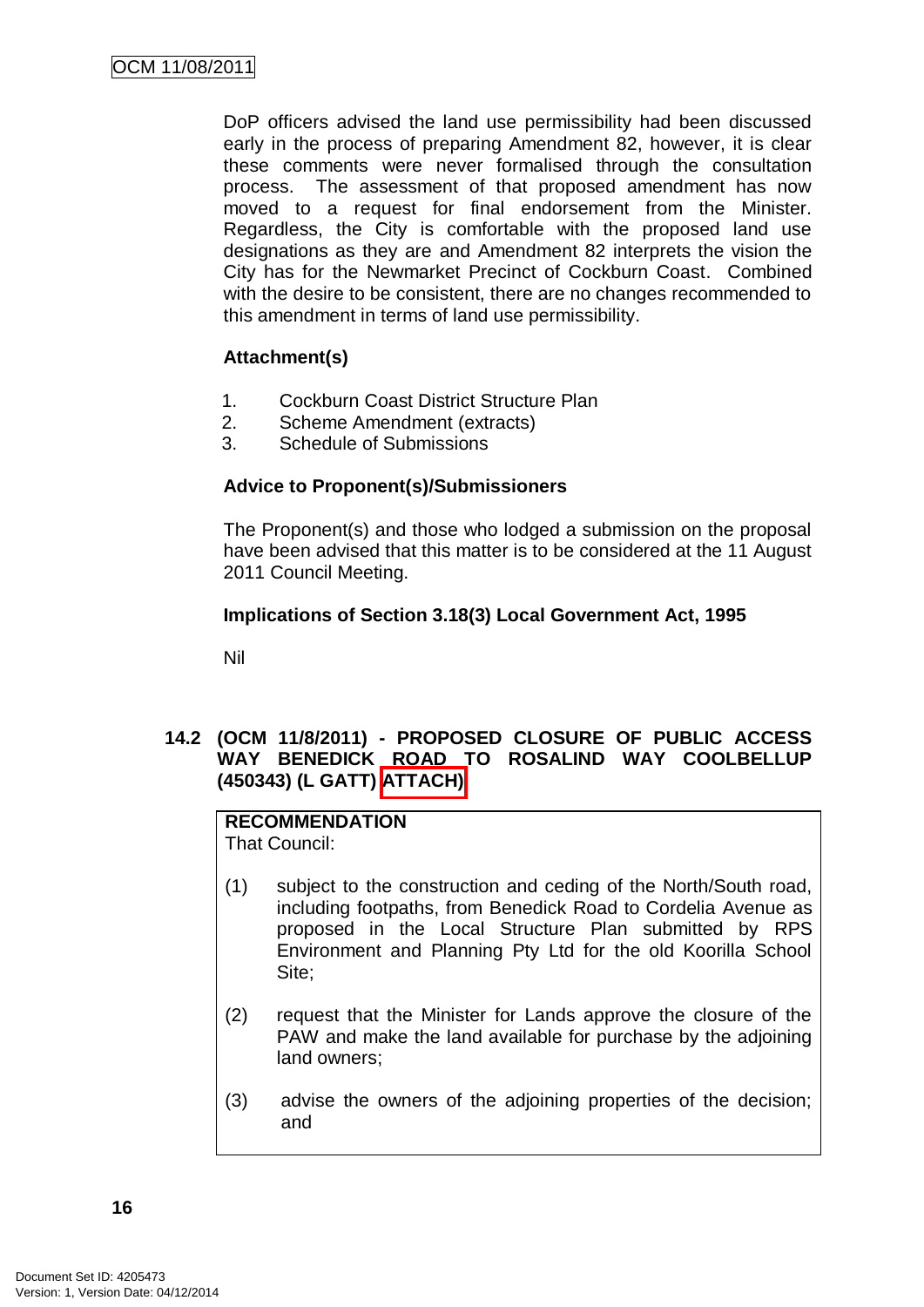(4) advise all persons who lodged submissions of the decision.

# **COUNCIL DECISION**

## **Background**

The Pedestrian Access Way (PAW) is located between Benedick Road and Rosalind Way Coolbellup and is 4m wide and 92.8m long. The PAW is currently unzoned and if the closure request is successful, then the PAW will need to be zoned to be consistent with the adjoining land. This can be undertaken as part of a separate omnibus amendment.

The PAW land is currently owned by the State of Western Australia and provides access from Benedick Road through to the Coolbellup Town Centre via Rosalind Way.

#### **Submission**

The City received a letter from RPS Environment and Planning Pty Ltd requesting the City to consider the closure of the PAW as part of the Local Structure Plan submission for the former Koorilla Primary School site. It is proposed that the land be amalgamated with the adjoining properties and replacement access would be provided through the new development. See Attachment A.

#### **Report**

A Local Structure Plan (LSP) was submitted by RPS Environment and Planning Pty Ltd on behalf of LandCorp and Delfin Lend Lease seeking approval for the redevelopment of the former Koorilla Primary School site for residential purposes including aged care accommodation.

Council at its meeting held on the  $12<sup>th</sup>$  May 2011 resolved to approve the structure plan and it has been referred to the Western Australian Planning Commission for endorsement.

The LSP proposes the construction of a new access road (including pedestrian paths) that will link Benedick Road to Cordelia Avenue therefore facilitating safe and direct pedestrian access to the Coolbellup Town Centre. A copy of the Proposed Structure Plan indicating the PAW closure is attached at B.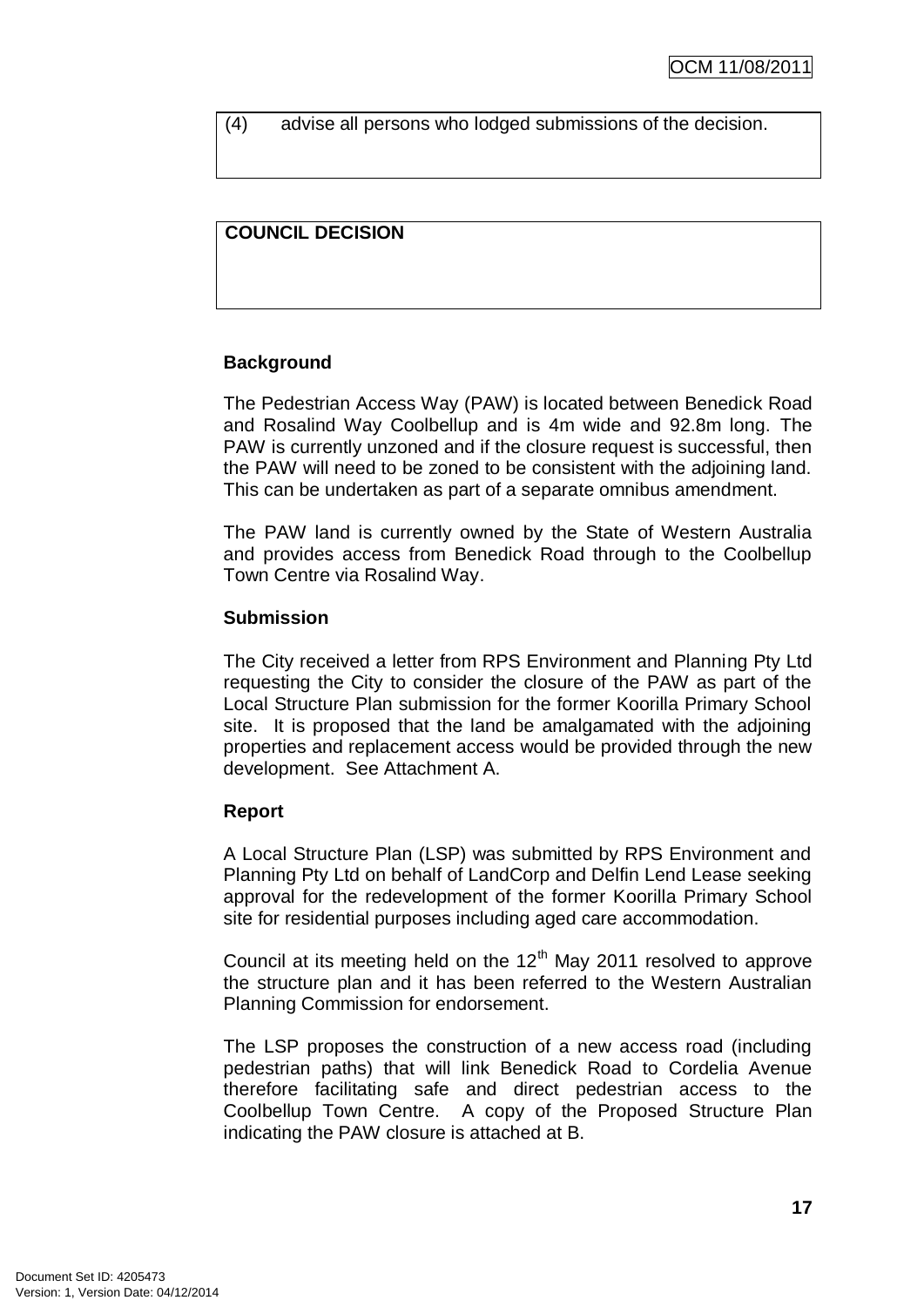Part 1.1(a) of the City's Policy APD21 Pedestrian Access Way Closures details that a request for closure should be in writing supported by justification for the closure (e.g. details of nuisance experienced) and signed by at least two of the owners or occupiers adjoining or abutting the PAW. The purpose of the policy is to provide guidance to the City when evaluating a proposal to close a PAW.

The City has received two supporting letters however the request to close this PAW has deviated from the guidelines and been based on the proposal detailed in the LSP. The recommendation to close the PAW is based on orderly and proper planning principals and the City"s Officers believe it would be prudent to amalgamate the land with the neighbouring properties and provide a future access way through the new development as proposed in the LSP.

The City wrote to residents and ratepayers in the walkable catchment area requesting them to make a submission or comments on the proposed PAW closure. Of the 117 letters sent we received six submissions. The table at Attachment C details the comments received.

A sign was erected at both ends of the PAW on 28 June 2011 for a period of 28 days no responses have been received.

The owners of the two neighbouring residential properties have agreed to purchase the half portion of the PAW land should the closure of the PAW proceed.

All service providers have been advised and the assets that are currently located in the PAW will need to be considered by State Lands Services as part of the negotiations between State Lands Services and the proposed future purchasers of the land.

If Council recommends the closure of the PAW based on the development as detailed in the LSP submitted by RPS Environment and Planning Pty Ltd on behalf of LandCorp and Delfin Lend Lease a further report is to be prepared and submitted to Western Australian Planning Commission (WAPC). The report is to address the considerations highlighted in Planning Bulletin no. 57/2009A and seek the approval of WAPC prior to making a final submission to State Lands Services to close the PAW and make the land available for purchase.

Should the construction and ceding of the road as detailed in the LSP not proceed then the closure of the PAW will need to be addressed as part of a future report to Council based on the guidelines included in Council Policy APD21.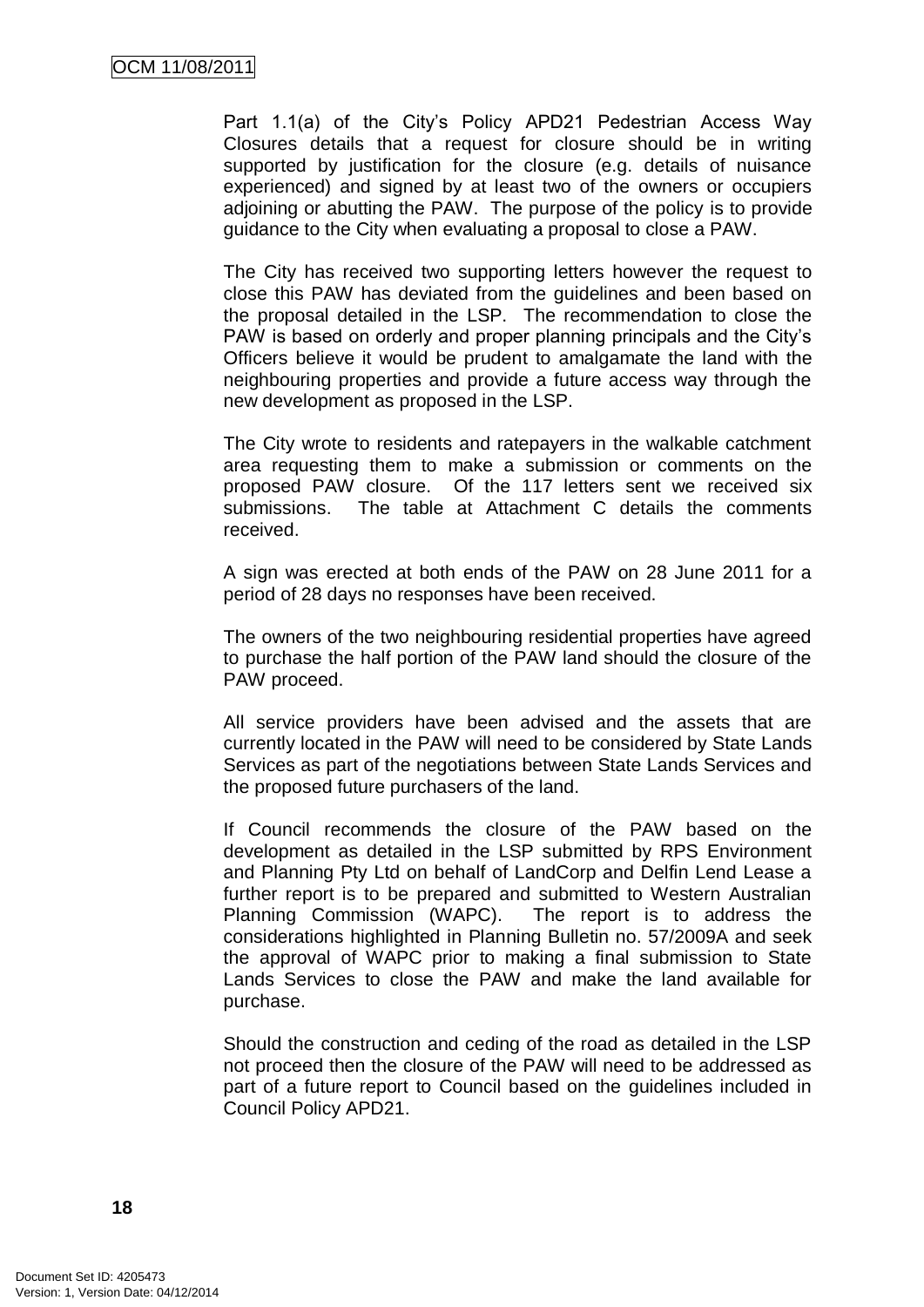## **Strategic Plan/Policy Implications**

#### **Demographic Planning**

• To ensure the planning of the City is based on an approach that has the potential to achieve high levels of convenience and prosperity for its citizens.

#### **Infrastructure Development**

• To construct and maintain community facilities that meet community needs.

#### **Budget/Financial Implications**

N/A

#### **Legal Implications**

N/A

## **Community Consultation**

Sign erected 28 June 2011 Letters to 117 Ratepayers

#### **Attachment(s)**

- 1. Letter from RPS
- 2. Old Koorilla School Site Structure Plan June 2011
- 3. Schedule of Submissions received

## **Advice to Proponent(s)/Submissioners**

The Proponent(s) and those who lodged a submission on the proposal have been advised that this matter is to be considered at the 11 August 2011 Council Meeting.

## **Implications of Section 3.18(3) Local Government Act, 1995**

Nil.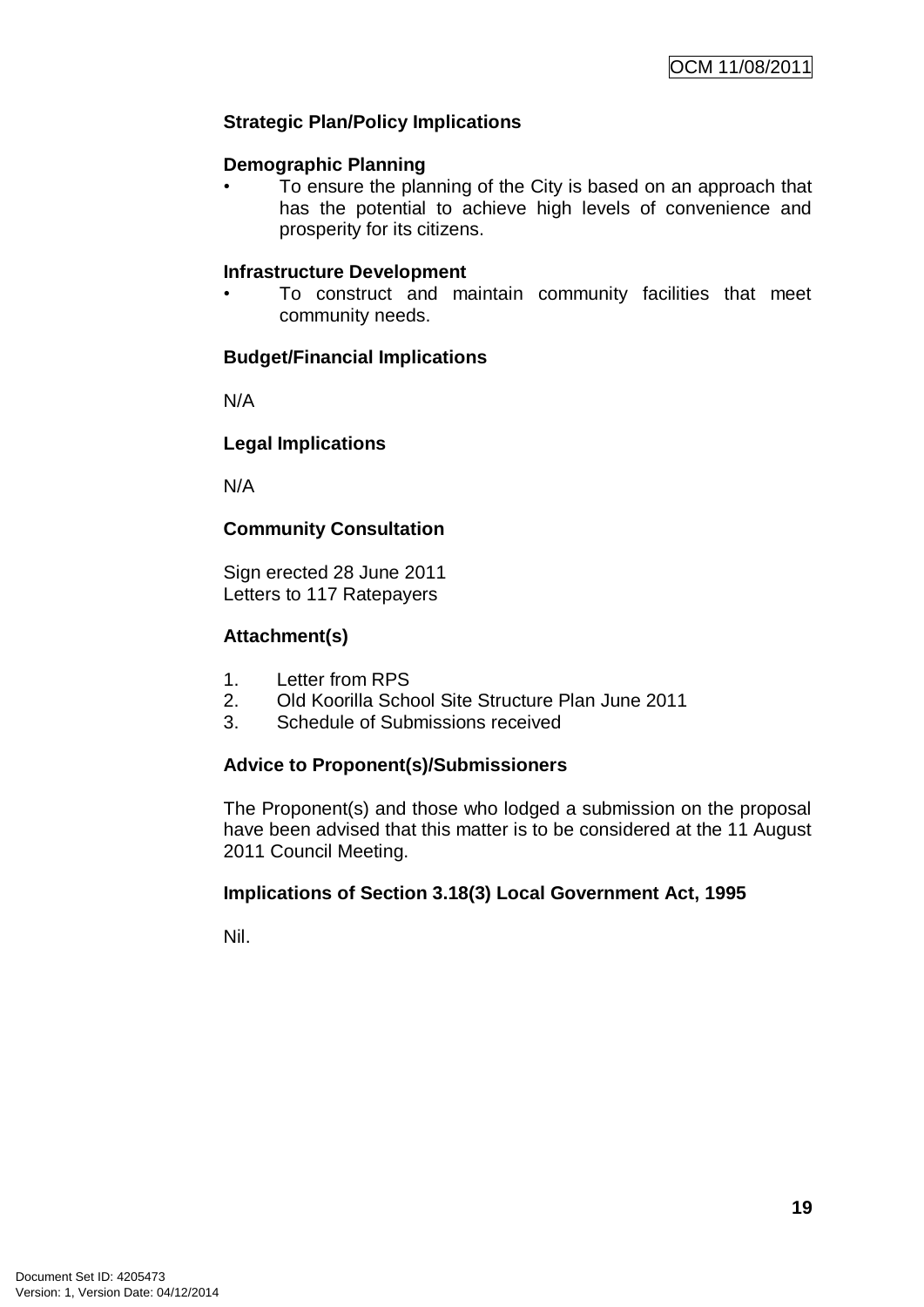**14.3 (OCM 11/8/2011) - PROPOSED SCHEME AMENDMENT NO. 73 - LOCATION: LOT 100 BERRIGAN DRIVE AND LOT 31 HOPE ROAD, JANDAKOT (ADOPTION FOR FINAL APPROVAL) - OWNER: TREELAND INVESTMENTS PTY LTD - APPLICANT: GRAY AND LEWIS LAND USE PLANNERS (93073) (D DI RENZO) (ATTACH)**

**RECOMMENDATION** That Council:

- (1) endorse the Schedule of Submissions prepared in respect of Amendment No. 73 to City of Cockburn Town Planning Scheme No. 3 ("Scheme");
- (2) adopt for final approval Amendment No. 73 to the Scheme for the purposes of:
	- 1. Rezoning portion of Lot 100 Berrigan Drive, portion Lot 31 Hope Road, and Wakely Circus unconstructed road reserve, Jandakot from "Resource" zone and "Local Reserve - Local Road' to 'Special Use' zone; and including a new "Special Use No. 28" within Schedule 4 as follows:

| No.<br><b>Description</b><br><b>Special Use</b><br>of Land                                                                                                                                                                                                                                                                                                                                                                                                                                                                                                                                                                       | <b>Conditions</b>                                                                                                                            |
|----------------------------------------------------------------------------------------------------------------------------------------------------------------------------------------------------------------------------------------------------------------------------------------------------------------------------------------------------------------------------------------------------------------------------------------------------------------------------------------------------------------------------------------------------------------------------------------------------------------------------------|----------------------------------------------------------------------------------------------------------------------------------------------|
| SU<br>Lot<br>101<br>1. Office.<br>28<br><b>Berrigan</b><br>Objectives:<br>Drive,<br><b>Jandakot</b><br>In considering an application for<br>Planning Approval the Council, in<br>addition to any other matter it is<br>required to consider, shall have<br>for<br>the<br>regard<br>objectives:<br>i)<br>The need to achieve<br>development<br>integrates with proposed<br>development on adjacent<br>airport<br>land<br>accordance<br>with<br>adopted Jandakot Airport<br>Master Plan) in terms of<br>architectural<br>appearance and design.<br>(ii)<br>To facilitate a landmark<br>corner development<br>landscaped surrounds. | This use shall<br>$1_{-}$<br>be treated as<br>ʻD'<br>use<br>pursuant to<br>Clause 4.3.3.<br>following<br>that<br>(in<br>the<br>style,<br>in. |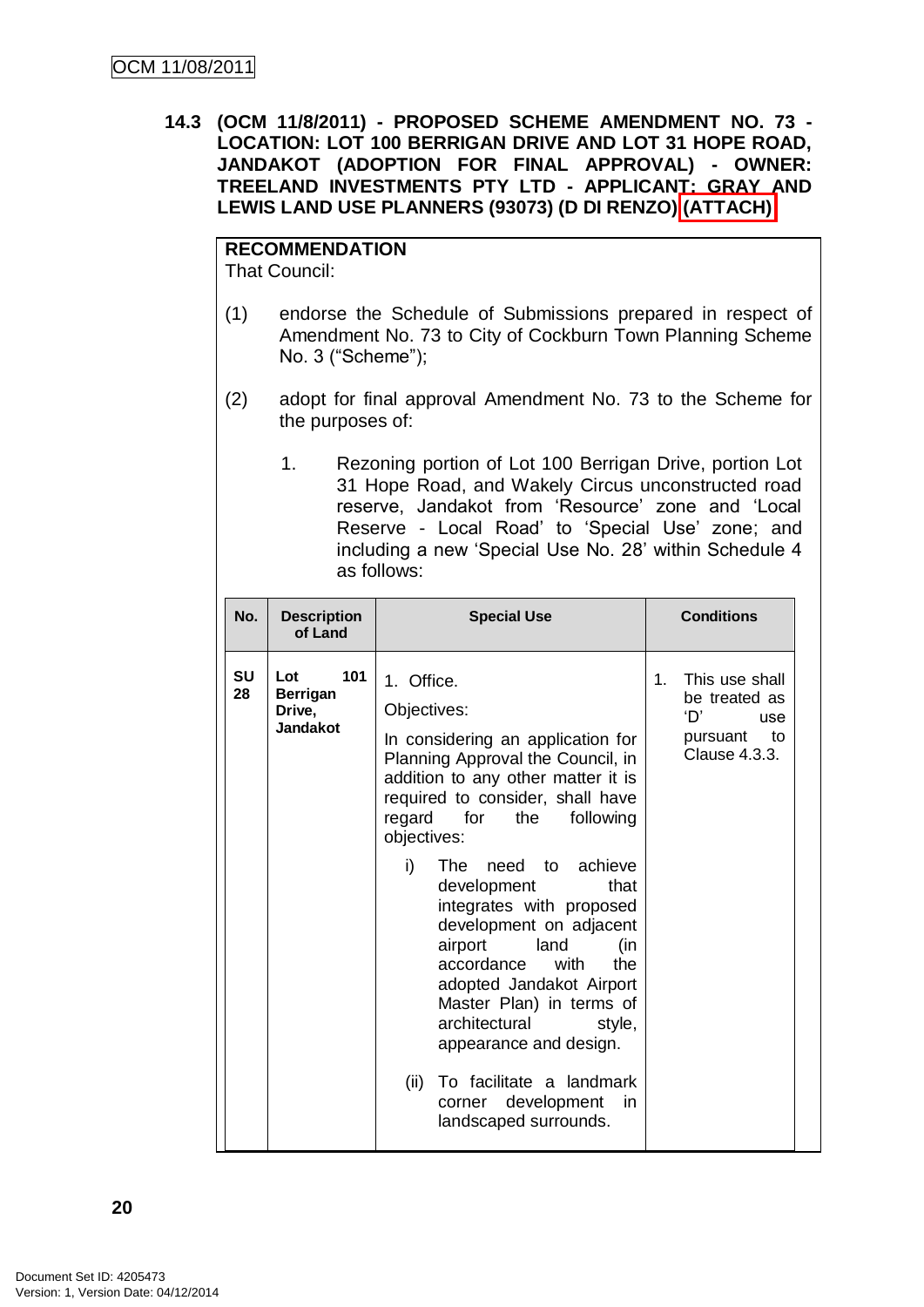| eradicate<br>weed<br>(iii)<br>To:<br>infestations and<br>utilise<br>native species<br>in<br>landscaping<br>which<br>provides a continuation of<br>landscaping themes for<br>development in adjacent<br>airport land. |
|----------------------------------------------------------------------------------------------------------------------------------------------------------------------------------------------------------------------|
| (iv) To provide for the safe<br>movement of vehicular<br>and pedestrian traffic.                                                                                                                                     |
| (v) To incorporate<br>water<br>sensitive urban<br>design<br>ecological<br>and<br>sustainable development<br>principles.                                                                                              |

(3) ensure the amendment documentation be signed and sealed and then submitted to the Western Australian Planning Commission along with details of the steps taken to advertise the amendment, with a request for the endorsement of final approval by the Hon. Minister for Planning.

# **COUNCIL DECISION**

## **Background**

The subject land comprises Lot 100 Berrigan Drive, Lot 31 Hope Road and Wakely Circus unmade road reserve within the locality of Jandakot, close to the entry to Jandakot Airport. The subject land is zoned "Resource" and "Local Road" reserve pursuant to City of Cockburn Town Planning Scheme No. 3 ("Scheme") (refer to site plan within Attachment 1). Under the Metropolitan Region Scheme ("MRS"), the subject land is zoned "Rural Water Protection".

The subject land previously contained a dwelling, which was demolished in 2007.

Currently there are road and drainage infrastructure encroachments on Lot 100 Berrigan Drive and Lot 31 Hope Road, Jandakot as follows: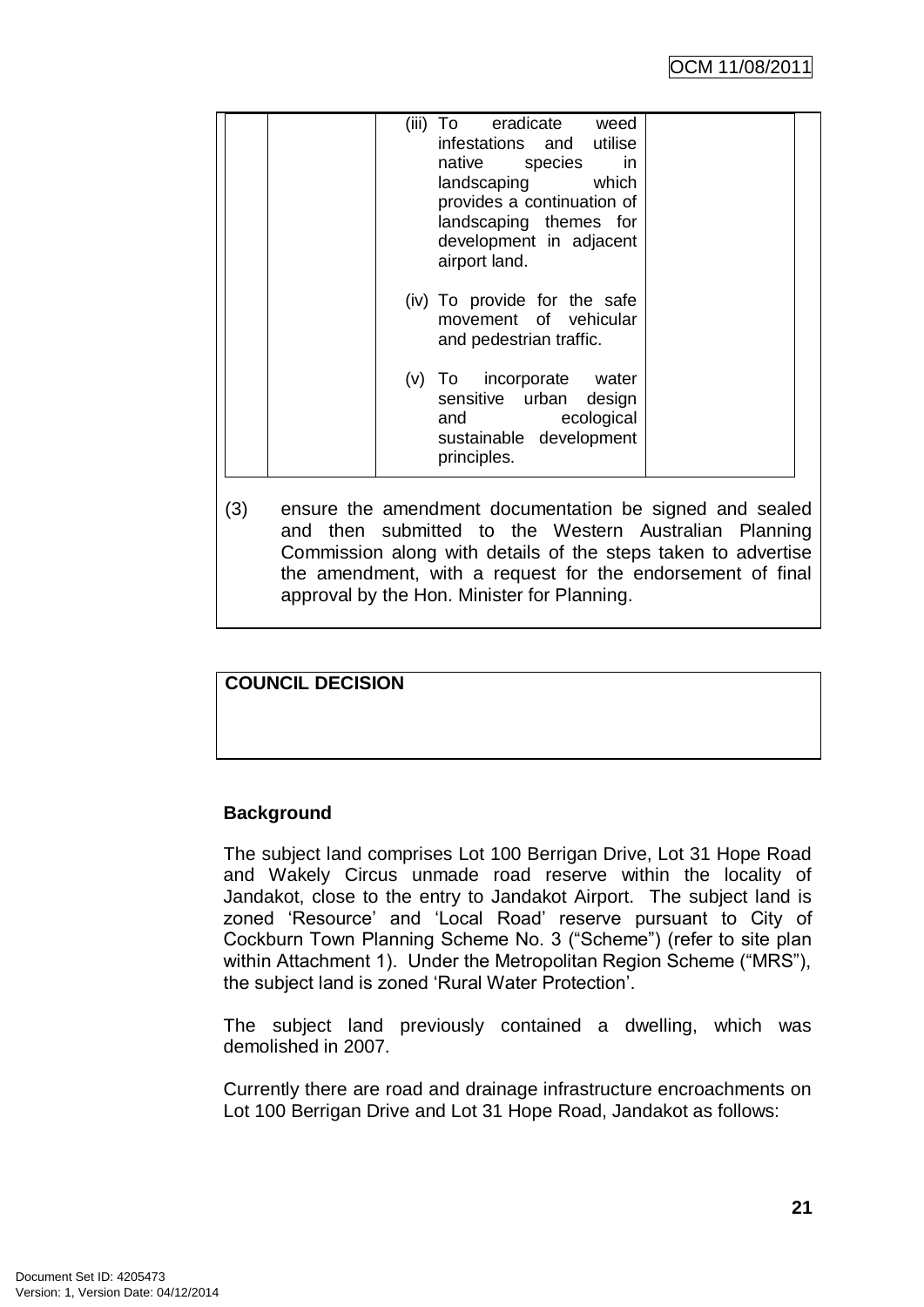- Main Roads WA constructed a portion of Berrigan Drive on the subject land. This occurred as a result of Berrigan Drive being realigned to the east in conjunction with Roe Highway interchange at Karel Avenue, as part of major modification to Karel Avenue and Hope Road connection to Jandakot Airport.
- \* Currently stormwater from a large section of the road works completed as part of the Roe Highway works is directed to an area at the lowest point on the subject land. There is no alternative location for a stormwater sump, and it is important that the City secures access to this land accordingly.

To resolve these issues, the City has entered into a Memorandum of Understanding ("MOU") with Treeland Investments to facilitate a land exchange, subdivision and road closure as shown at Attachment 3.

Wakely Circus is an unmade dedicated road reserve located immediately to the east of the subject land which is surplus to road requirements. Council at the Ordinary Meeting on 14 February 2008 resolved (Minute No. 3657) to request closure of this road in accordance with the *Land Administration Act 1997*.

It is proposed that the landowners cede the  $2286m^2$  of land required as road widening (i.e. the constructed portion of Berrigan Drive), and land required for a drainage basin  $(3030m^2)$  through subdivision, in exchange for the acquisition of the  $2950m^2$  closed road reserve (Wakely Circus). The road widening will result in Berrigan Drive being within a dedicated road reserve, and not on private property as it currently is.

A subdivision application was approved by the Western Australian Planning Commission ("WAPC") on 1 November 2010 to facilitate this land exchange.

Council at the Ordinary Meeting on 9 December 2010 initiated Scheme Amendment No. 73 to rezone Lot 100 Berrigan Drive and Lot 31 Hope Road, Jandakot and Wakely Circus road reserve from "Resource" zone and "Local Road" reserve to "Special Use" zone. The Amendment was subsequently advertised for public comment ending on 1 June 2011.

## **Submission**

The proposed rezoning has been requested by the applicant in order to facilitate office uses on the subject land. The applicant has submitted Scheme Amendment documentation in support of the proposal, and an environmental report.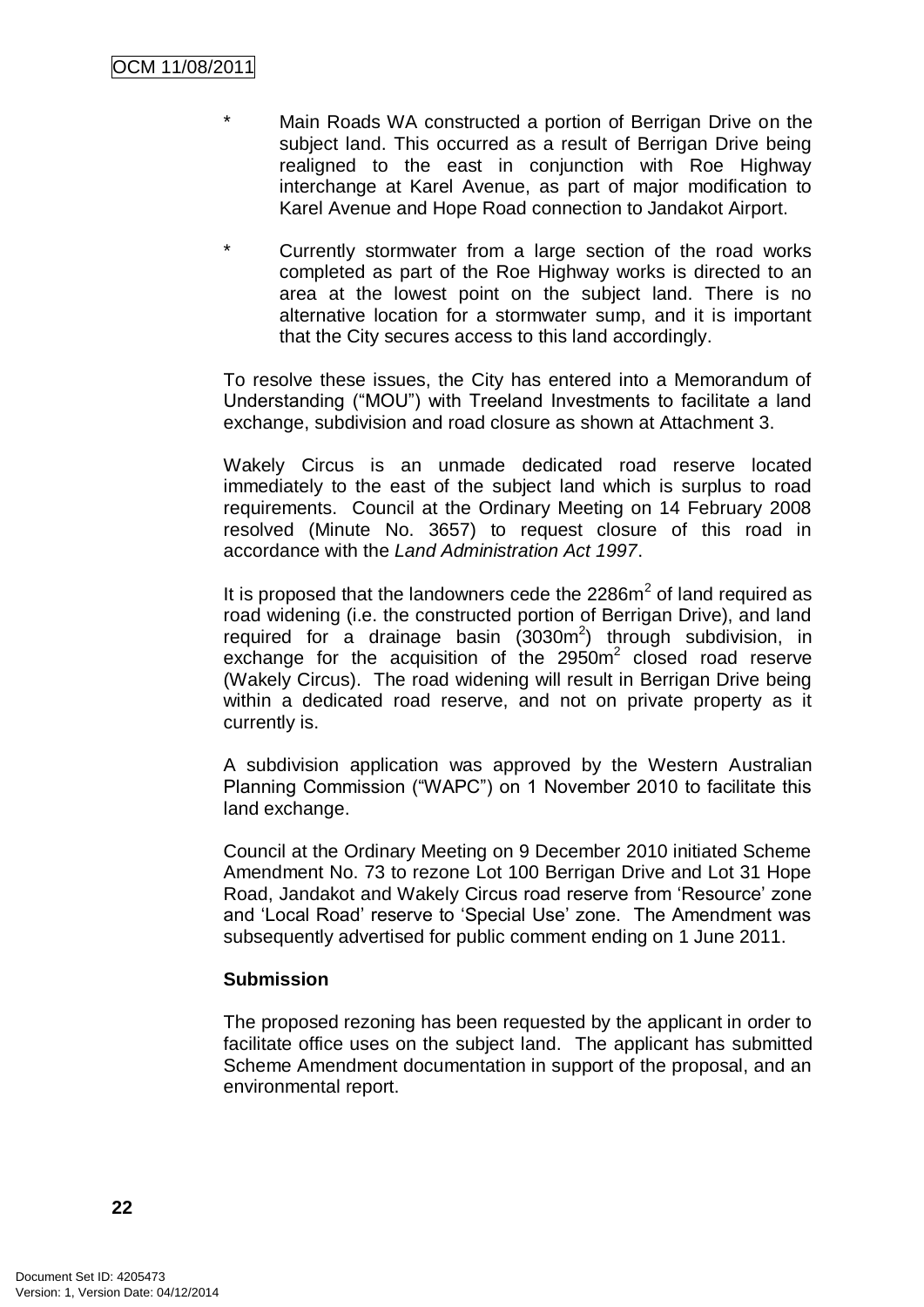## **Report**

#### Proposal

Scheme Amendment No. 73 proposes to rezone Lot 100 Berrigan Drive and Lot 31 Hope Road, Jandakot and Wakely Circus road reserve from "Resource" zone and "Local Road" reserve to "Special Use" zone to facilitate "office" uses (refer to Attachment 2).

A new "Special Use" zone (No. 28) is proposed to be included in Schedule 4 of the Scheme for the subject land, which sets out that "office" is a "D" use pursuant to the Scheme. It also proposes to set out objectives for proposed development, and these objectives are outlined and discussed later in this report.

The Amendment also proposes to correct the zonings over the existing road and drainage infrastructure encroachments, as follows:

- \* Rezone the 3030m<sup>2</sup> southern portion of Lot 31 Hope Road from 'Resource' zone to 'Local Reserve - Lakes' to reflect the proposed use of the land as a drainage basin.
- \* Rezone the portion of Lot 100 Berrigan Drive and Lot 31 Hope Road that is proposed to be ceded for road widening (reflecting the constructed portion of Berrigan Drive) from "Resource" zone to "Local Reserve - Local Road".

## Jandakot Airport Master Plan

The subject land is located adjacent to the Jandakot Airport Master Plan area, and is under the same ownership (by affiliated company) as the lessee of Jandakot Airport.

Jandakot Airport is recognised as a "Regional Specialised Centre" in *Directions 2031 and Beyond* and State Planning Policy No. 4.2 (Activity Centres for Perth and Peel). The City"s Local Commercial Strategy also recognises Jandakot Airport as a future mixed business area.

The Jandakot Airport Master Plan identifies a development strategy for land that is surplus to requirements for long term aviation and ancillary support services. This includes the airport land immediately to the east of the subject land (Precincts 4B and 5).

Precinct 4 is intended to provide a mixed use business park-like setting supporting a landscaped entrance to the airport. Precinct 4 is currently partially under construction and will include business, office, bulk retail, showroom, warehouse and storage uses consistent with the Master Plan. Precinct 5 is proposed to provide a mixed-use business park-like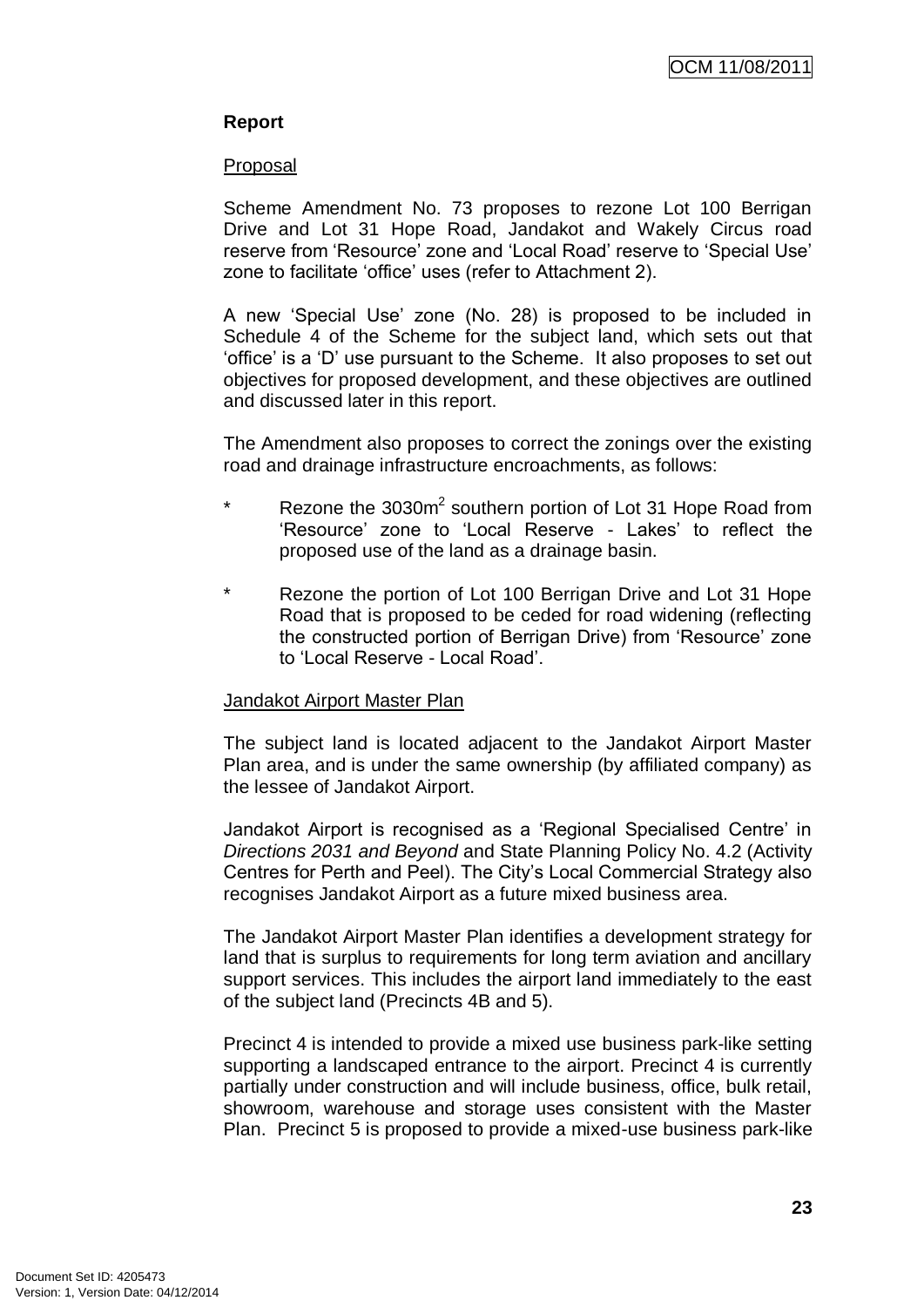setting which is responsive to its proximity to the nearby ruralresidential development bordering the western boundary of the airport. Precinct 5 will support warehouse and storage uses.

The subject land is isolated from the "Resource" zone area by Berrigan Drive and the airport land. It is considered that inclusion of the subject land within the commercial area provides a logical boundary to the airport development. It is considered appropriate that any development of the subject land complement the development proposed within the airport land, and the amendment proposes to facilitate "office" uses consistent with the planned development for adjacent airport land.

"Special Use" zones apply to special categories of land use which do not comfortably sit within any other zone in the Scheme. Therefore a "Special Use" zone is considered to be the most appropriate zone to facilitate only 'office' uses on the subject land.

To ensure that any development achieves good built form outcomes, consistent with proposed development for the airport land, it is proposed that a set of objectives be included in the new "Special Use No. 28'. Council shall have due regard to these objectives when assessing any application for planning approval on the subject land, as follows:

- 1. The need to achieve development that integrates with proposed development on adjacent airport land (in accordance with the Master Plan) in terms of architectural style, appearance and design.
- 2. To facilitate a landmark corner development in landscaped surrounds.
- 3. To eradicate weed infestations and utilise native species in landscaping which provides a continuation of landscaping themes for development in adjacent airport land.
- 4. To provide for the safe movement of vehicular and pedestrian traffic.
- 5. To incorporate water sensitive urban design and ecological sustainable development principles.

#### Jandakot Groundwater Mound

The subject land is zoned "Rural - Water Protection" under the MRS. The objective of the "Rural - Water Protection" zone is to minimise the risk of contamination of the water source. Land use in the "Rural -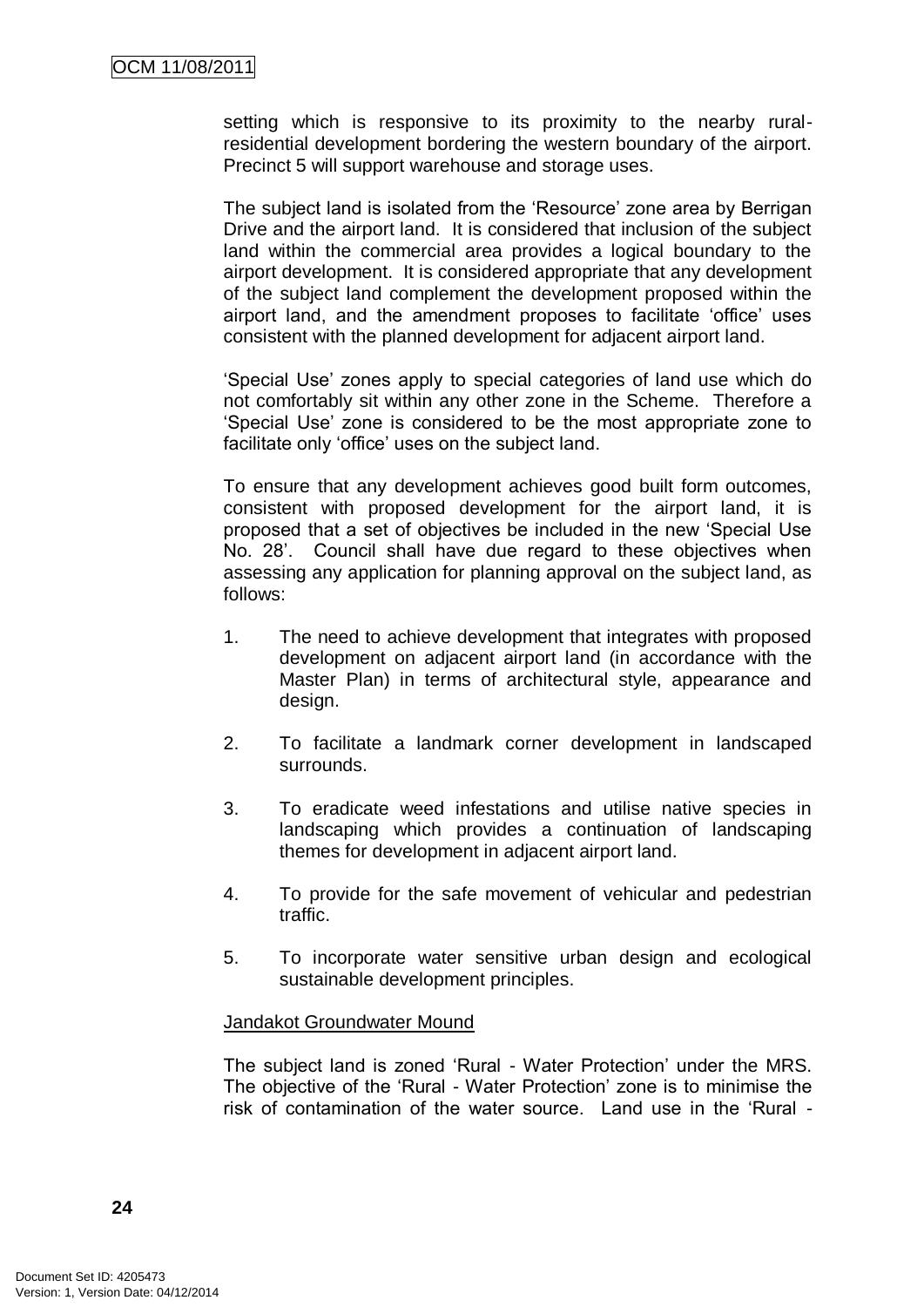Water Protection" zone is managed in accordance with the principle of risk minimisation, and only low-risk land development is compatible.

State Planning Policy 2.3 (Jandakot Groundwater Protection Policy) ("SPP 2.3") seeks to ensure development over the Jandakot groundwater protection mound is compatible with the long term use of the groundwater. It seeks to prevent land uses that are likely to result in contamination of groundwater through nutrient or contaminant export.

The subject land is within the Jandakot Underground Water Pollution Control Area ("JUWPCA") which is a Public Drinking Water Source Area according to the *Metropolitan Water Supply, Sewerage and Drainage Act 1909*. Accordingly, SPP 2.3 applies to the subject land which has been designated 'Priority 2 Water Source Protection Area'. "Priority 2 Areas" have a high priority for public water supply use, and the management objective is to ensure there is no increased risk of pollution to the water source.

SPP 2.3 includes a list of land uses in Table 1 as a guide for local governments. Within the "Priority 2 Area" local governments can consider land uses such as "aquaculture", "dog kennels", floriculture", "hobby farms', 'extractive industry', 'orcharding', 'plant nursery', and 'poultry farms'.

It is noted that SPP 2.3 specifies that uses not mentioned in the land use table should not be introduced into the list of permissible or discretionary uses. It also outlines that when considering Scheme amendments local governments should ensure that consideration is taken of land capability/suitability criteria, particularly in relation to the net effects that the proposed land use changes are likely to have on the risk of polluting the groundwater.

Pursuant to Section 77(1)(a) of the *Planning and Development Act 2005* local governments are required to have due regard to any State Planning Policy in preparing or amending a local planning scheme.

The proposed rezoning constitutes a variation to SPP 2.3, however in considering this variation due regard has been given to the overall objectives of the policy which seek to prevent land uses that are likely to result in contamination of groundwater through nutrient or contaminant export.

A portion of the adjacent airport land (Precinct 4B and 5) is also within the JUWPCA, although as a higher priority category ("Priority 1 Area") than the subject land. It has been demonstrated through the Jandakot Airport Master Plan and Environmental Strategy that commercial uses can be accommodated on this adjacent land without impacting on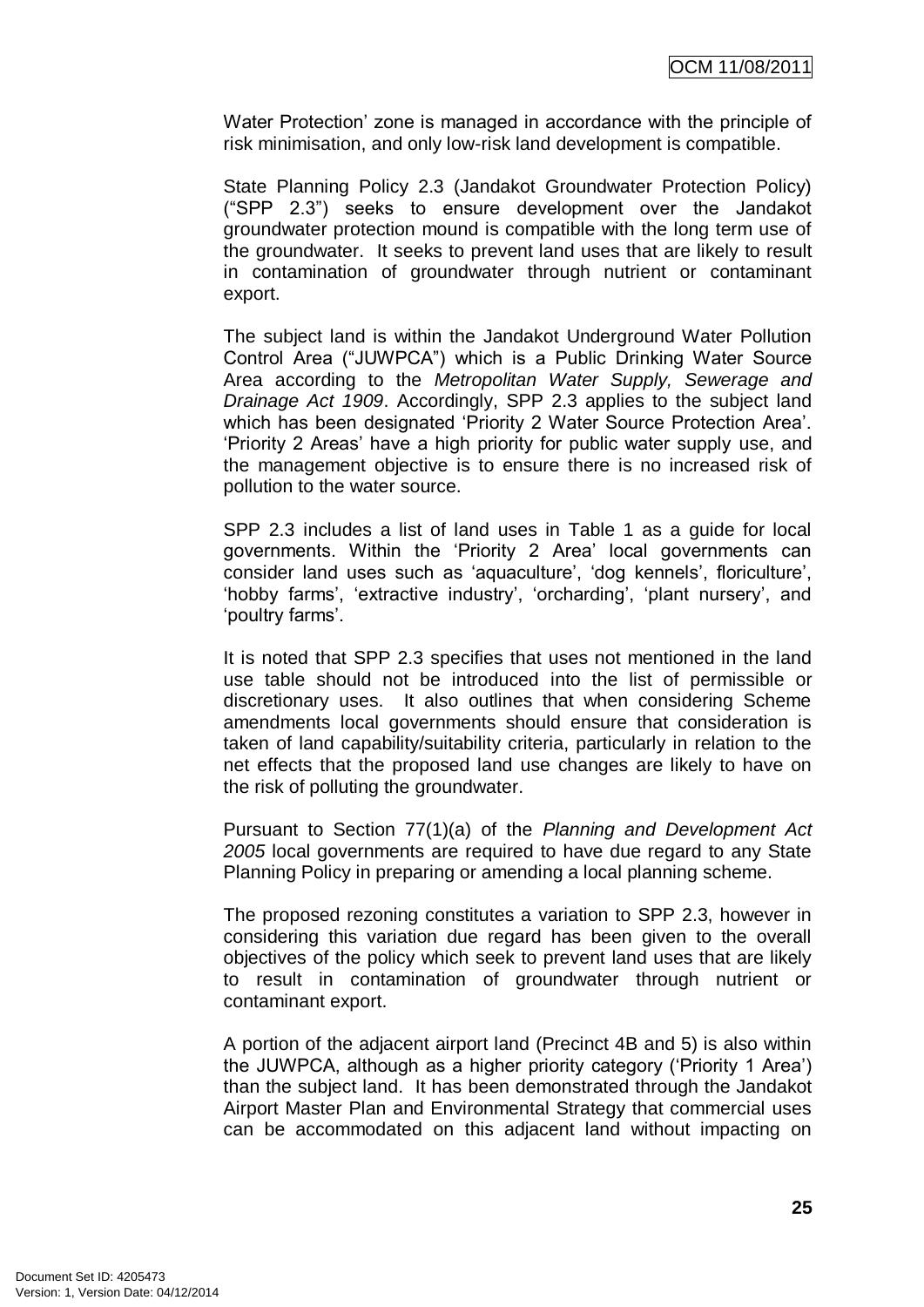groundwater or undermining the objectives of SPP 2.3. The strict environmental management controls to prevent pollution to groundwater that are proposed for development of commercial areas immediately adjacent to the subject land would be extended to the subject land, as outlined in the environmental report submitted by the applicant. It is therefore considered that "office" uses can be accommodated on the subject land in a manner that does not compromise the objectives of SPP 2.3.

The proposal was supported by the Department of Water ("DoW"), and they have advised that the potential groundwater contamination risks posed by "Special Use No. 28" are in accordance with the objectives of SPP 2.3 provided that the following recommendations are followed:

- *1. The proposed offices are connected to deep sewerage.*
- *2. The use of pesticides within the Jandakot UWPCA should comply with the DoW's State-wide Policy No. 2: Pesticide Use in Public Drinking Water Source Area's and the Department's of Health Circular PSCBB: Use of herbicides in water catchment areas.*
- *3. Any storage and use of toxic and hazardous substances within the P2 area of the Jandakot UWPCA should be assessed by DoW.*
- *4. Where toxic and hazardous substances are stored and used on the site, there should be pre and post development spill management and emergency response plans.*
- *5. Utilisation of best management practice during construction of the offices, as outlined in the relevant Water Quality Protection Notes.*

These recommendations are matters that will require consideration when a planning application is submitted for development of the land.

#### Community Consultation

The Amendment was advertised for a period of 42 days, which included letters to nearby landowners and letters to relevant government agencies.

During the advertising period there were a total of three submissions received, with two submissions of support and one objection. All submissions are outlined and addressed in the Schedule of Submissions (Attachment 5).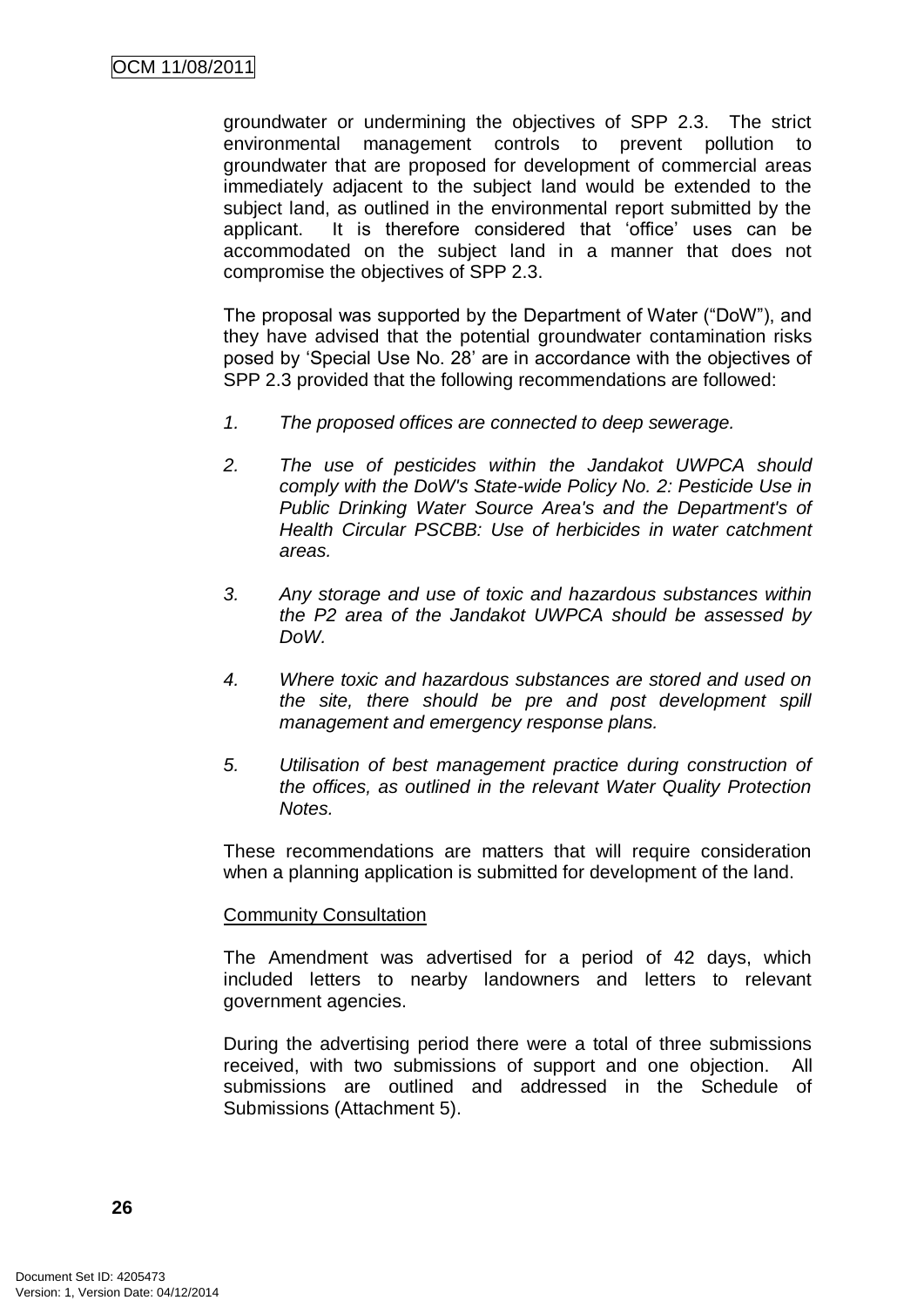There was one objection received from a landowner in the area, raising the following key issues:

*\* Jandakot Airport Commission have already developed and cleared significant areas of land around the airport, which has displaced birds and fauna. They should be required to eradicate weeds and revegetate the area with native species as a token of their support for conservation.*

The subject land is degraded, and it is not considered to have significant conservation value that would warrant revegetation of the whole parcel of land, and reservation of the land for conservation purposes. It is also noted that there have been no objections raised by the Department of Environment and Conservation regarding the proposed zoning change.

*\* The subject land provides a buffer for the residential properties and the large commercial site which the Airport has and continues to develop.*

It is considered that Berrigan Drive provides a natural edge to the Jandakot Airport area, and it also provides separation between the subject land and the "Resource" zoned land. It is also noted that Airport land is located directly adjacent to 'Resource' zoned land along its southern boundary, and it is considered that an acceptable interface can be achieved.

## **Conclusion**

The proposed rezoning is considered to represent a logical "rounding off" of the airport land, and will facilitate development consistent with the commercial development proposed for the adjacent land under the Jandakot Airport Master Plan. The proposed rezoning will also ensure that the correct zoning applies to the subject land, and the drainage and road encroachments.

Accordingly, it is recommended that Council adopt Scheme Amendment No. 73 for final approval.

## **Strategic Plan/Policy Implications**

## **Demographic Planning**

• To ensure the planning of the City is based on an approach that has the potential to achieve high levels of convenience and prosperity for its citizens.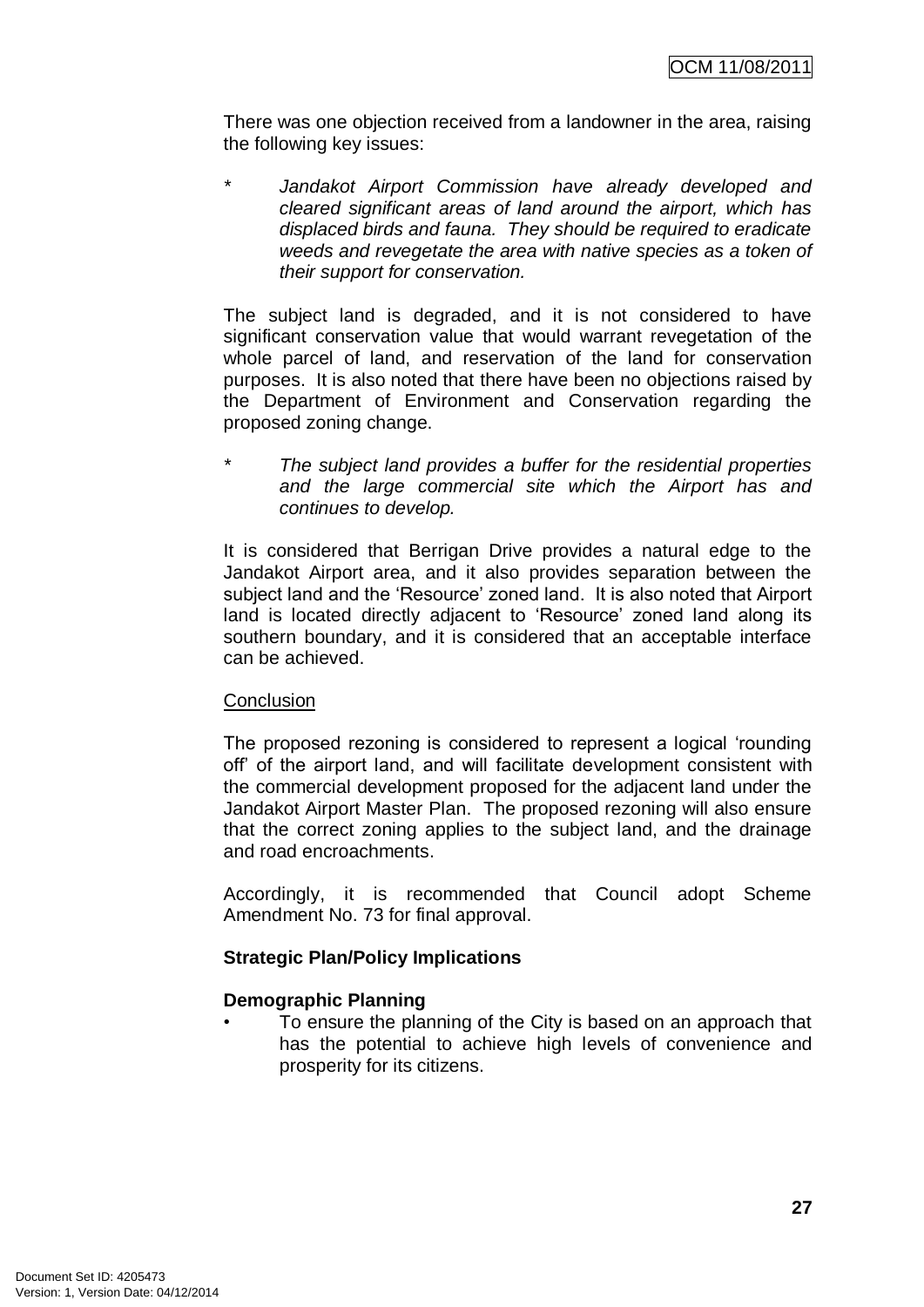## **Employment and Economic Development**

- To plan and promote economic development that encourages business opportunities within the City.
- To pursue high value employment opportunities for our residents.

#### **Budget/Financial Implications**

The Scheme Amendment fee for this proposal has been calculated in accordance with the Planning and Development Regulations 2009, including the cost of advertising and this has been paid by the applicant.

#### **Legal Implications**

N/A

#### **Community Consultation**

In accordance with the Town Planning Regulations 1967 consultation was undertaken subsequent to the Environmental Protection Authority ("EPA") advising that the proposal was environmentally acceptable.

Consultation was undertaken between the 12 April 2011 and 1 June 2011 with adjacent landowners and government agencies, including the DoW and Department of Environment and Conservation. An advertisement was included in the Cockburn Gazette on 12 April 2011.

Community consultation was also previously undertaken in relation to the closure of Wakely Circus, as required by Section 58 of the *Land Administration Act 1997*. No objections were received to the proposed road closure.

#### **Attachment(s)**

- 1. Location Plan
- 2. Existing Zoning
- 3. Lot Layout Plan
- 4. Aerial Photograph
- 5. Schedule of Submissions

#### **Advice to Proponent(s)/Submissioners**

The proponent(s) and those who lodged a submission on the proposal have been advised that this matter is to be considered at the 11 August 2011 Council Meeting.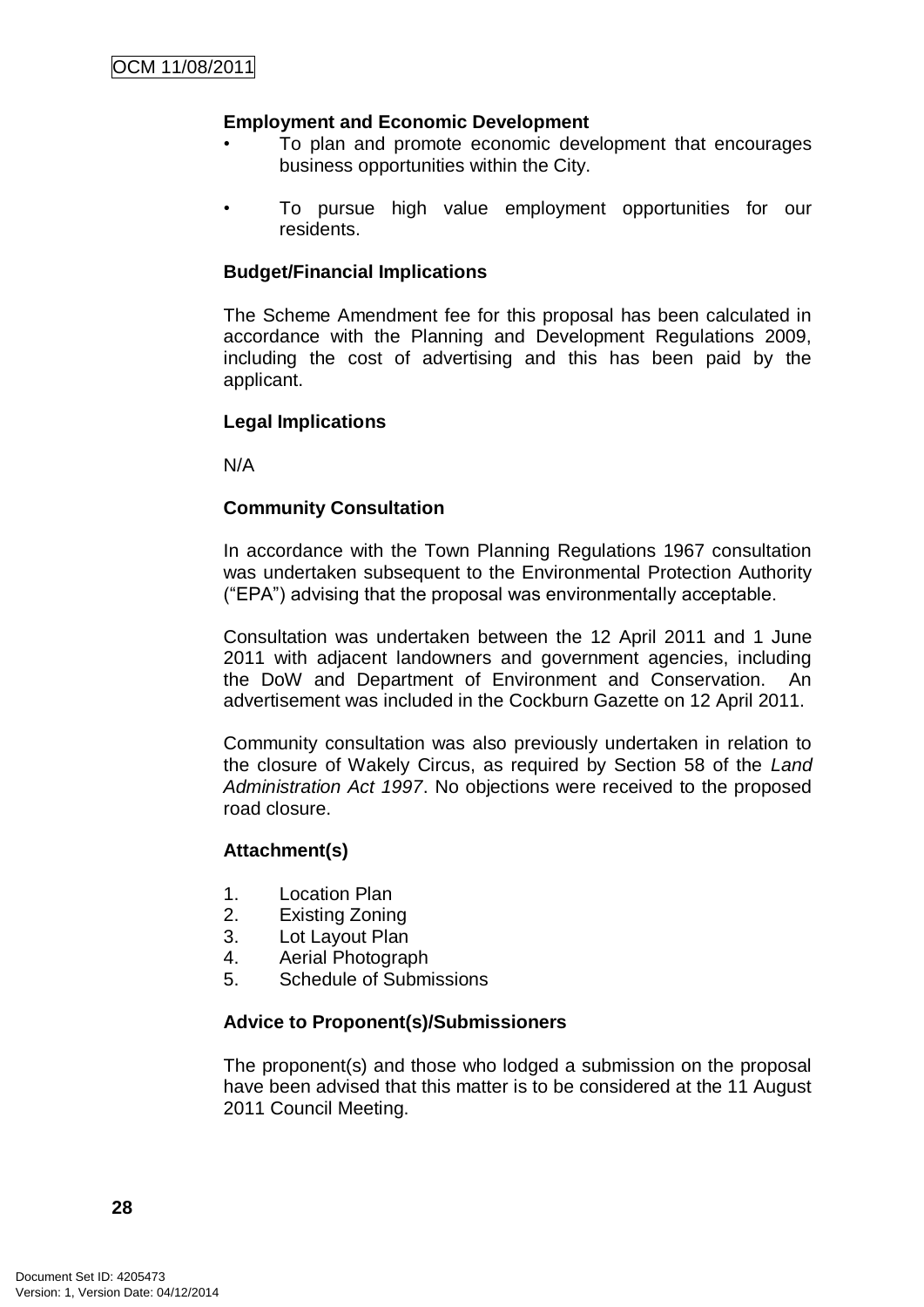# **Implications of Section 3.18(3) Local Government Act, 1995**

Nil.

## **14.4 (OCM 11/8/2011) - PACKHAM NORTH DISTRICT STRUCTURE PLAN - LOCATION: PACKHAM NORTH PROJECT AREA, SPEARWOOD & COOGEE - OWNER: VARIOUS - APPLICANT: N/A (SM/M/005) (R COLALILLO) (ATTACH)**

#### **RECOMMENDATION** That Council:

- (1) subject to approval of the Packham North District/Local Water Management Strategy by the Department of Water, adopt the Draft Packham North District Structure Plan ("Draft District Structure Plan"), as modified, for the purpose of providing a guiding document to inform the preparation of future Local Structure Plans ("LSP"s") within the District Structure Plan area;
- (2) endorse the Schedule of Submissions prepared in respect of the Draft District Structure Plan;
- (3) forward a copy of the endorsed District Structure Plan to the Western Australian Planning Commission for information purposes only; and
- (4) advise landowners within the Draft District Structure Plan, affected landowners, and affected public authorities notifying of the adoption of the District Structure Plan, as modified.

# **COUNCIL DECISION**

## **Background**

At its Ordinary Meeting held on 10 March 2011 Council resolved to endorse the Draft Packham North District Structure Plan for the purposes of providing a guiding document to inform the preparation of future LSP"s within the District Structure Plan area and publish notice of the proposed Draft District Structure Plan.

Community consultation has now occurred and the purpose of this report is to consider Draft District Structure Plan for final adoption as a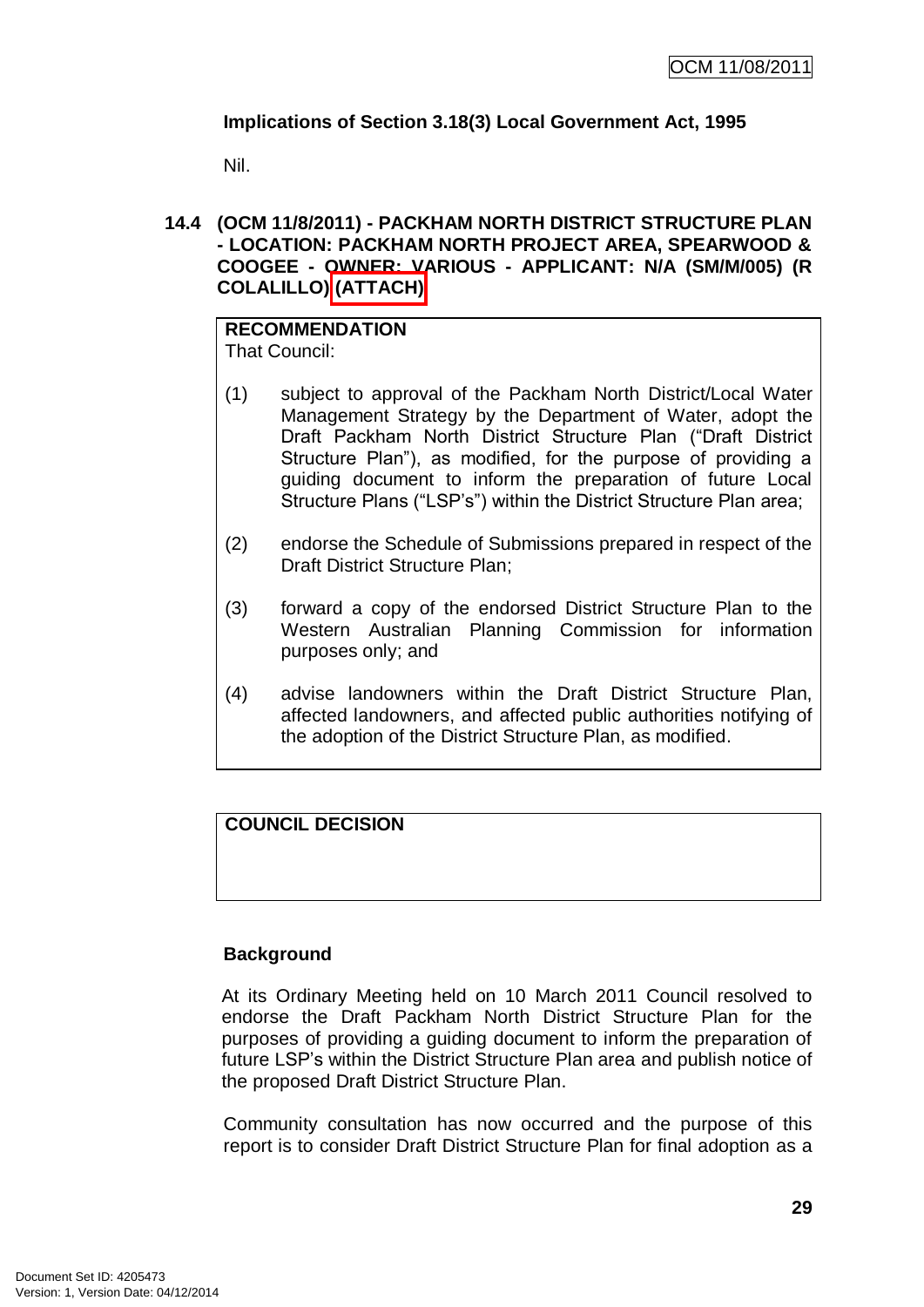guiding document in light of the submissions received during the advertising period.

## **Submission**

N/A

## **Report**

## Packham North District Structure Plan

In order to facilitate proper and orderly planning across Development Area 31 (Packham North), the City of Cockburn ("City") has prepared the Draft District Structure Plan.

The area comprised by Development Area 31 is shown in the attachments to this report. The Draft District Structure Plan will facilitate the development of the former Watsonia Abattoir and Small Goods Factory, together with the surrounding land that was previously zoned "Rural" and was within the odour buffer of the abattoir.

The Draft District Structure Plan includes the following components:

- 1. a Draft District Structure Plan report;
- 2. the Draft District Structure Plan;
- 3. associated technical reports regarding district/local drainage, servicing, environmental studies etc.

The Draft District Structure Plan will provide an overall planning framework to guide future LSP"s, given the fragmented nature of landownership which exists.

## **Consultation**

Community consultation was carried out for a period of 30 days, from 13 June to 13 July 2011. A total of 10 submissions were received. The submissions that were received are set out and addressed in detail within the Schedule of Submissions (Attachment 3).

In response to submissions, the Draft District Structure Plan has been amended as follows:

- Removal of small and impractical areas of POS from the DSP  $\bullet$ spatial plan, where appropriate.
- Removal of the northern roundabout shown on the DSP spatial plan.
- Addition of the requirement for LSP"s in the vicinity of the existing freight railway line to demonstrate compliance with the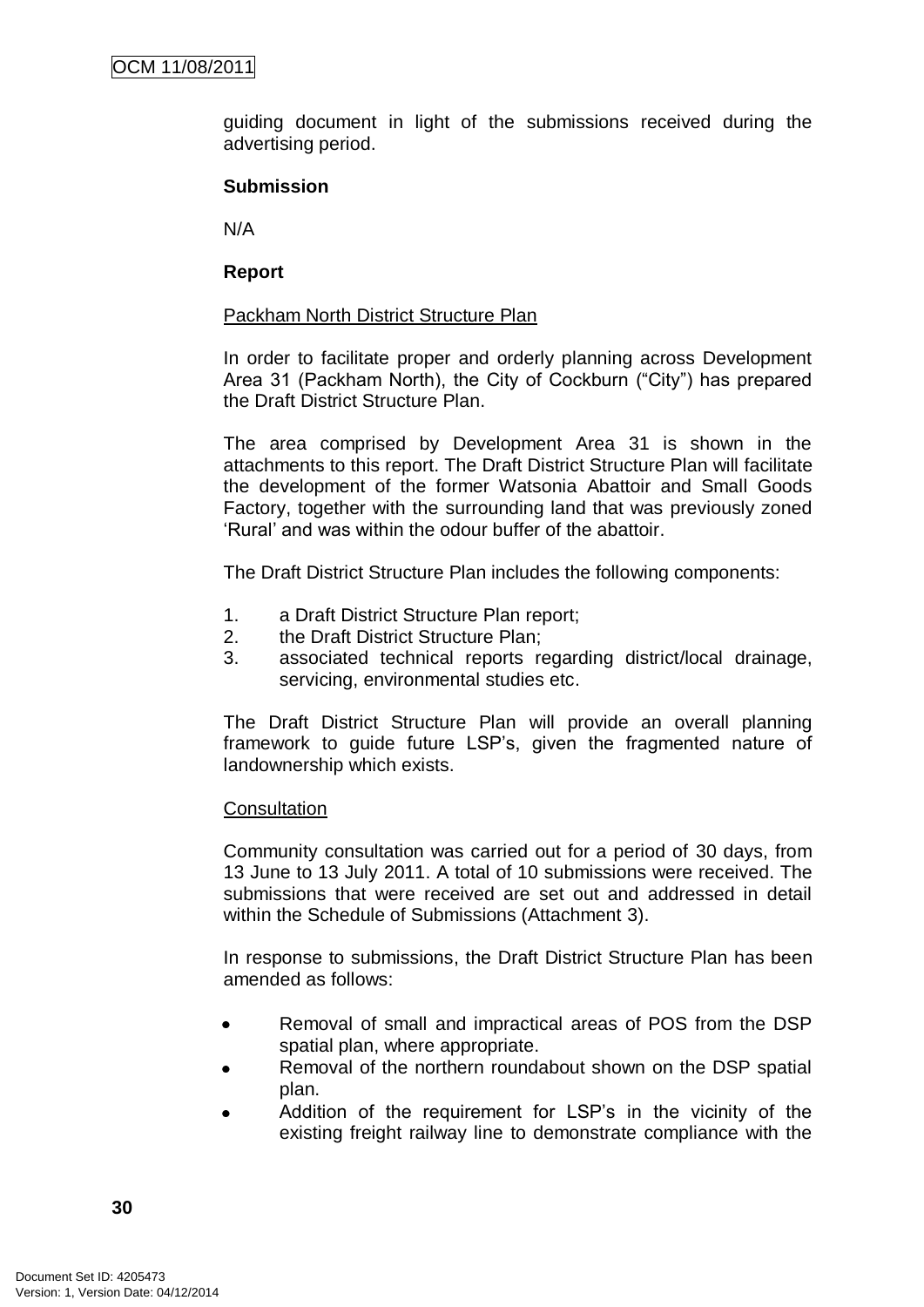WAPC"s "Statement of Planning Policy 5.4 - Road And Rail Transport Noise and Freight Considerations in Land Use Planning'.

- Expansion of the generic 50 metre service station buffer to 200 metres in accordance with the requirements of the Environmental Protection Authority"s "Guidance Statement No. 3 - Separation Distances between Industrial and Sensitive Land Uses'.
- Modifying the prerequisite for Detailed Area Plan"s for aged and/or dependent persons so that the City may waive the requirement where matters relating to development design have been satisfactorily addressed at the LSP stage.

# District Water Management Strategy

In accordance with Department of Water ("DoW") requirements, landowners or groups of landowners within Development Areas need to prepare a District Water Management Strategy ("DWMS"), Local Water Management Strategy ("LWMS") and Urban Water Management Plan as part of structure planning and subdivision processes. Given the fragmented landownership within the project area and its relative size, the City has prefunded a hybrid DWMS/LWMS for the project area, with these monies to be recouped through the developer contribution arrangements being introduced for the project area under draft Scheme Amendment No. 87.

The City engaged the consultant Cardno to prepare the DWMS/LWMS. The draft DWMS/LWMS has now been assessed by the DoW and some minor modifications have been requested to the document prior to final endorsement/approval being granted.

As the changes are only minor in nature, it is recommended that approval of the Draft District Structure Plan may proceed subject to the submission and final endorsement of the revised DWMS/LWMS by the DoW.

## **Conclusion**

It is recommended that Council, subject to the final endorsement/approval of the associated DWMS/LWMS, adopts the Draft District Structure Plan, as amended. Officers are of the view that it adequately responds to the site characteristics of the land, and provides a robust guideline to help in the preparation of future LSP"s.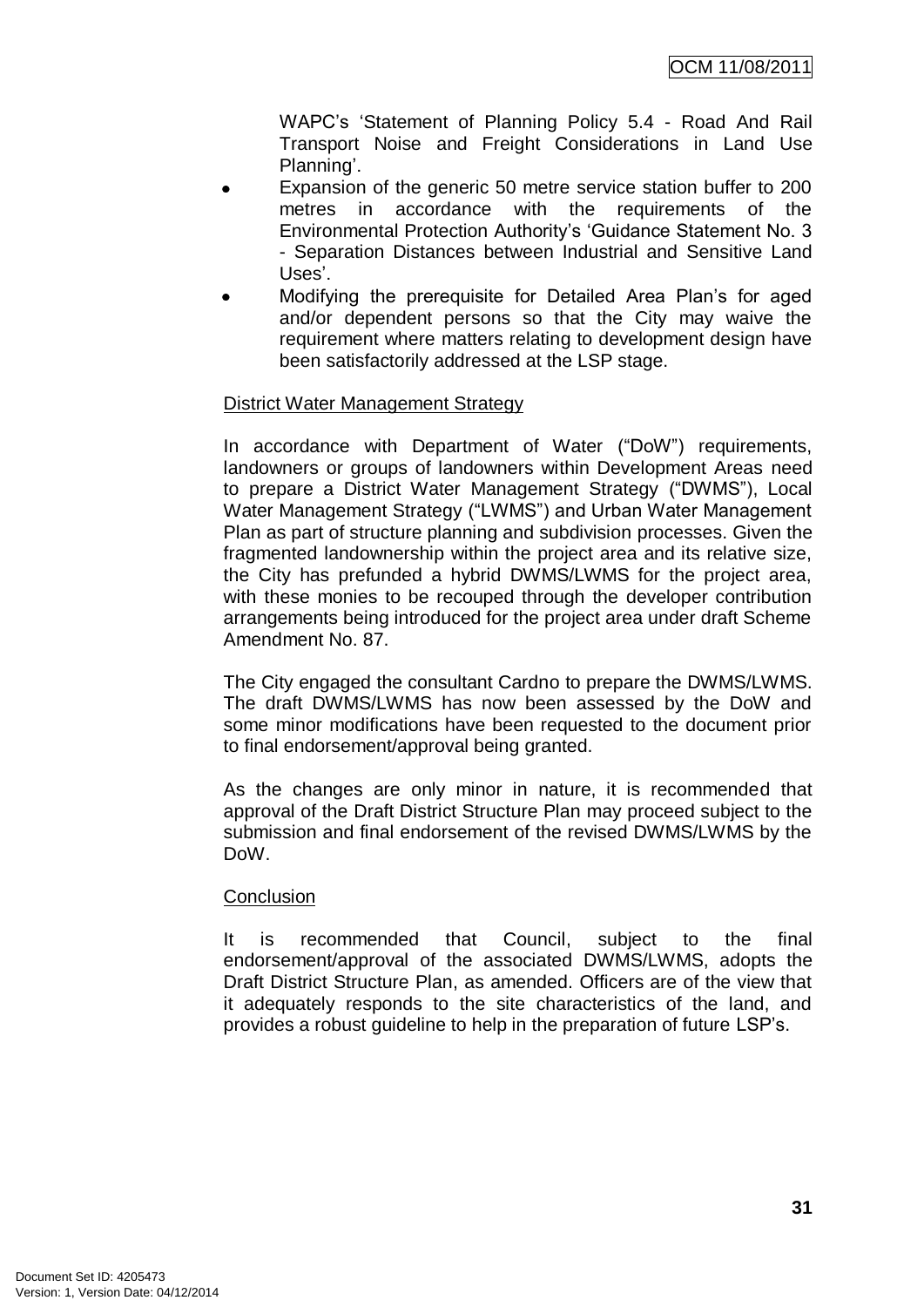# **Strategic Plan/Policy Implications**

## **Demographic Planning**

• To ensure the planning of the City is based on an approach that has the potential to achieve high levels of convenience and prosperity for its citizens.

## **Infrastructure Development**

• To provide an appropriate range of recreation areas that meets the needs of all age groups within the community.

# **Lifestyle and Aspiration Achievement**

• To conserve the character and historic value of the human and built environment.

## **Natural Environmental Management**

To ensure development of the district is undertaken in such a way that the balance between the natural and human environment is maintained.

# **Budget/Financial Implications**

The Draft District Structure Plan falls within draft Development Contribution Area 12 – Packham North which is the subject of Amendment No. 87 to the Scheme and is yet to be formally adopted by Council or approved by the WAPC. Once adopted, all landowners within DCA 12 will be required to make a proportional contribution to land, infrastructure, works and all associated costs required as part of the development and subdivision of the Packham North Development Contribution Area.

Such future subdivision and development will also be subject to the proposed Scheme Amendment No. 81 dealing with community based infrastructure contributions.

## **Legal Implications**

As mentioned, it is proposed to consider the Draft District Structure Plan as a guiding document. It is important this distinction is made from a Local Structure Plan, given the way in which the Scheme deals with a Local Structure Plan as an extension to the statutory requirements of the Scheme.

# **Community Consultation**

Community consultation was carried out for a period of 30 days, from 13 June to 13 July 2011. The proposed district structure plan was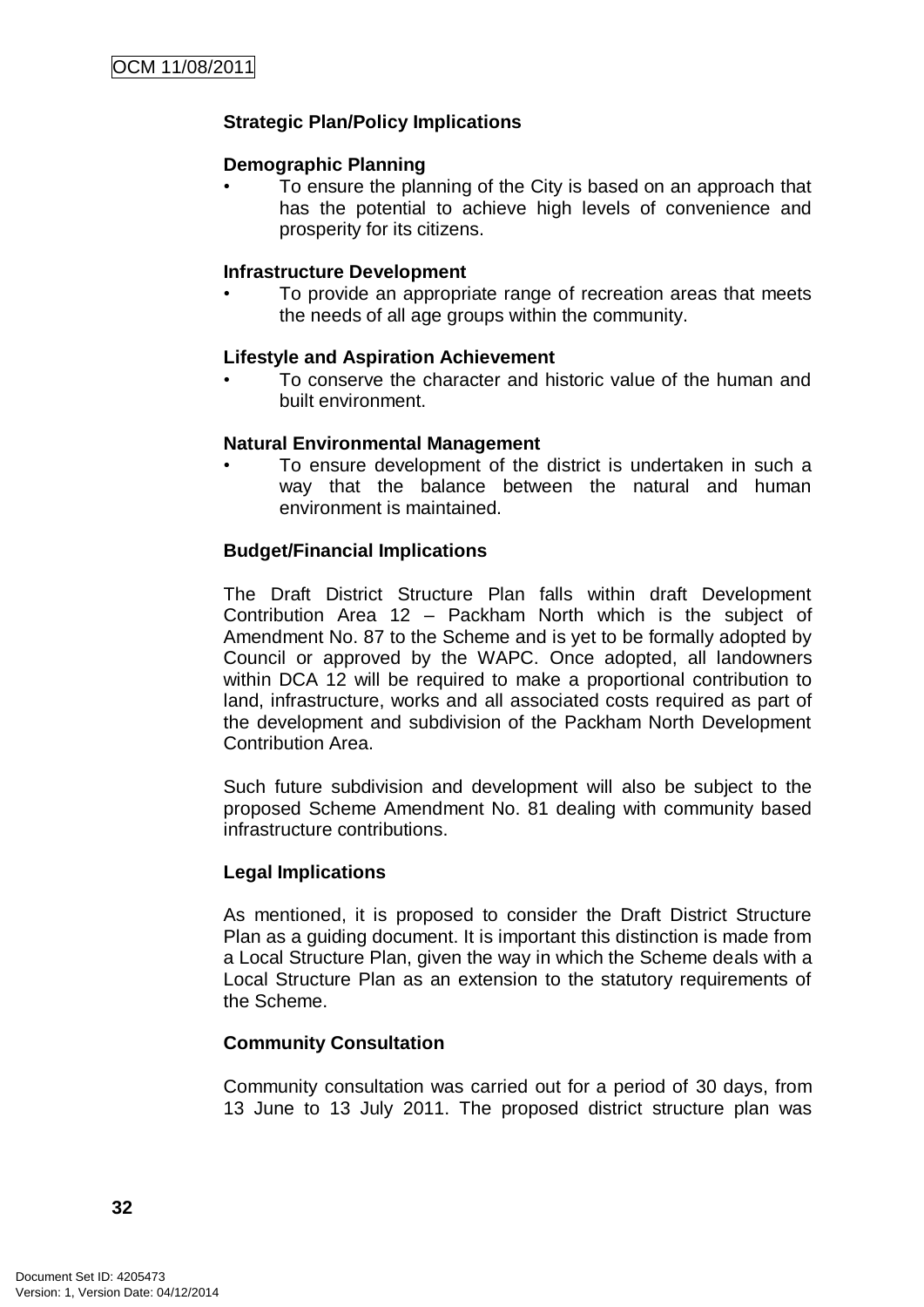advertised in the newspaper, on the City's website and letters were sent to affected landowners and government/servicing authorities.

# **Attachment(s)**

- 1. Location Plan
- 2. Packham North District Structure Plan
- 3. Schedule of Submissions

#### **Advice to Proponent(s)/Submissioners**

Those who lodged a submission on the proposal have been advised that this matter is to be considered at the 11 August 2011 Council Meeting.

#### **Implications of Section 3.18(3) Local Government Act, 1995**

Nil

**14.5 (OCM 11/8/2011) - PROPOSED BRANCH CIRCUS DISTRICT STRUCTURE PLAN LOCATION: VARIOUS LANDHOLDINGS BETWEEN HAMMOND ROAD AND BRANCH CIRCUS, SUCCESS OWNER: VARIOUS LANDOWNERS APPLICANT: CITY OF COCKBURN (SM/M024) (R SERVENTY) (ATTACH)**

# **RECOMMENDATION**

That Council:

- (1) write to the Department of Planning requesting the lifting of urban deferment under the Metropolitan Region Scheme from Lots 3, 4, 12, 13, 22, 81, 125, 126 and Portion on Unallocated Crown Land (UCL) Hammond Road, Portion of Lot 760 Gadd Street, Portion of Lots 761 and 80 Branch Circus, Success;
- (2) subject to approval of the Branch Circus District Water Management Strategy by the Department of Water, adopt the Draft Branch Circus District Structure Plan ("Draft District Structure Plan"), as modified, for the purposes of providing a guiding document to inform the preparation of future Local Structure Plans within the District Structure Plan area;
- (3) endorse the Schedule of Submissions prepared in respect of the Draft Mell Gardens Local Structure Plan for Lots 480 & 483 Rockingham Road, Spearwood;
- (4) forward the Branch Circus District Water Management Strategy, as modified, to the Department of Water for their endorsement;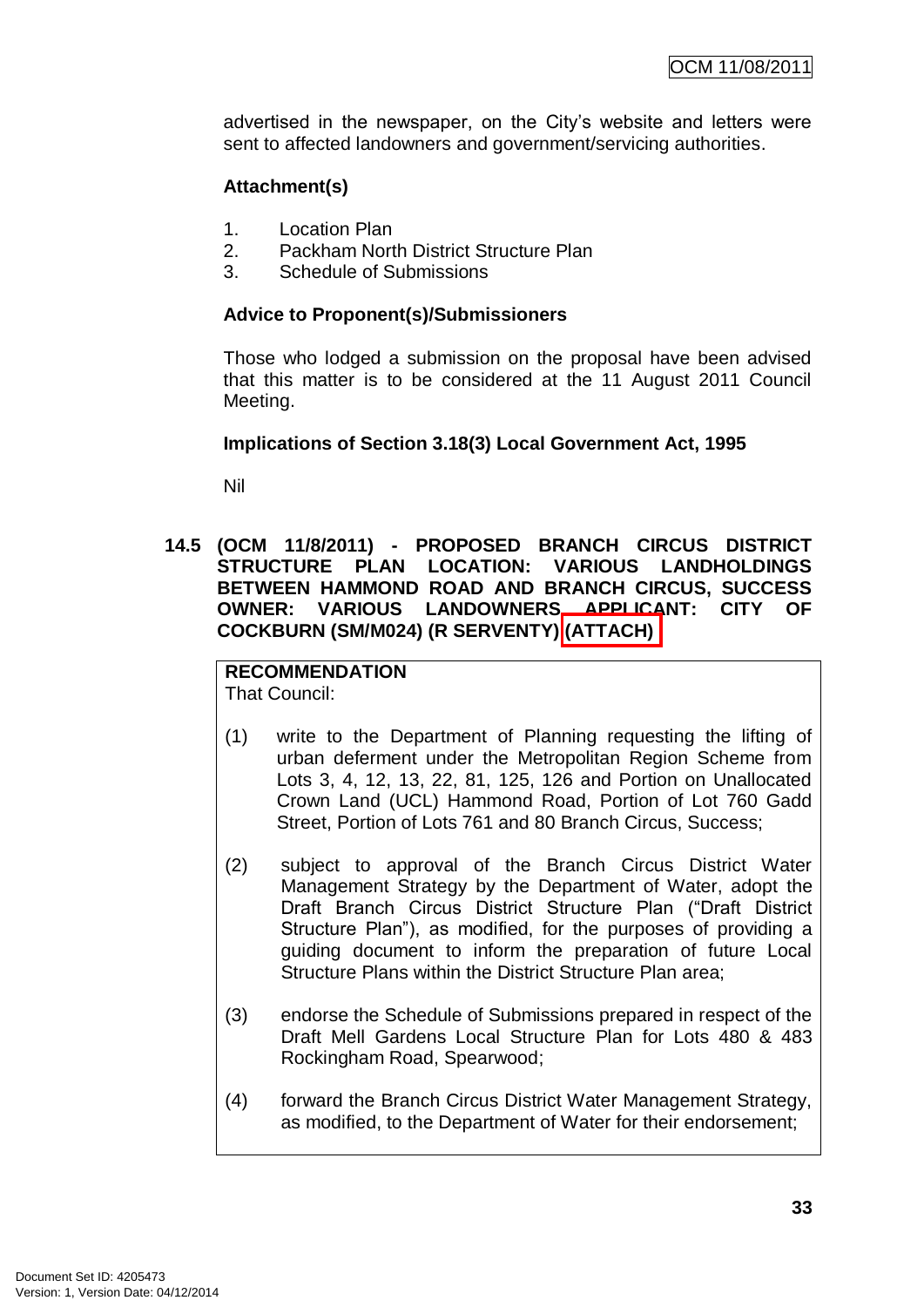- (5) forward the Draft District Structure Plan to the Western Australian Planning Commission for their consideration in light of the request to lift urban deferment; and
- (6) write to landowners within the Draft District Structure Plan, affected landowners and occupiers, and affected public authorities notifying of the adoption of the Draft District Structure Plan, as modified and the request for lifting of urban deferment.

# **COUNCIL DECISION**

# **Background**

At its Ordinary Meeting held on 10 February 2011 Council resolved to endorse the Draft Branch Circus District Structure Plan ("Draft District Structure Plan") for the purposes of providing a guiding document to inform the preparation of future Local Structure Plans (LSPs) within the District Structure Plan area and publish notice of the proposed Draft District Structure Plan.

Community consultation occurred between 8 March 2011 and 11th April 2011, a period of 30 days, and 17 submissions were received.

In response to submissions received from the Department of Planning (DoP), Department of Environment and Conservation (DEC) and landowners within the Draft District Structure Plan area, the Draft District Structure Plan has been amended. The substantial changes include:

- 1. Removal of the Conservation Zone over Lots 2, 3, 4 & 9000 Branch Circus and identification of the Lots as having "no potential for urban development or closer settlement".
- 2. Addition of a perimeter road to separate residential development from the POS and Conservation Category Wetland (CCW) buffer.
- 3. Requirement for road reserves adjacent to Public Open Space to accommodate all battering related to road construction.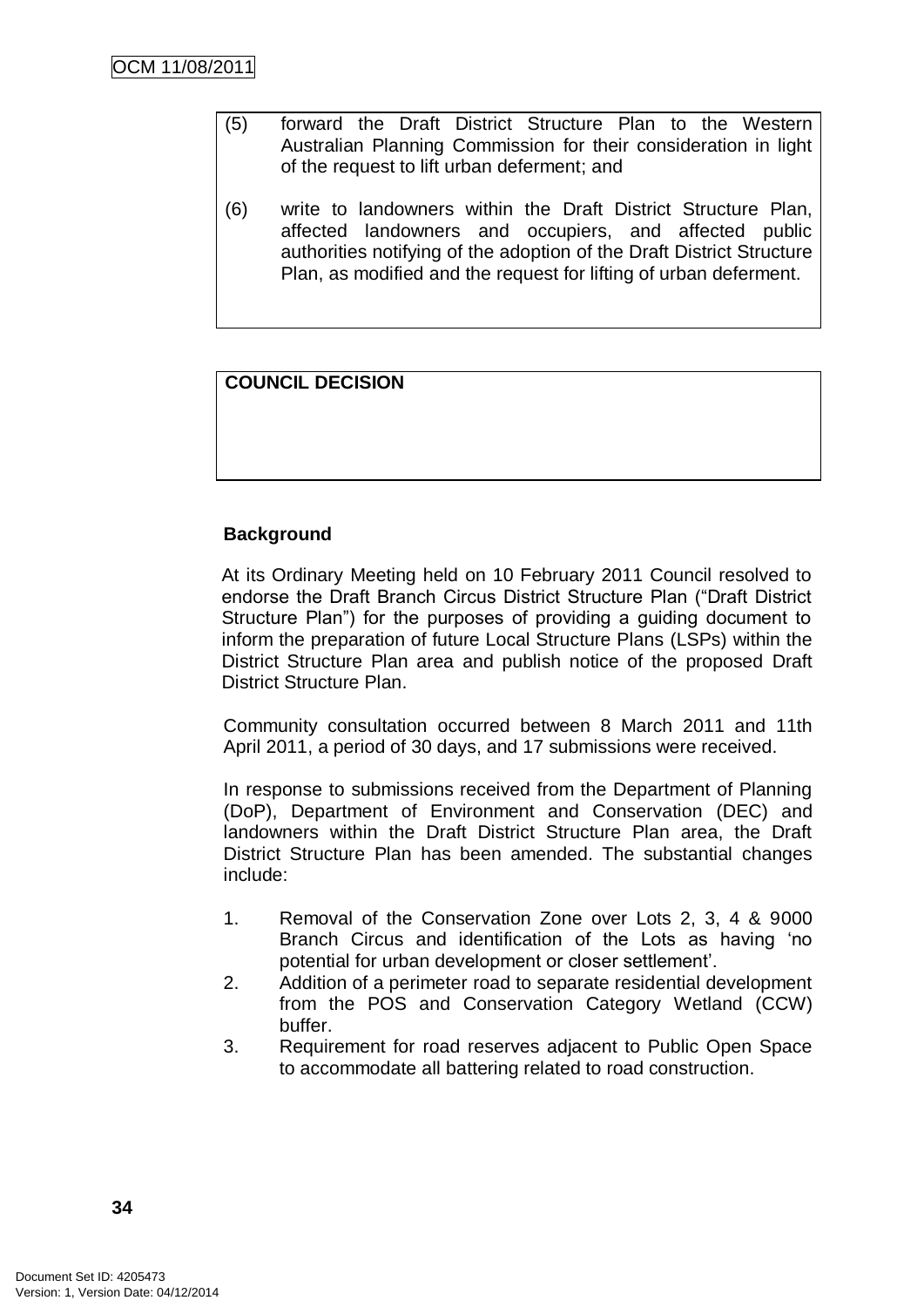- 4. Addition of a dual use path linking the existing dual use path within the Thomsons Lake Nature Reserve to the dual use path within the residential development to the east of the District Structure Plan area.
- 5. Recoding of the street block directly to the east of the centrally located POS within Lot 760 Gadd Street from R25 to R-40.
- 6. Addition of text within Section 6.8- Parks and Recreation, providing direction the future treatment of the CCW buffers.
- 7. Addition of a requirement for a Wetland Management Strategy as part of any future subdivision application.

The Draft District Water Management Strategy (DWMS) has been amended in response to comments from the Department of Water (DoW). These modifications were minor in nature.

The purpose of this report is to consider the Draft District Structure Plan for final adoption.

## **Submission**

N/A

## **Report**

## Branch Circus Draft District Structure Plan

In order to facilitate proper and orderly planning across the undeveloped portion of Development Area 13 (Branch Circus), the City prepared a Draft District Structure Plan. In preparing the Draft District Structure Plan, regard has been given to the frameworks provided by both Liveable Neighbourhoods and the City"s Scheme.

The Draft District Structure Plan provides guidance for the future development of LSPs, prescribing land uses, the local street network and local parks. In contrast to other District Structure Plans prepared and adopted by the City, the Branch Circus Draft District Structure Plan is less conceptual in nature and provides more detail to guide the preparation of LSPs and plans of subdivision. This level of detail is appropriate due to the highly fragmented nature of the subject land, and the important environmental value of the wetlands on the site.

The Draft District Structure Plan will also form the basis of an application to the Western Australian Planning Commission to lift the urban deferment under the MRS over a portion of the . Draft District Structure Plan area.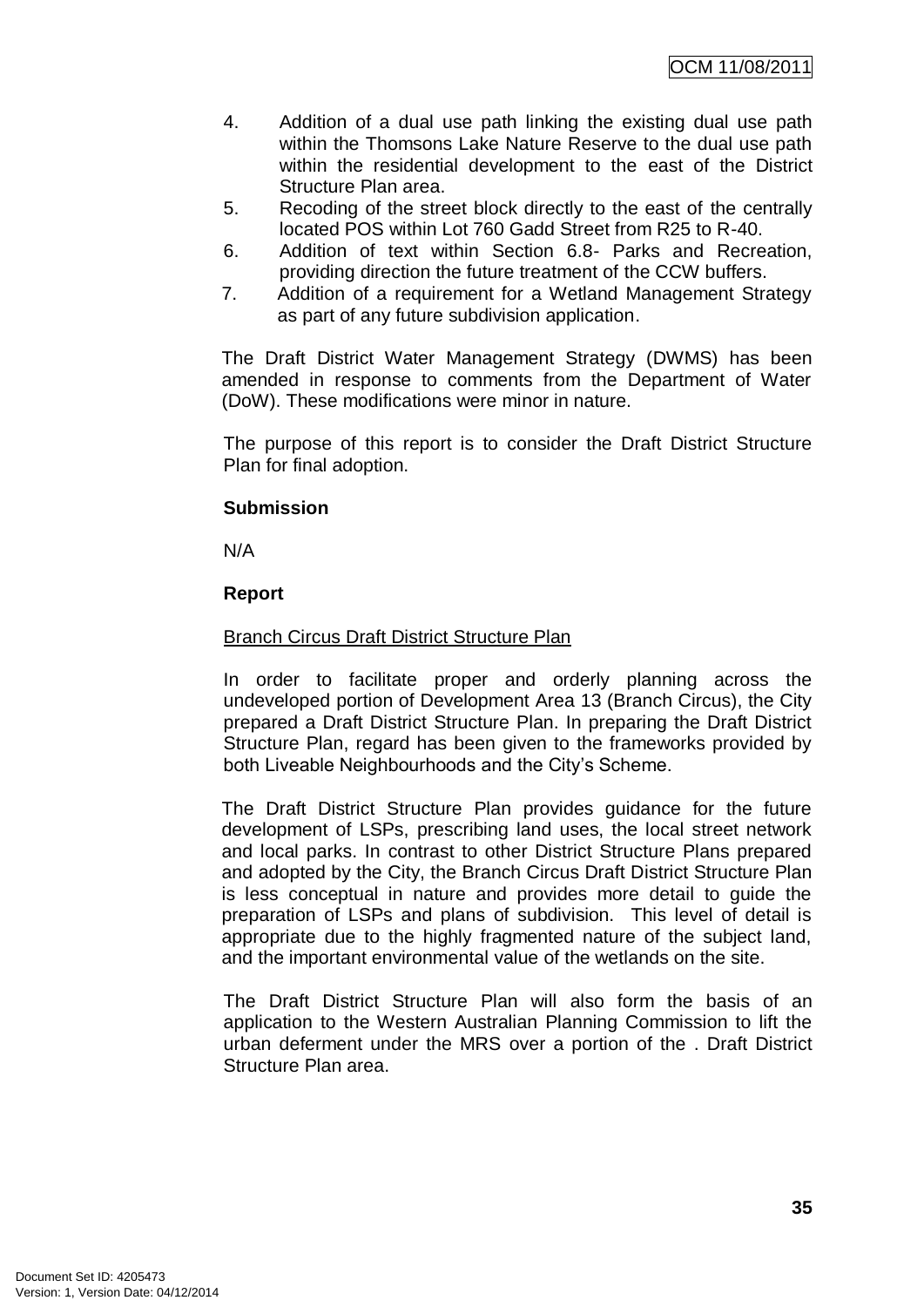The Draft District Structure Plan as set out in the appendices shows:

- 1. a report
- 2. a spatial plan
- 3. associated technical reports as necessary to support the spatial plan.

#### *Subject Land*

The area within the Draft District Structure Plan relates to the area of land bound by Hammond Road to the east, the Metropolitan Region Scheme ("MRS") 'Parks and Recreation' reserve to the north, Branch Circus to the west and the Bartram Road Buffer Lakes to the south. The subject land includes Lots 3, 4, 12, 13, 22, 81, 125, 126 & UCL Hammond Road, Lots 2, 3, 4, 80, 761 & 9000 Branch Circus and Lot 760 Gadd Street, Success.

#### *Statutory Planning Framework*

The Draft District Structure Plan area is zoned "Development" in the City"s Town Planning Scheme No. 3 (the "Scheme") and included in Development Area 13. The Draft District Structure Plan area is zoned "Urban Deferred" under the MRS.

The Scheme requires the preparation of Local Structure Plans in order to coordinate future subdivision and development within Development Areas. These LSPs are adopted under the statutory process prescribed by Clause 6.2 of the Scheme, which results in LSPs (once adopted) forming part of the Scheme. Once adopted, all zones, reservations, land use permissibility and the like which are designated within LSPs function as if they were designated by the Scheme. This is as per the powers conferred by Clause 6.2.6.3 of the Scheme.

In areas of highly fragmented land ownership it is often difficult to coordinate individual LSPs without some form of broader district framework in which to guide planning. This is overcome through the preparation of District Structure Plans to act as "guiding documents" for future structure planning processes.

#### Response to Issues Raised through Community Consultation

Community consultation was carried out for a period of 30 days, from 8 March to 11 April 2011. An advertisement was placed in the Cockburn Gazette during this period. A total of 17 submissions were received.

In response to submissions the Draft District Structure Plan has been amended in the following ways: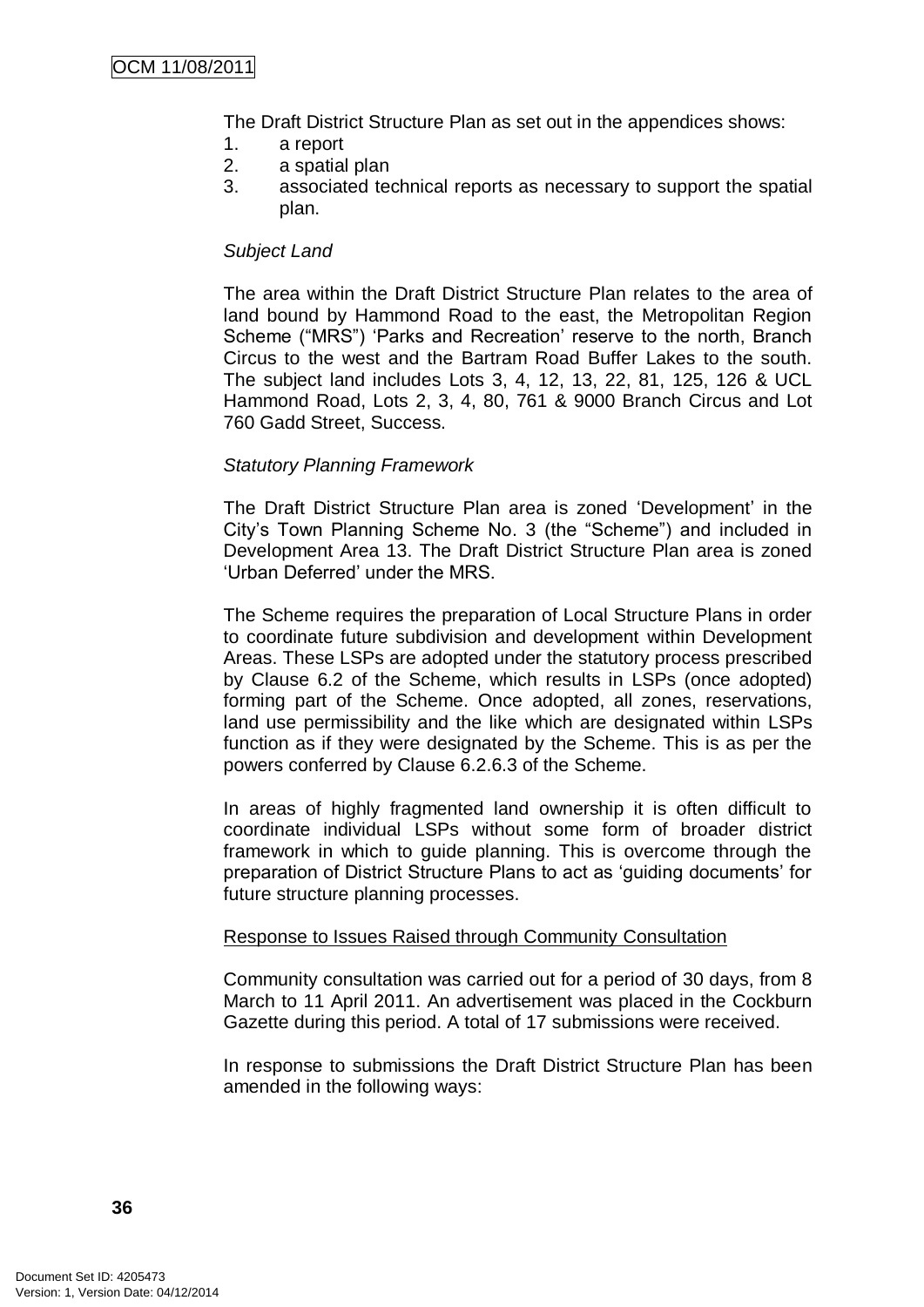- 1. In response to comments from the DEC and DoP, the Conservation Zone over Lots 2, 3, 4 & 9000 Branch Circus has been removed and replaced with an annotation stating that the lots have "no potential for urban development or closer settlement".
- 2. In response to comments from the DEC, a perimeter road has been added to separate residential development from the POS and Conservation Category Wetland (CCW) buffer.
- 3. In response to comments from the DEC, the requirement for road reserves adjacent to Public Open Space to accommodate all battering related to road construction has been included on the Draft District Structure Plan.
- 4. In response to comments from the DEC, a dual use path has been added which links the existing dual use path within the Thomsons Lake Nature Reserve to the dual use path within the residential development to the east of the DSP area.
- 5. In response to comments from the DEC, text within Section 6.8- Parks and Recreation providing direction the future treatment of the CCW buffers has been included in the Draft District Structure Plan Report.
- 6. In response to comments from the DEC, the requirement for a Wetland Management Strategy as part of any future subdivision application has been included in the Draft District Structure Plan Report.
- 7. In response to comments from a landowner, the street block directly to the east of the centrally located POS within Lot 760 Gadd Street has been recoding from R25 to R-40.
- 8. In response to comments from the DoW, the Draft DWMS and the relevant section of the Draft District Structure Plan Report have been amended. These modifications were minor in nature, including small text and figure changes.

# *Lots 2, 3, 4 & 9000 Branch Circus*

Further to the first amendment outlined above, the DEC and the DoP both raised concerns regarding the designation of Lots 2, 3, 4 & 9000 Branch Circus as Conservation Zone. Both agencies are of the opinion that the subject lots are not suitable for urban development.

In the advertised Draft District Structure Plan the City of Cockburn recognised that the development potential of the subject lots is highly constrained by the configuration of CCWs and their buffers, but also by issues of bush fire risk and interface issues with the Beeliar Regional Reserve.

Officers from the City of Cockburn, the DEC and the DoP meet in July 2011 to discuss the appropriate planning framework for the subject lots and the DEC and DoP firmly reiterated their position that the subject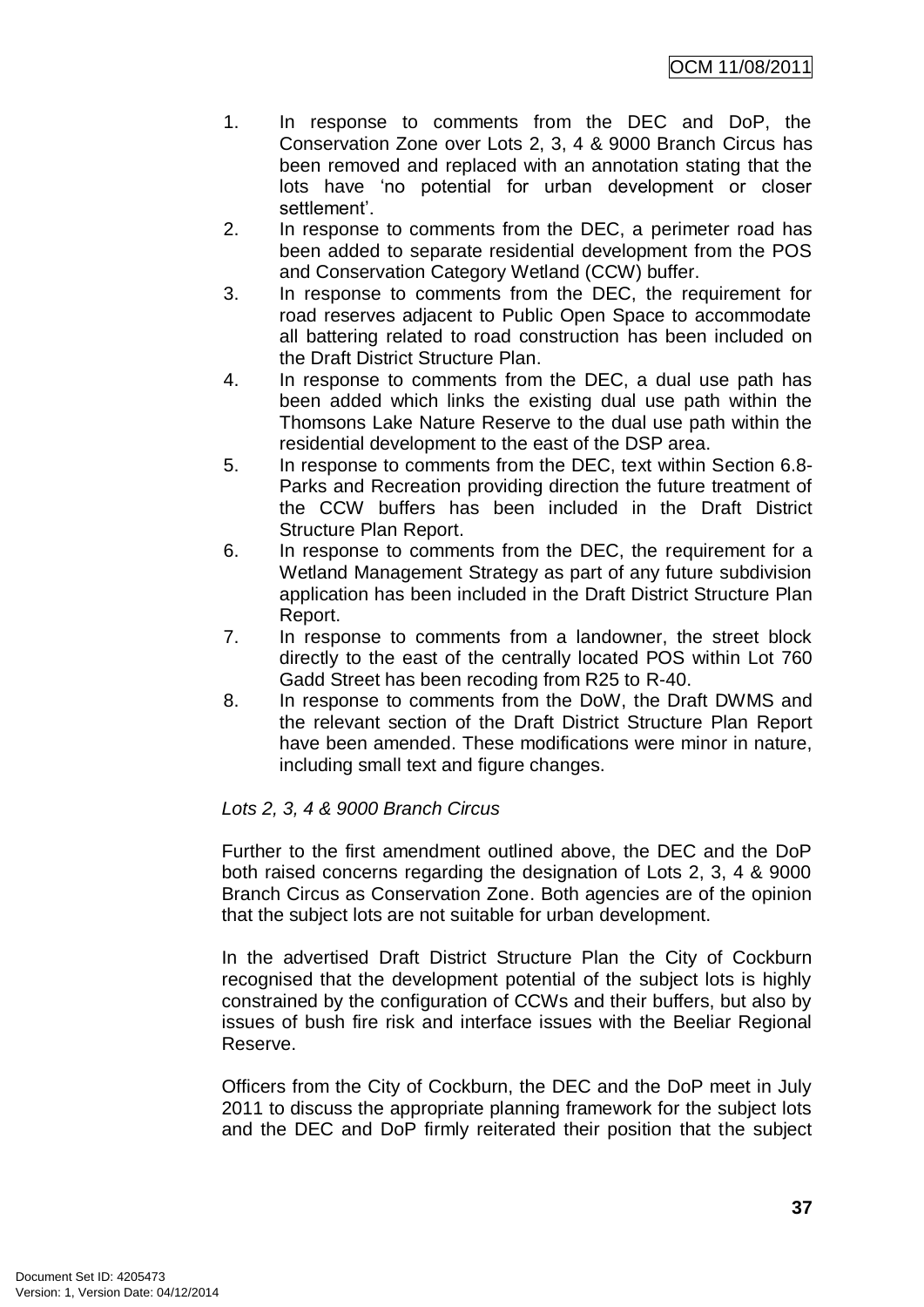lots had very limited potential for further intensification of the development already on the lots. As such the Draft District Structure Plan has been updated to remove the Conservation Zone over Lots 2, 3, 4 & 9000 Branch Circus. The lots are now annotated as having "no potential for urban development or closer settlement".

#### Lifting of Urban Deferment

The Draft District Structure Plan will form the basis of an application to the Western Australian Planning Commission to lift the urban deferment under the MRS.

It is intended that the City of Cockburn will request the lifting of urban deferment from only a portion the Draft District Structure Plan area (Refer Attachment 3). The request to lift urban deferment will not include Lots 2, 3, 4 & 9000 Branch Circus, as the Draft District Structure Plan has identified this land as not suitable for urban development or closer settlement.

## **Strategic Plan/Policy Implications**

#### **Demographic Planning**

To ensure development will enhance the levels of amenity currently enjoyed by the community.

#### **Lifestyle and Aspiration Achievement**

• To foster a sense of community spirit within the district generally and neighbourhoods in particular.

#### **Natural Environmental Management**

To ensure development of the district is undertaken in such a way that the balance between the natural and human environment is maintained.

## **Budget/Financial Implications**

N/A

#### **Legal Implications**

It is proposed to consider the Draft District Structure Plan as a guiding document. It is important this distinction is made from a LSP, given the way in which the Scheme deals with a LSP as an extension to the statutory requirements of the Scheme.

#### **Community Consultation**

Community consultation was carried out for a period of 30 days, from 8 March to 11 April 2011. An advertisement was placed in the Cockburn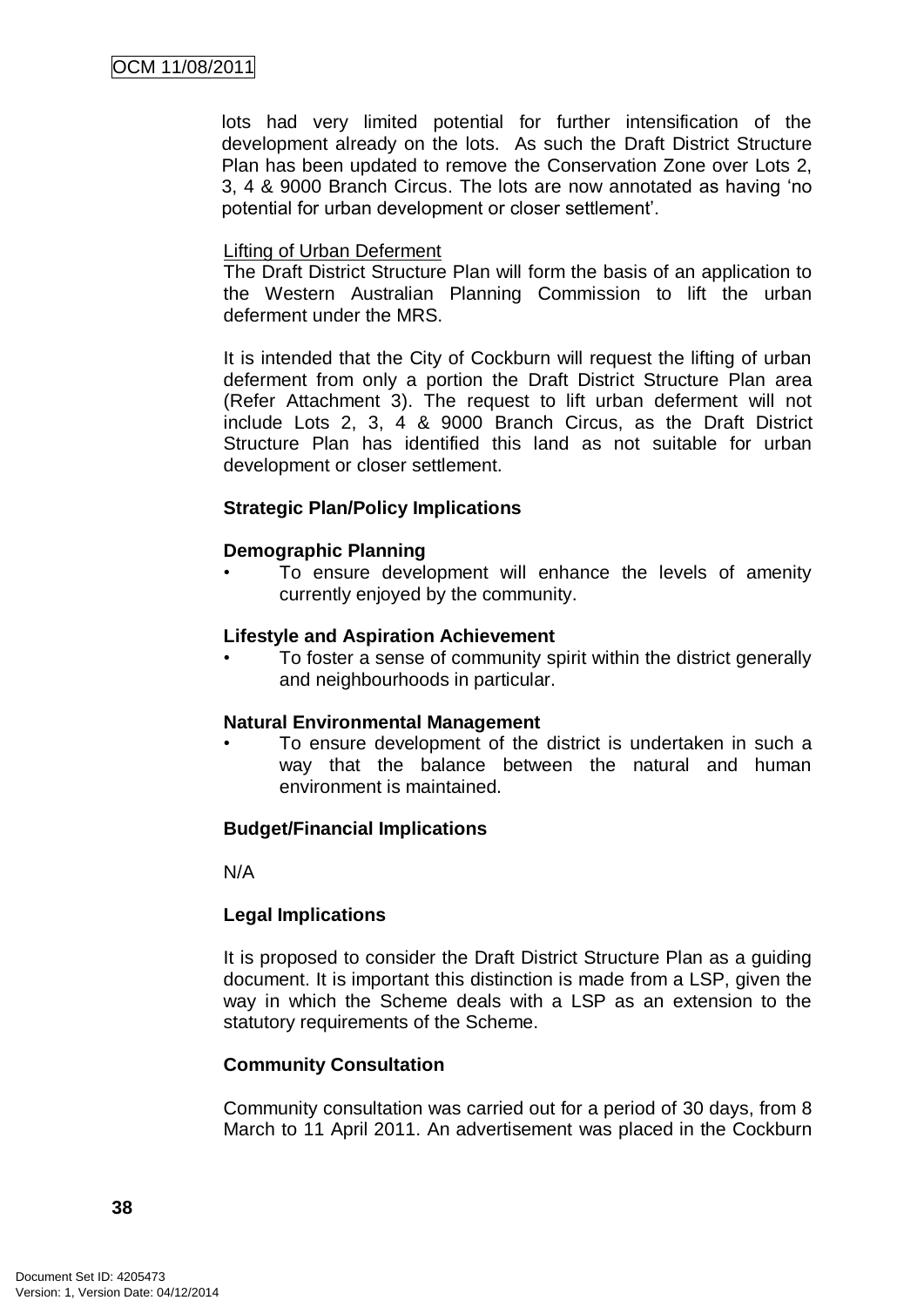Gazette during this period. A total of 17 submissions were received. Analysis of the submissions has been undertaken within the "Report" section above, as well as the attached Schedule of Submissions.

## **Attachment(s)**

- 1. Draft Branch Circus District Structure Plan August 2011.
- 2. Proposed Amendment to Metropolitan Region Scheme- Urban Deferred to Urban.
- 3. Schedule of Submissions.

# **Advice to Proponent(s)/Applicant**

The Proponent and those who lodged a submission on the proposal have been advised that this matter is to be considered at the 11 August 2011 Council Meeting.

# **Implications of Section 3.18(3) Local Government Act, 1995**

Nil

# **15. FINANCE AND CORPORATE SERVICES DIVISION ISSUES**

# **15.1 (OCM 11/8/2011) - LIST OF CREDITORS PAID - JUNE 2011 (FS/L/001) (N MAURICIO) (ATTACH)**

#### **RECOMMENDATION**

That Council receive the List of Creditors Paid for June 2011, as attached to the Agenda.

## **COUNCIL DECISION**

## **Background**

It is a requirement of the Local Government (Financial Management) Regulations 1996, that a List of Creditors be compiled each month and provided to Council.

## **Submission**

N/A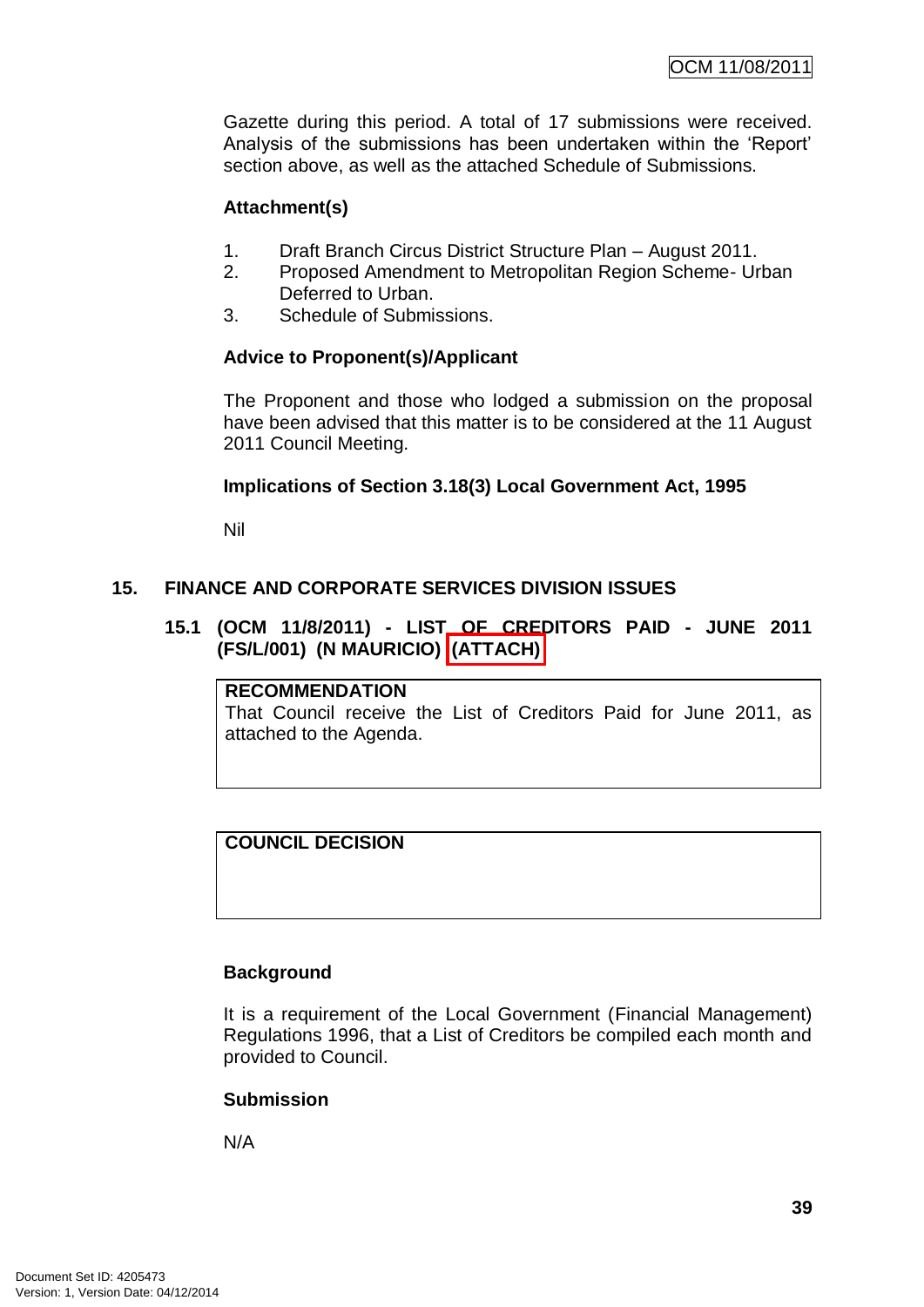# **Report**

The list of accounts for June 2011 is attached to the Agenda for consideration. The list contains details of payments made by the City in relation to goods and services received by the City.

#### **Strategic Plan/Policy Implications**

#### **Governance Excellence**

• To conduct Council business in open public forums and to manage Council affairs by employing publicly accountable practices.

#### **Budget/Financial Implications**

N/A

**Legal Implications**

N/A

## **Community Consultation**

N/A

#### **Attachment(s)**

List of Creditors Paid – June 2011.

## **Advice to Proponent(s)/Submissioners**

N/A

**Implications of Section 3.18(3) Local Government Act, 1995**

Nil.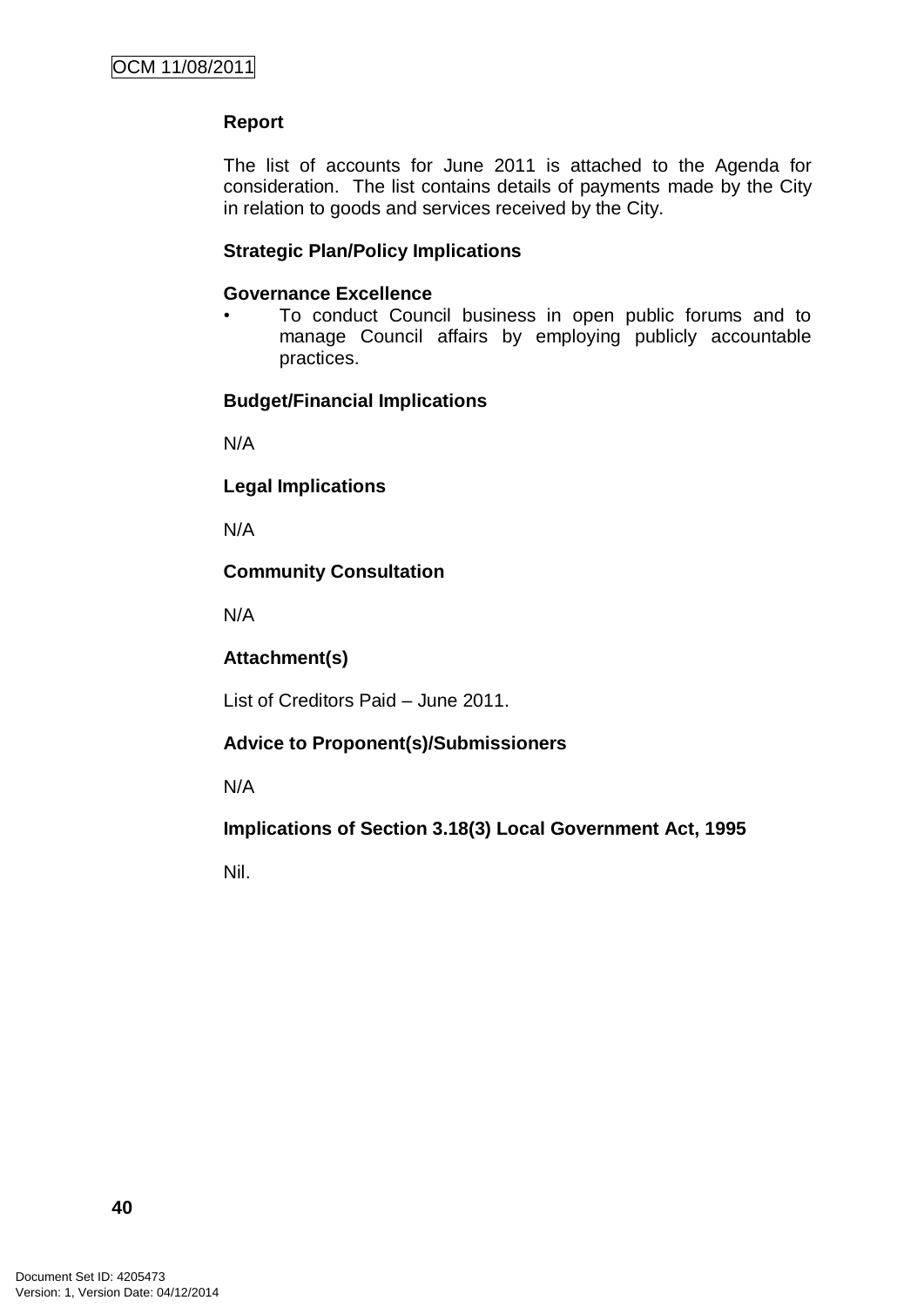## **15.2 (OCM 11/8/2011) - STATEMENT OF FINANCIAL ACTIVITY AND ASSOCIATED REPORTS - JUNE 2011 (FS/S/001) (N MAURICIO) (ATTACH)**

#### **RECOMMENDATION** That Council

- (1) receive the interim and unaudited Statement of Financial Activity and associated reports for June 2011, as attached to the Agenda; and
- (2) adopt to continue applying a materiality threshold of \$100,000 variance from the appropriate base amount for the 2011/12 financial year in accordance with Financial Management Regulation 34(5).

# **COUNCIL DECISION**

# **Background**

Regulations 1996 prescribes that a local government is to prepare each month a Statement of Financial Activity.

Regulation 34(2) requires the Statement of Financial Activity to be accompanied by documents containing:–

- (a) details of the composition of the closing net current assets (less restricted and committed assets);
- (b) explanations for each material variance identified between YTD budgets and actuals; and
- (c) any other supporting information considered relevant by the local government.

Regulation 34(4)(a) prescribes that the Statement of Financial Activity and accompanying documents be presented to Council within 2 months after the end of the month to which the statement relates.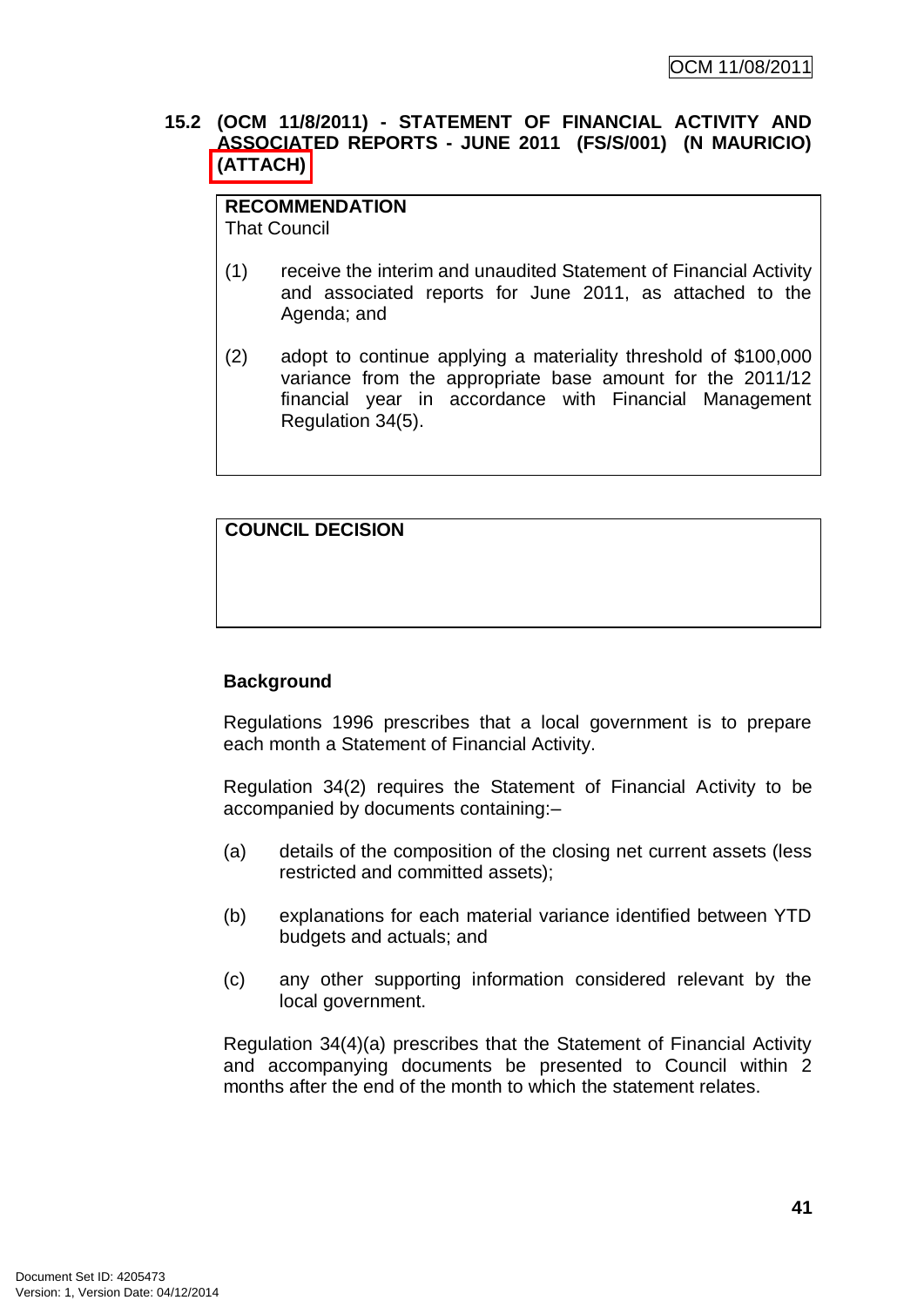The regulations require the information reported in the statement to be shown either by nature and type, statutory program or business unit. The City has chosen to report the information according to its organisational business structure, as well as by nature and type.

Financial Management Regulation 34(5) requires Council to annually set a materiality threshold for the purpose of disclosing budget variance details. To this end, Council has adopted a materiality threshold variance of \$100,000 for the 2010/11 financial year.

#### **Submission**

N/A

# **Report**

Due to ongoing end of financial year (EOFY) processing and the unaudited state of the accounts, the June Statement is an interim one. Whilst our current closing budget position is showing a surplus, the final budget surplus cannot be ratified until all EOFY processing is complete and the carried forward projects reviewed and reconciled. Accordingly, the final surplus position for 2010/11 will be reported to the October 2011 Ordinary Council Meeting, together with a list of the 2010/11 carried forward projects and the final June Statement of financial activity.

## Operating Revenue

Interest earnings came in \$0.85M ahead of budget. This performance was primarily driven by the strong cash position throughout the year as a result of the under-spend in the capital budget. The extent of this can be viewed in the Cash and Investments Positions chart within the financial statements. Earnings on Reserve funds in particular comprise this variance at \$0.65M over budget, although the additional interest on Reserves is quarantined and hence does not impact the overall end of year budget position.

Property rating income was \$0.59M ahead of the budget at year end. This predominantly resulted from the growth in the property base over and above conservative estimates.

The South Lake Leisure Centre exceeded their revenue budget by \$0.34M. Perth"s record hot summer contributed to this result with both the Aquatic and Fitness segments of the Centre having done particularly well this year.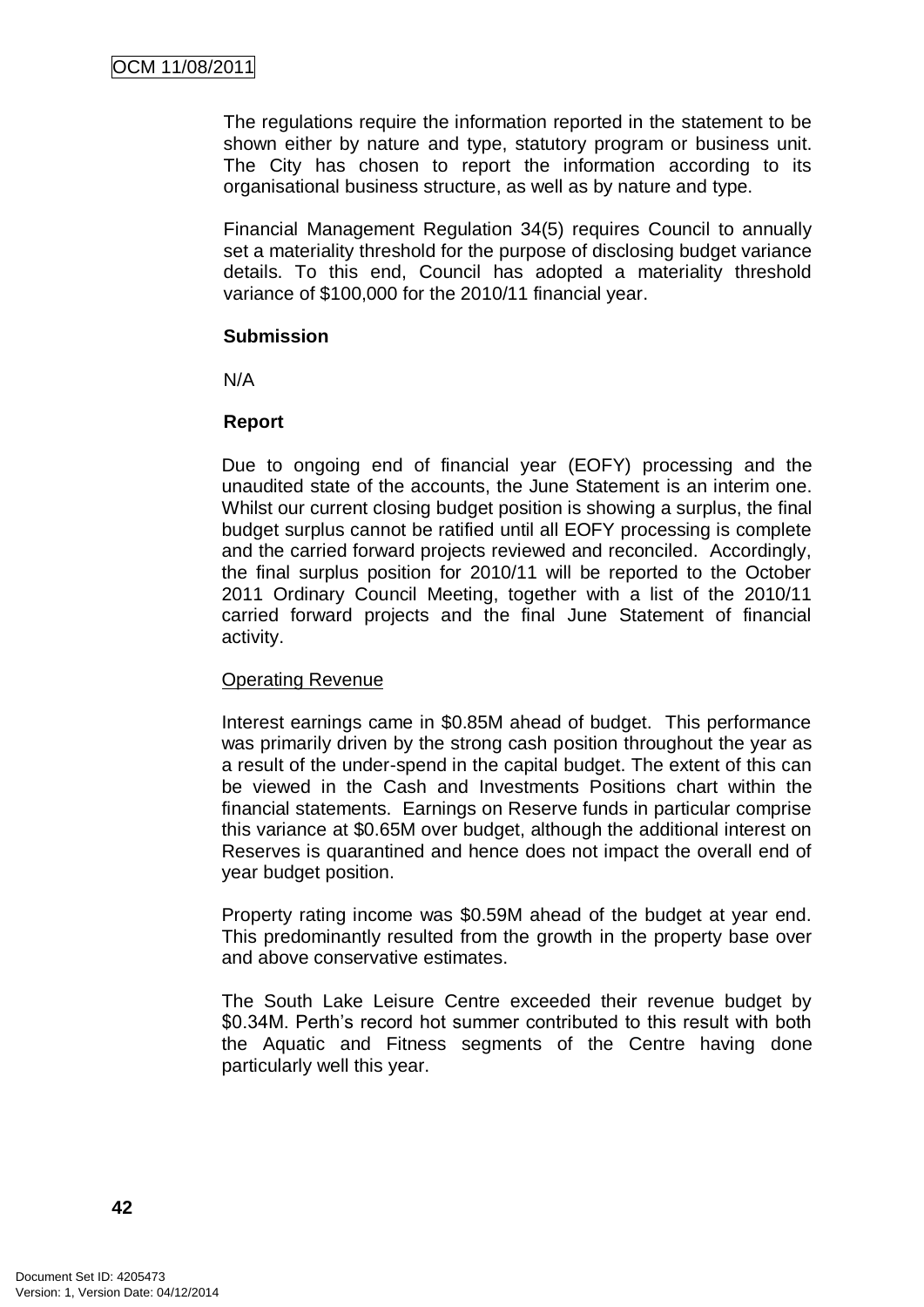Grant funding for Child Care Services is currently in surplus by \$0.27M. However, these funds are restricted in purpose and will be quarantined during year end processing.

Income from the Waste Disposal operation slightly outperformed the annual budget by \$0.39M or 3%.

#### Operating Expenditure

Operating expenditure is showing a \$2.4M under spend of the budget, slightly down from \$2.8M last month. Most business units of the City came in within budget, with the exceptions being Infrastructure Services and Financial Services.

Infrastructure Services are \$0.90M over budget due to higher operating costs within the areas of facilities maintenance (\$0.65M) and plant maintenance (\$0.39M). This was somewhat offset by salaries underspending of \$0.12M for project management due to long term vacancies.

Financial Services are showing an overall budget over spend of \$0.25M. This is due to workers compensation premium calls from LGIS Workcare for the 2008/09 year totalling \$291k, as a result of ongoing payments for unsettled claims. This extra cost is able to be mitigated through a draw down from the City"s Workers Compensation Reserve. The cost of the triennial GRV property valuation has also come in over budget by \$0.12M. This reflects both increased costs from Landgate and a greater number of properties in the district.

Payment of the State Landfill Levy is an estimated \$0.62M under budget at the end of the June quarter. General operating costs at the landfill were also down \$0.2M against budget. The quantum of landfill levy is governed by tonnage to landfill, so is offset against the associated commercial revenue.

The Parks and Environment unit came in \$0.47M under budget across their operational budgets, with Parks at \$0.16M or 2% and Environment at \$0.27M or 11% under budget.

From a nature and type perspective, under spending on employee costs (\$1.1M) is the greatest contributor to the budget underspend. This has primarily resulted from funded positions remaining vacant for extended periods across several units. However, end of year accruals.are expected to reduce this result.

Further details of the material variances within each Business Unit are shown in the Variance Analysis section of the financial report.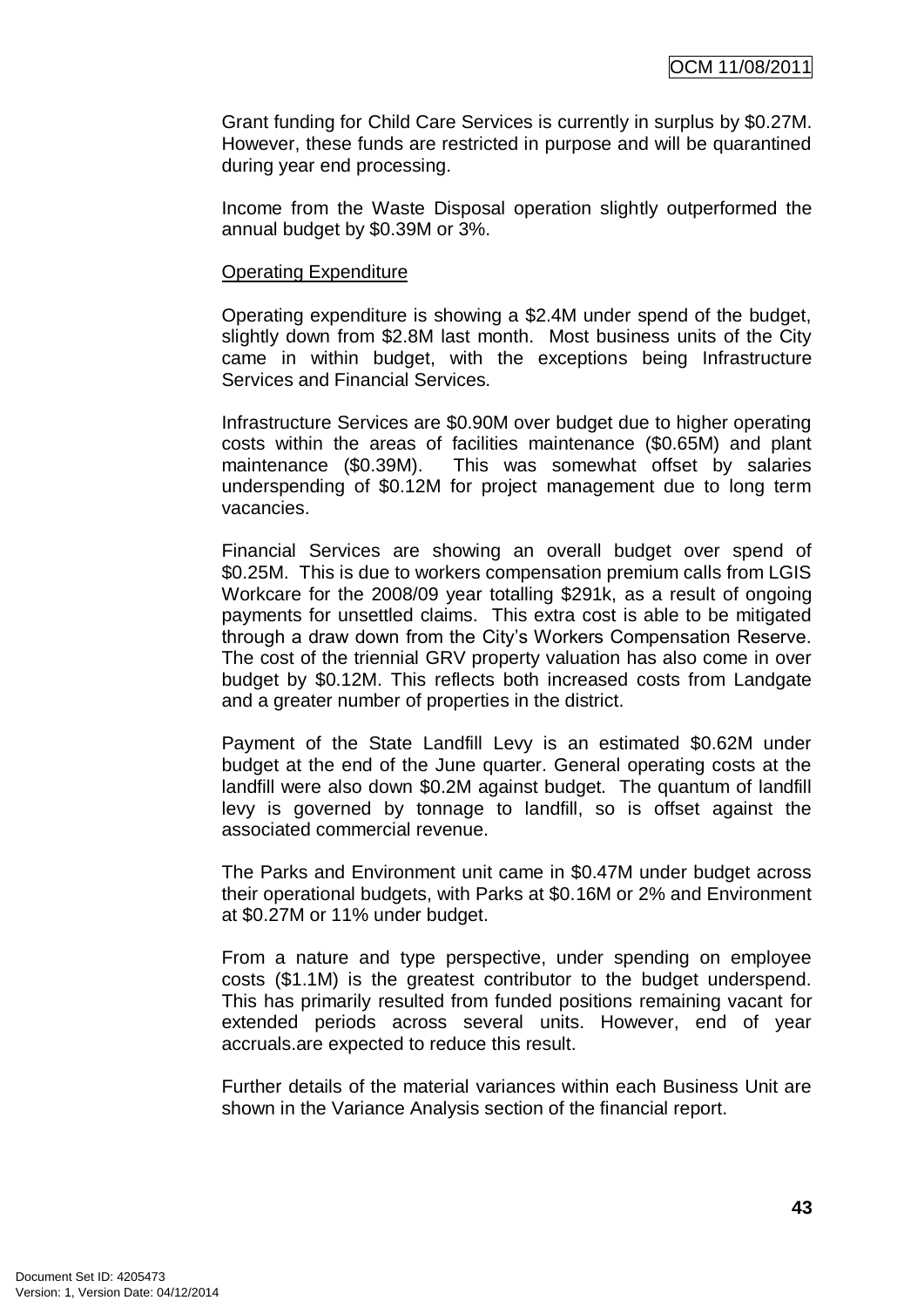## Capital Program

The City"s capital budget is showing an overall under spend of \$20.1M (49.5%) against a budget of \$40.6M or \$29.3M (72%) including commitments. Several significant projects have contributed to this big variance including construction of the Hammond Rd second carriageway, Cell 7 construction at the landfill, and stage two of the surf club facilities. All of these have been delayed for various reasons.

For specific details on under/over spent projects, refer to the CW Variances section of the monthly report.

#### Cash & Investments

Council"s cash and current/non-current investment holdings reduced to \$73.6M (from \$77.3M in May). This is well above the budget forecast of \$47.3M due to the previously stated factors, not least being the under spend within the capital program.

Of this total cash and investment holding, \$51.4M represents the City"s cash reserves, whilst another \$7.3M is held for other restricted purposes such as bonds and capital contributions. The balance of \$14.9M represents the cash component of the working capital required to fund the City"s operations and the municipal funded portion of the capital program.

The City"s investment portfolio made an annualised return of 5.94% for the month of June, slightly down from 5.96% in the previous month. Generally, the average rate of return has averaged around the 6% in the latter part of the year. Investment decisions made during the month continued to follow the strategy of using short to medium dated TD"s (out to six months) with APRA regulated Australian banks.

## Description of Graphs and Charts

There is a bar graph tracking Business Unit operating expenditure against budget. This provides a very quick view of how the different units are tracking and the comparative size of their budgets.

The Capital Expenditure graph tracks the YTD capital spend against the budget. It also includes an additional trend line for the total of YTD actual expenditure and committed orders. This gives a better indication of how the capital budget is being exhausted, rather than just purely actual cost alone.

A liquidity graph shows the level of Council"s net current position (adjusted for restricted assets) and trends this against previous years.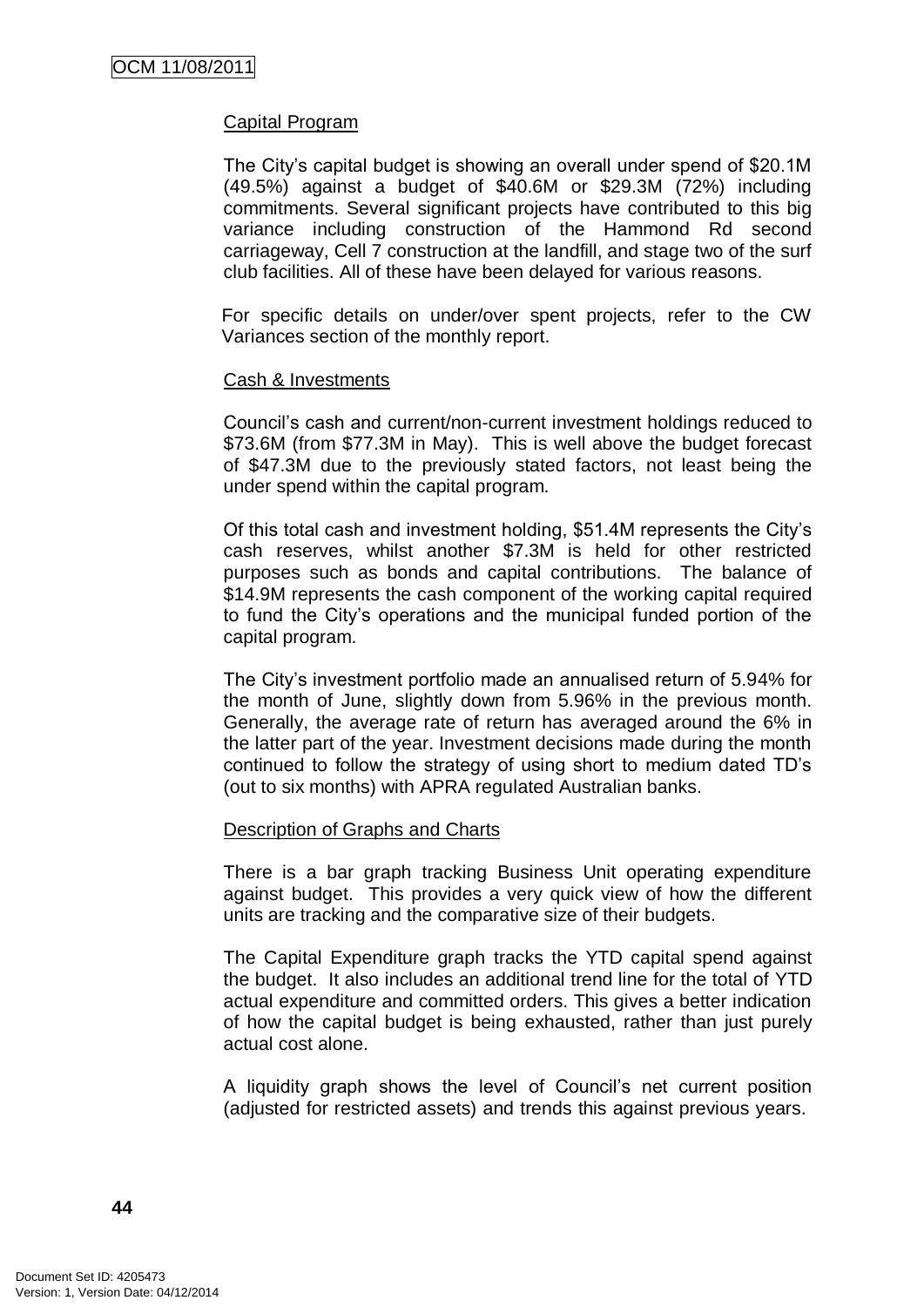This gives a good indication of Council"s capacity to meet its financial commitments over the course of the year.

Council"s overall cash and investments position is provided in a line graph with a comparison against the YTD budget and the previous year"s position at the same time.

Pie charts included show the break-up of actual operating income and expenditure by nature and type and the make-up of Council's current assets and liabilities (comprising the net current position).

#### Material Variance Threshold for 2011/12

For the purpose of identifying material variances in the Statement of Financial Activity, Financial Management Regulation 34(5) requires Council to adopt each financial year, a percentage or value calculated in accordance with Australian accounting standards.

It is proposed that Council continues to apply a materiality threshold for the 2011/12 financial year at the variance amount of \$100,000 (from the appropriate base amount). The use of this threshold has worked effectively in focusing attention and financial management endeavours to those more significant matters.

## **Strategic Plan/Policy Implications**

## **Governance Excellence**

- To conduct Council business in open public forums and to manage Council affairs by employing publicly accountable practices.
- To develop and maintain a financially sustainable City.

#### **Budget/Financial Implications**

Material variances identified in the attached analysis will impact Council"s final budget position.

## **Legal Implications**

N/A

## **Community Consultation**

N/A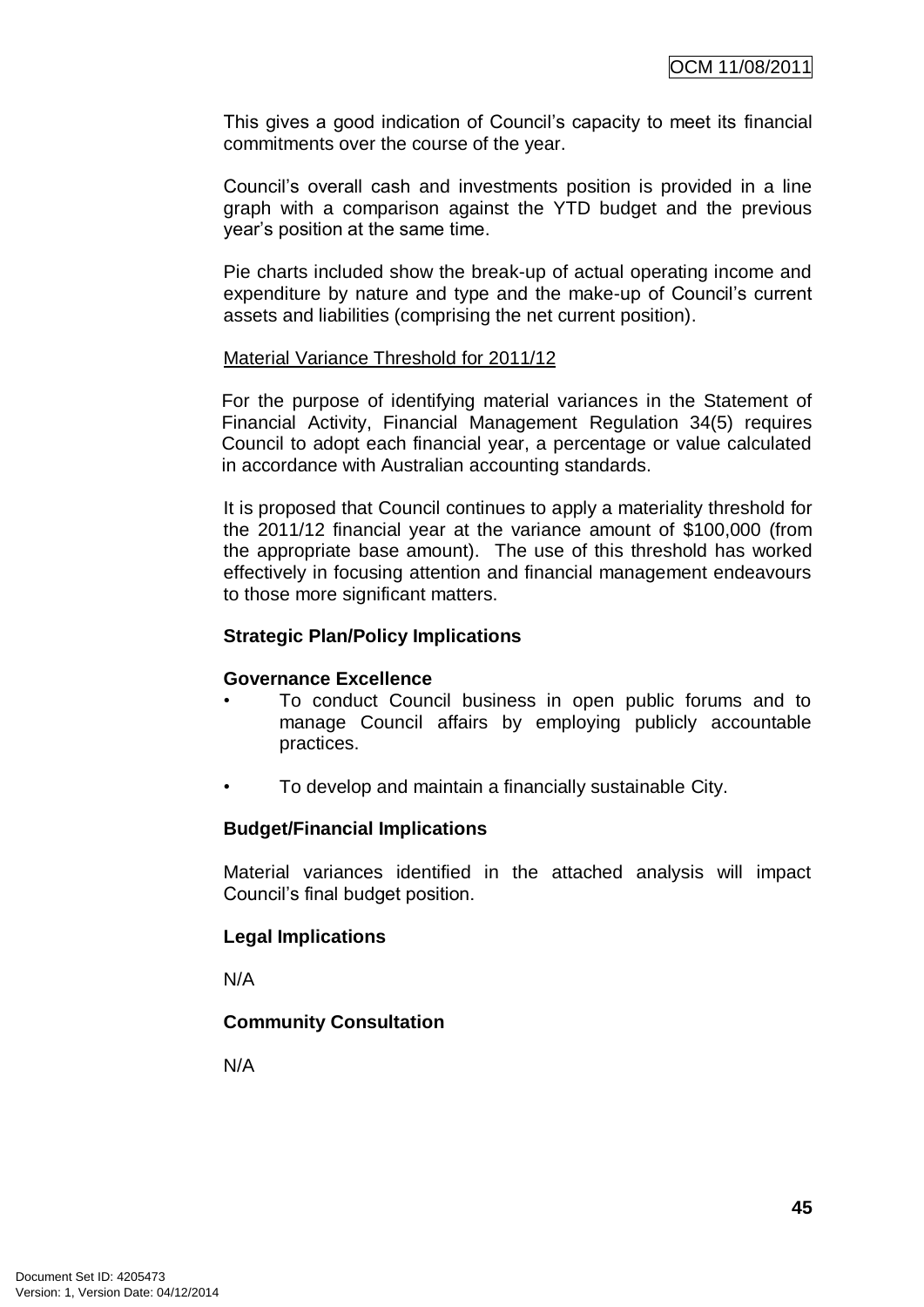# **Attachment(s)**

Statement of Financial Activity and associated reports – June 2011.

# **Advice to Proponent(s)/Submissioners**

N/A

**Implications of Section 3.18(3) Local Government Act, 1995**

Nil.

# **16. ENGINEERING AND WORKS DIVISION ISSUES**

Nil

## **17. COMMUNITY SERVICES DIVISION ISSUES**

## **17.1 (OCM 11/8/2011) - PROPOSED CALENDAR OF EVENTS FOR THE SUMMER OF FUN 2011/12 (CR/F/008) (S SEYMOUR-EYLES) (ATTACH)**

## **RECOMMENDATION**

That Council adopt the proposed 2011/12 Summer of Fun Calendar, as attached to the Agenda.

**COUNCIL DECISION**

## **Background**

Council has requested a calendar of the 2011/12 Summer of Fun Events.

The events team has reviewed the Summer of Fun Program for the 2011/12 season, because:

- The program has not been reviewed for several years.
- The January 2011 Ward concerts did not attract the numbers the team felt the investment warranted.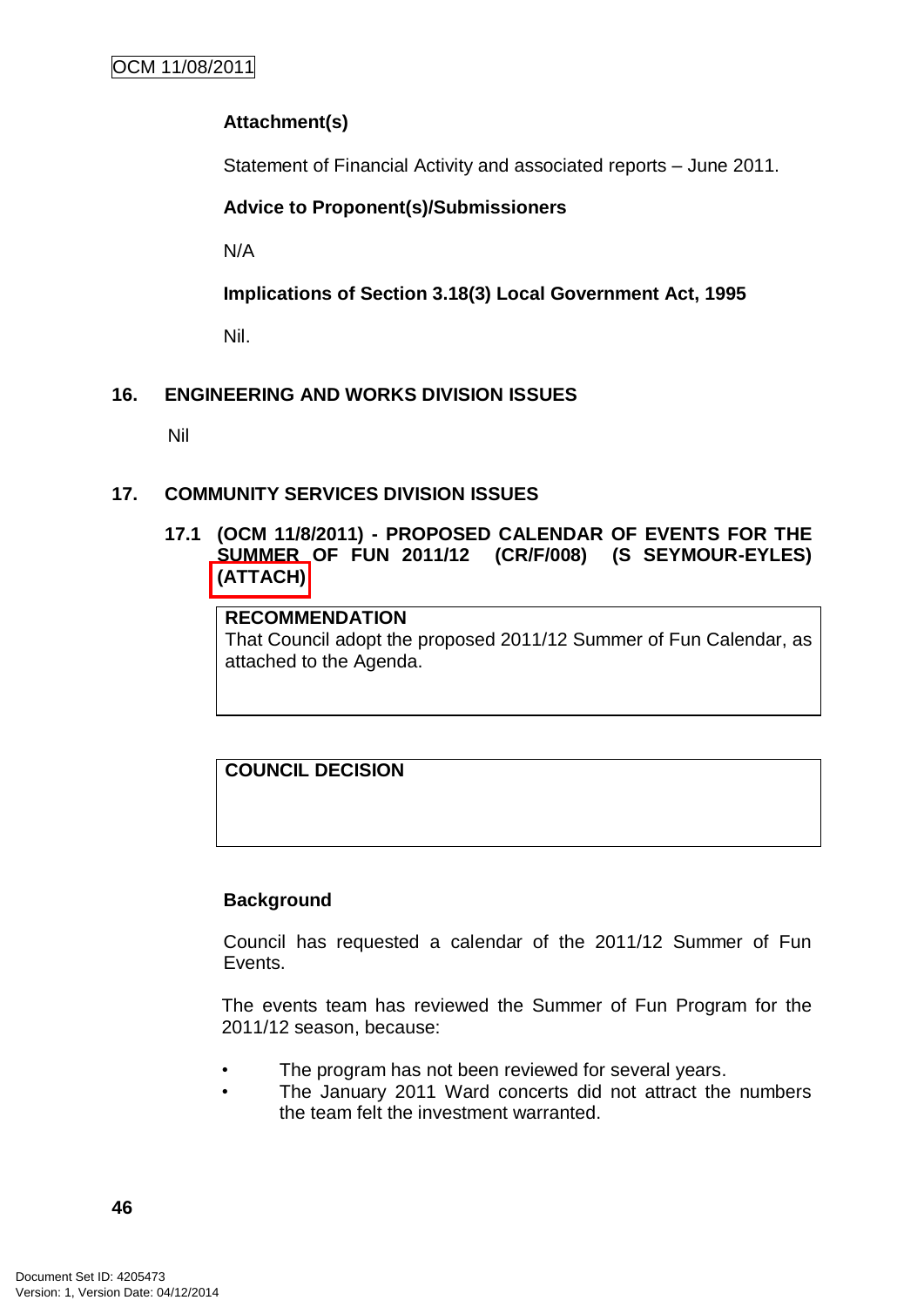• Council formed a Reference Group of Elected Members to provide input to the process.

Council is asked to consider the calendar early in the financial year, as marketing for the season needs to commence in September.

#### **Submission**

N/A

# **Report**

In addition to the strategic plan and policy implications, which relate to the Summer of Fun Events Season (below) it is proposed that the Summer of Fun Events:

- Provide the opportunity for the Community to experience different life styles and cultures.
- Showcase local WA talent.

Dates have been considered in light of key events around Perth and the Cockburn District, Community events (non-Summer of Fun) which the City of Cockburn Events Team support including ANZAC ceremonies, Hello Baby, Celebrate Ability and more.

The proposal recommends that the three Ward concerts are reduced to two smaller concerts, one in East and one in Central Ward and that a new Australia Day family event (January) and 4 movie nights in February are added to the calendar.

The bias towards the West Ward for venues is due to the high suitability of certain West Ward venues for events, such as the Dalmatinac Club for Seniors nights (capacity) and Manning Park (shade, parking, road safety) is rated the most popular venue for events by the community (Community Perceptions Survey, Catalyse, 2010).

A discussion paper on the proposed review was circulated to Elected Members on Friday, 10 June and as a result the proposed 2011/12 Summer of Fun Events Calendar has been developed following a meeting of the Reference Group on 29 June 2011.

## West Australian Symphony Orchestra (WASO)

It was requested at the Reference Group meeting between Elected Members and officers on the proposed 2011/12 Calendar that staff investigate the feasibility of engaging WASO to play in the City of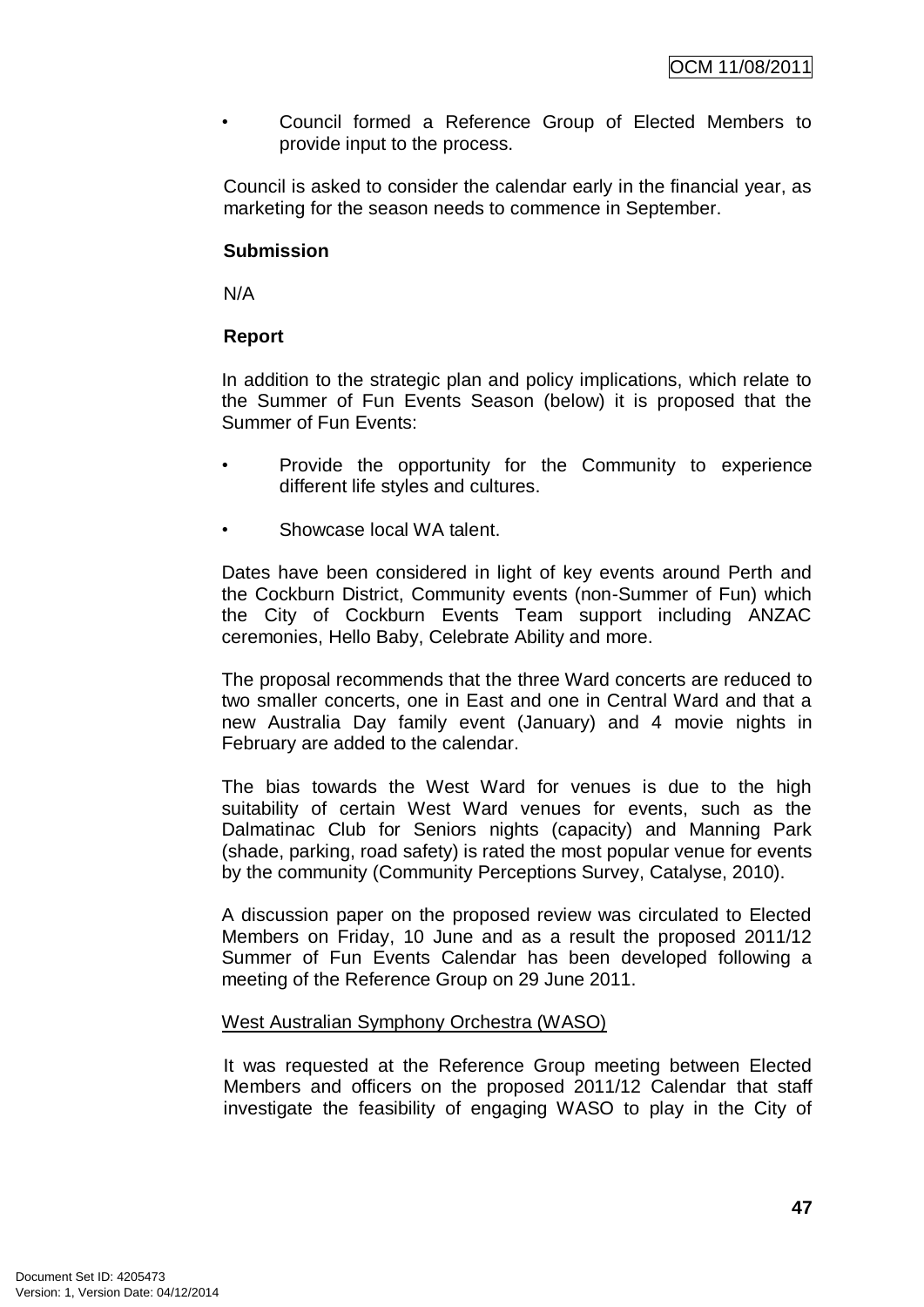Cockburn. The Events team will investigate the feasibility for 2013 (earliest date available) and report back to Council at a later date.

# **Strategic Plan/Policy Implications**

#### **Lifestyle and Aspiration Achievement**

- To foster a sense of community spirit within the district generally and neighbourhoods in particular.
- To facilitate and provide an optimum range of community services and events.
- To deliver our services and to manage resources in a way that is cost effective without compromising quality.

Policy SC34 "Budget Management (last reviewed 9 April 2009) states a budget amount of up to a maximum of 1% of rates revenue for the Summer of Fun events.

## **Budget/Financial Implications**

Funds of \$364,500 are available in the 2011/12 budget for such events.

#### **Legal Implications**

N/A

## **Community Consultation**

In 2010 the Community Perceptions Survey (Catalyse) showed 82% of those surveyed were familiar with festivals, events and cultural opportunities in the City of Cockburn and 86% were satisfied; 48% of residents were delighted. Those least satisfied were younger singles/couples.

The 2010 Community Perceptions Survey (Catalyse) has been used to determine alternative music genres, which the Cockburn public have indicated they would be interested in and has been used to determine the most popular venues for events.

## **Attachment(s)**

Proposed 2011/12 Summer of Fun Calendar of Events.

## **Advice to Proponent(s)/Submissioners**

N/A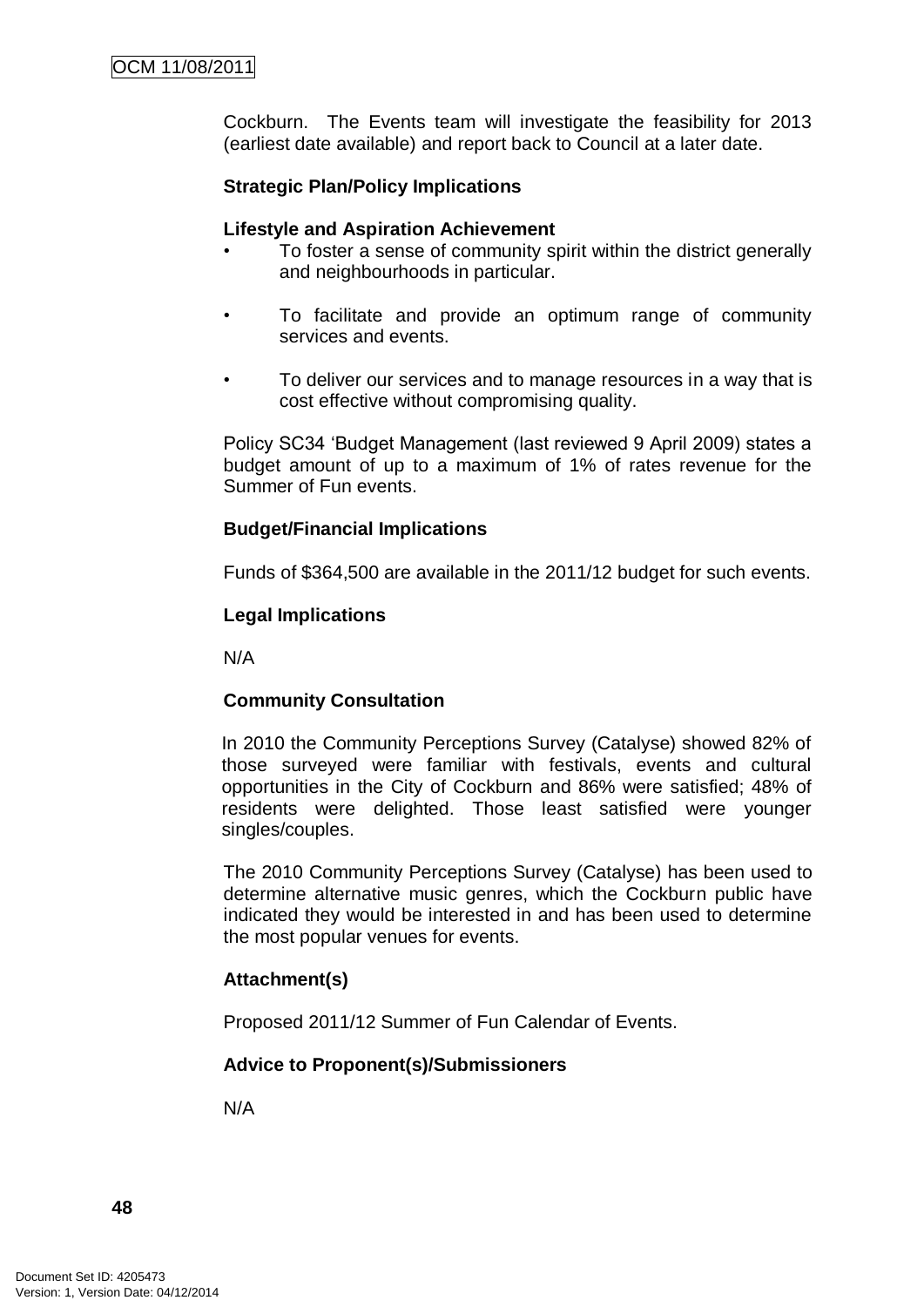# **Implications of Section 3.18(3) Local Government Act, 1995**

Nil.

## **17.2 (OCM 11/8/2011) - ADOPTION OF THE CITY OF COCKBURN 'YOUTH SERVICES STRATEGIC PLAN 2011-2016' (CR/M/005) (G BOWMAN) (ATTACH)**

# **RECOMMENDATION**

That Council

- (1) adopt the City of Cockburn Youth Services Strategic Plan 2011- 2016, as attached to the Agenda; and
- (2) ensures that any financial implications of the Plan are included for consideration in Council"s strategic and annual budget planning documents.

# **COUNCIL DECISION**

# **Background**

Council"s Youth Services functions have increased in profile and activity in recent times, particularly since the opening of the Youth Centre in 2008. It has become apparent that there was a need to consider the future strategic direction of this important demographic segment in Cockburn. Funds were therefore allocated by Council in 2010/11 financial year to develop a Youth Services Strategy which will assist staff to be better prepared for the expectations of the community and Council in this area of service delivery over the next five years.

## **Submission**

To adopt a Youth Services Strategic Plan for the Cockburn community in the future.

## **Report**

Following a request for quotation process the City appointed Bluebottle consulting to assist the City in the development of the Youth Services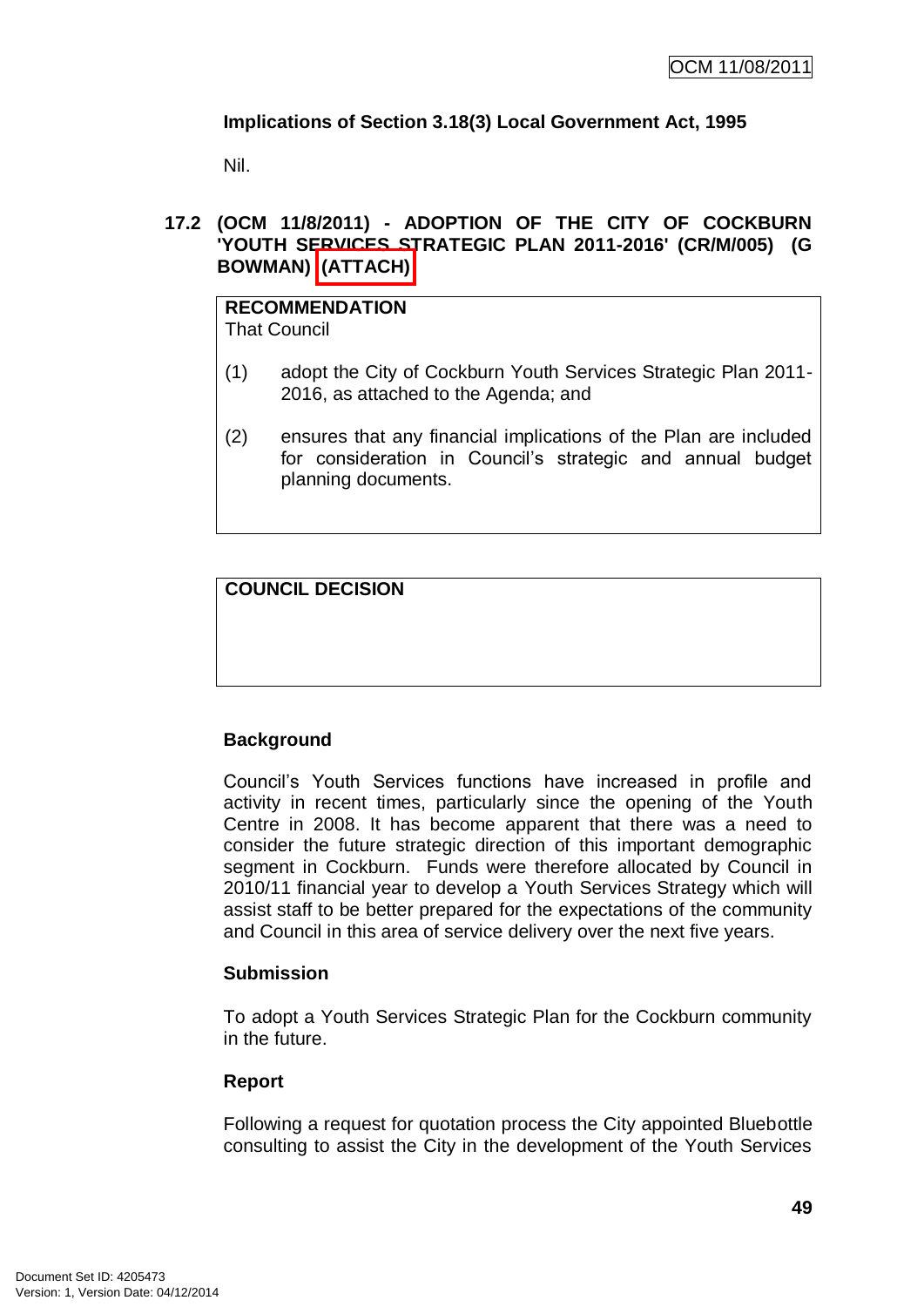Strategic Plan. The following tasks were undertaken by the consultants:

- (1) Provided demographic analysis, and undertook relevant research to identify current and future needs for young people in the Cockburn District.
- (2) Provided comprehensive written information on currently available community services, groups and programs either actively targeting or predominantly catering to young people 12-25 years in the Cockburn District.
- (3) Conducted consultation/s with young people and the broader community and service providers.
- (4) Recommended strategies suggested a forward plan outlining the required type and location of future services for young people over the next five years.

Young people make up 21% of the City of Cockburn's estimated population of 91,448 residents and their numbers are forecast to increase by 9.5% over the next five years. This is a significant population for the City to consider in its future planning. The consultation strategy gained a representative view of young people and interested community members.

The consultation strategy focused on four main groups:

- Young people living in Cockburn 86 young people contributed their views via questionnaires, workshops and interviews.
- Wider community, including Elected Members. 76 community members either spoke directly to Bluebottle or completed questionnaires.
- Service providers 32 service providers were contacted with 23 offering their opinions based on their experiences working with young people who live in Cockburn.
- City of Cockburn staff Face to face interviews were conducted with 30 staff members.

In total 175 young people and community members were consulted, and 30 staff.

In summary, young people wanted to increase the vibrancy of Cockburn and they want to make sure that activities and programs are inclusive of all young people including those with disabilities, Indigenous or from other cultural and linguistically diverse (CaLD) backgrounds.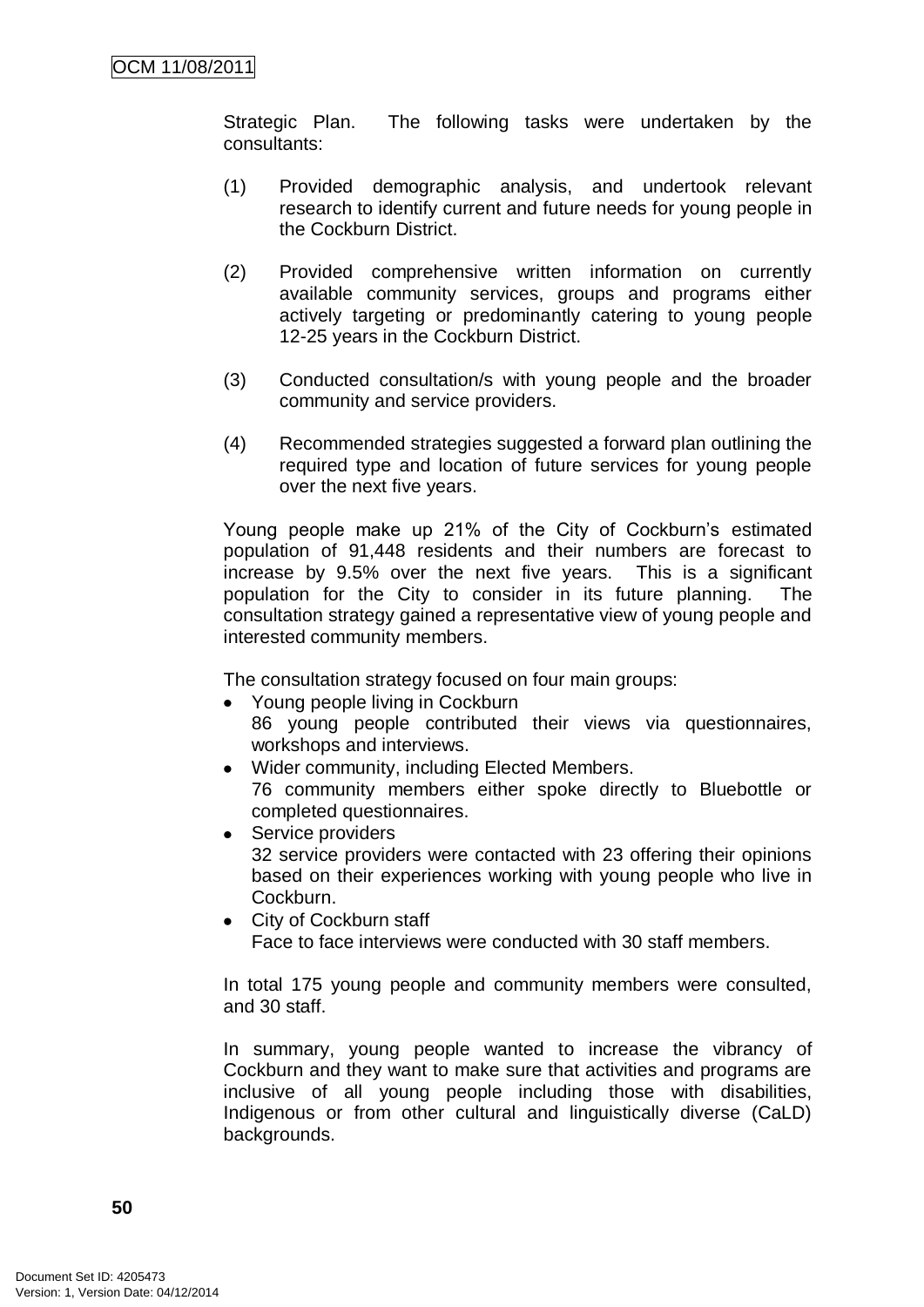Community members indicated that they would like to know more about what the City offered young people. They wanted young people to be able to easily access events. They wanted to see more young people involved in decision-making. Community members also made a number of suggestions for programs that the City might consider running.

Service providers indicated that they believed that the City of Cockburn"s youth services have a solid foundation to build from. The City"s youth services are perceived to have a combination of great staff and facilities within a Council that offers a broad range of complementary support and services.

During the consultation phase service providers also identified some gaps in services for young people living in the Cockburn. There is an opportunity for the City of Cockburn to work in partnership with other agencies, both government and not-for-profit organisations to address the gaps in service provision in the community.

Gaps in service provision were identified from the analysis of the current services available to young people database and from initial consultations with youth services staff and other community based organisations:

- programs for young people from culturally and linguistically diverse (CaLD) backgrounds
- housing lack of supported, crisis and transitional housing
- emergency relief lack of service providers
- literacy and numeracy programs for at risk 13–15 year olds
- programs for 17–24 year olds
- mentoring and leadership for Aboriginal youth
- parenting programs for new fathers
- young women relevant programs
- poor public transport within the region.

Interviews with City of Cockburn staff reflected many of the comments made by the other groups who were consulted. However, staff members also contributed a number of suggestions in relation to how departments can work together to improve services for young people.

During the consultation and research undertaken the following focus areas were consistently highlighted as needing to be addressed in the development of any future strategy:

- 1. outreach services
- 2. public transport
- 3. vibrancy of the City (built and natural environment)
- 4. education and employment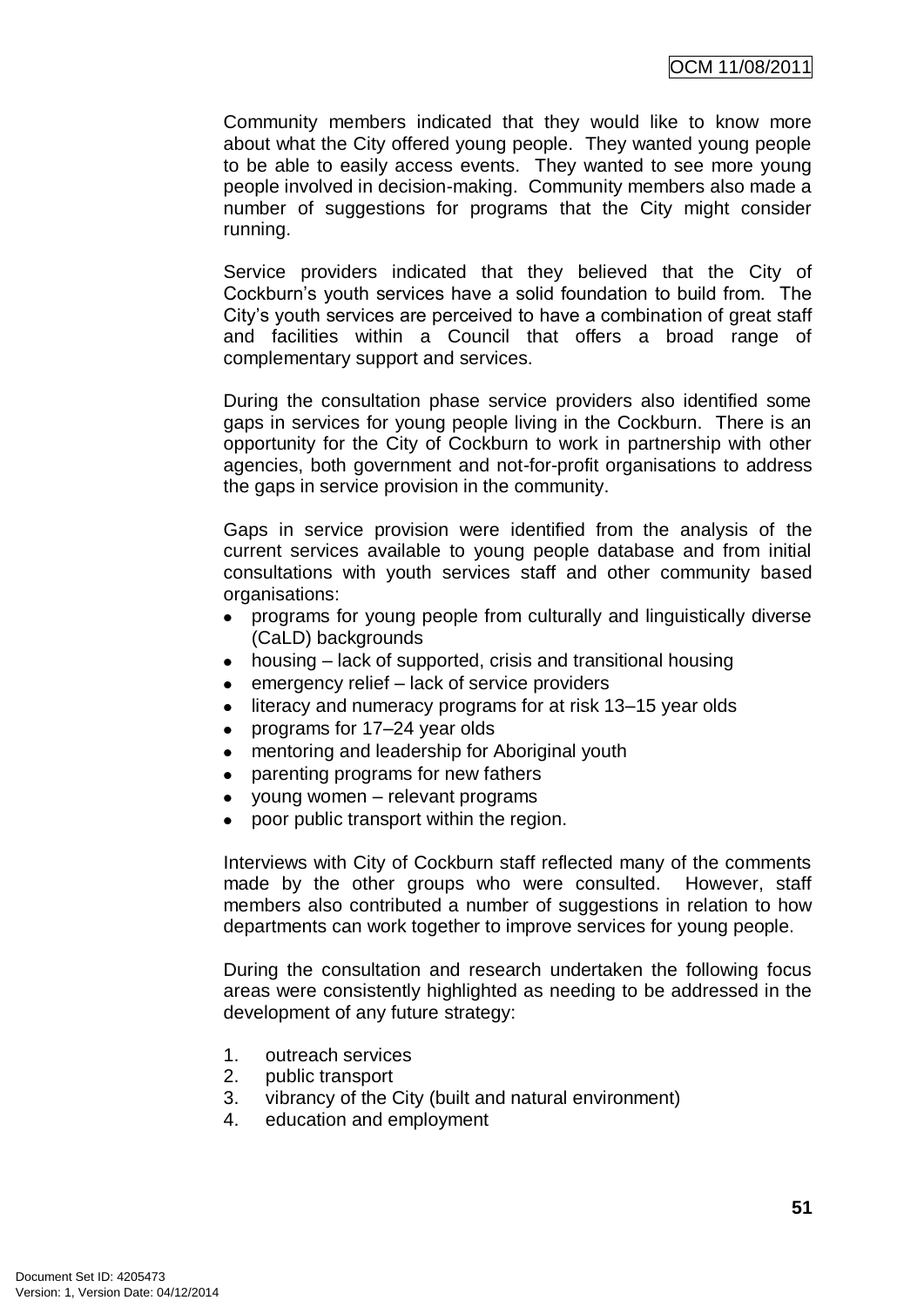- 5. increasing young people"s involvement in decision making and increasing participation in the community
- 6. recreation and entertainment
- 7. building on existing youth services

A forward plan was developed from these key focus areas for the next five years (2011–2016). All strategies are allocated to a responsible officer, and outline resource requirements.

While the City successfully partners with the Federal and State Governments to provide services and programmes aimed at supporting young people in our community there is a need for all levels of government to work together in facilitating positive outcomes for young people.

Additionally, the City will continue to seek grant opportunities for the increased provision of its current services and programs to the Cockburn community into the future.

## **Strategic Plan/Policy Implications**

#### **Lifestyle and Aspiration Achievement**

• To identify community needs, aspirations, expectations and priorities for services that are required to meet the changing demographics of the district.

#### **Budget/Financial Implications**

The following estimated costing for the new initiatives in the Youth Strategy will be considered by Council through normal budget processes.

| <b>Strategy</b><br>No. | <b>Action</b>                            | <b>Budget</b><br>Category      | 12/13    | 13/14           | 14/15           | 15/16    | 16/17    | <b>Total</b> |
|------------------------|------------------------------------------|--------------------------------|----------|-----------------|-----------------|----------|----------|--------------|
| 1.1                    | Youth<br>Officer<br>Lv 6                 |                                |          |                 | \$75,000        | \$76,800 | \$78,706 | \$230,506    |
| 1.4                    | Outreach<br>Services                     |                                |          |                 | \$75,000        | \$75,000 | \$75,000 | \$225,000    |
| 2.4                    | Buses (2)                                | Capital<br>50% Grant<br>Funded | \$88,400 |                 |                 |          |          | \$88,400     |
| 2.4                    | Buses (2)                                | Operating                      | \$25,000 | \$26,250        | \$27,563        |          |          | \$78,813     |
| 3.1                    | Community<br>Planning<br>Officer<br>Lv 6 |                                |          |                 |                 |          | \$78,706 | \$78,706     |
| 4.4                    | Training<br>Facility<br>Capital          | Capital                        |          | Grant<br>Funded |                 |          |          | \$0          |
| 4.5                    | <b>Driver</b><br>Training<br>Program     |                                |          |                 | Grant<br>Funded |          |          | \$0          |
| 5.3                    | Interactive                              |                                |          |                 | \$30,000        |          |          | \$30,000     |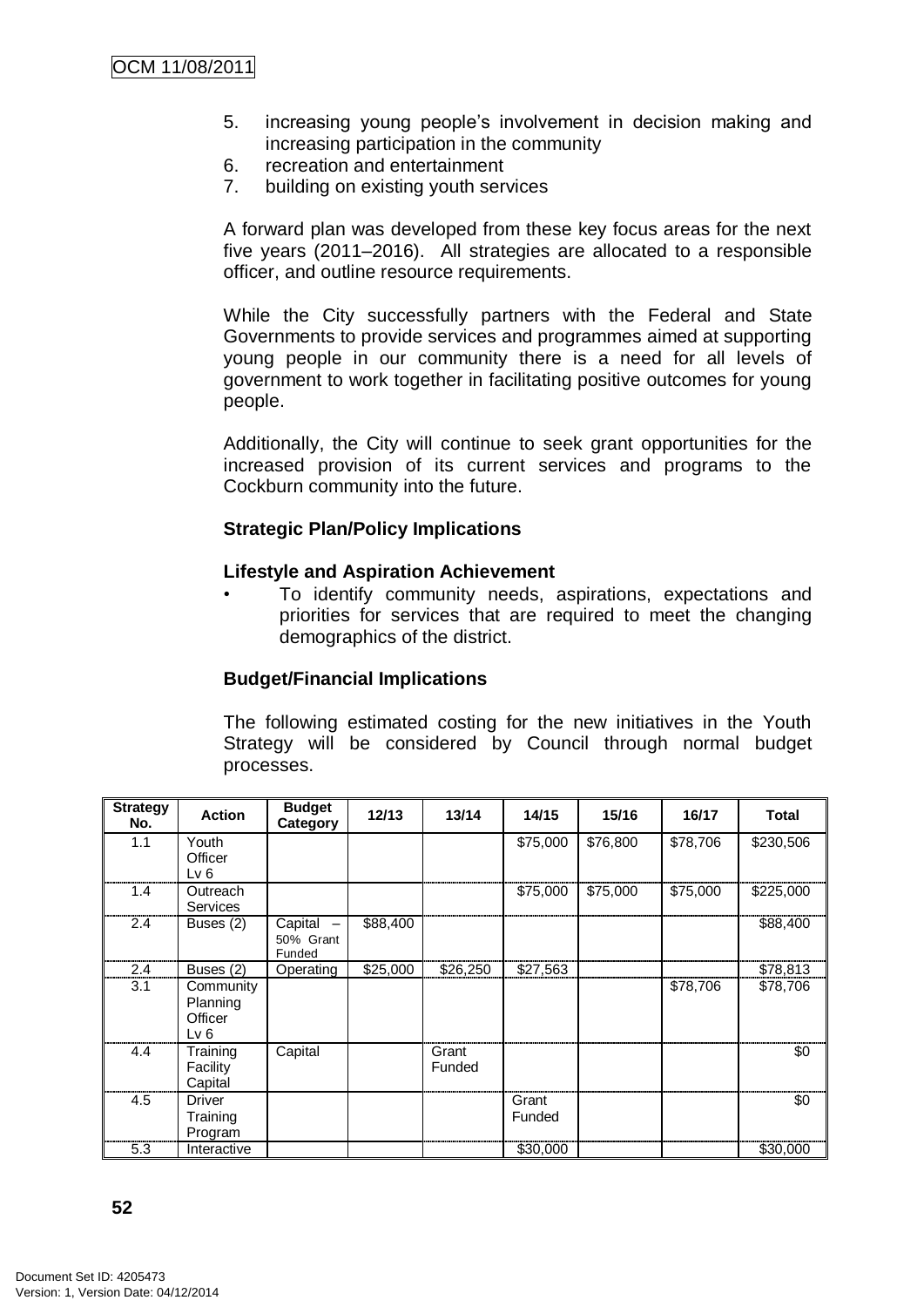| <b>Strategy</b><br>No. | <b>Action</b>     | <b>Budget</b><br>Category | 12/13     | 13/14     | 14/15     | 15/16     | 16/17     | <b>Total</b> |
|------------------------|-------------------|---------------------------|-----------|-----------|-----------|-----------|-----------|--------------|
|                        | Online            |                           |           |           |           |           |           |              |
|                        | Forum             |                           |           |           |           |           |           |              |
| 7.2                    | Youth             |                           | \$75,000  | \$35,000  | \$35,000  | \$35,000  |           | \$180,000    |
|                        | <b>Services</b>   |                           |           |           |           |           |           |              |
|                        | Marketing         |                           |           |           |           |           |           |              |
| 7.11                   | English           |                           |           | \$25,000  |           |           |           | \$25,000     |
|                        | Language          |                           |           |           |           |           |           |              |
| 7.12                   | Youth             |                           | \$15,000  | \$15,000  | \$15,000  | \$15,000  |           | \$60,000 *   |
|                        | <b>Disability</b> |                           |           |           |           |           |           |              |
|                        | Access            |                           |           |           |           |           |           |              |
|                        | <b>Buildings</b>  |                           |           |           |           |           |           |              |
|                        |                   |                           | \$203,400 | \$101,250 | \$257,563 | \$201,800 | \$232,412 | \$996,425    |

*\*To be included in building maintenance budgets.*

# **Legal Implications**

N/A

## **Community Consultation**

Extensive community consultation was undertaken with a total of 175 members of the community being consulted.

#### Young people

In order to obtain feedback from young people:

- two student workshops with 7 primary schools being represented and two secondary schools were conducted
- meetings were held with members of the Youth Advisory Council
- young people at the youth centre were interviewed
- a focus group with young people at a local not for profit youth organisation was conducted

Overall 86 young people contributed their views.

#### Community members

To invite feedback on youth services from community members, the following tasks were undertaken:

- an article was published in Cockburn Soundings
- an advertisement was placed in the Cockburn Gazette inviting public submissions
- a public meeting was advertised and held
- a online survey was conducted on the City's website
- a questionnaire was mailed to all rate payers
- telephone interviews were offered to City of Cockburn Council Elected Members.

Overall, feedback from 76 community members was received.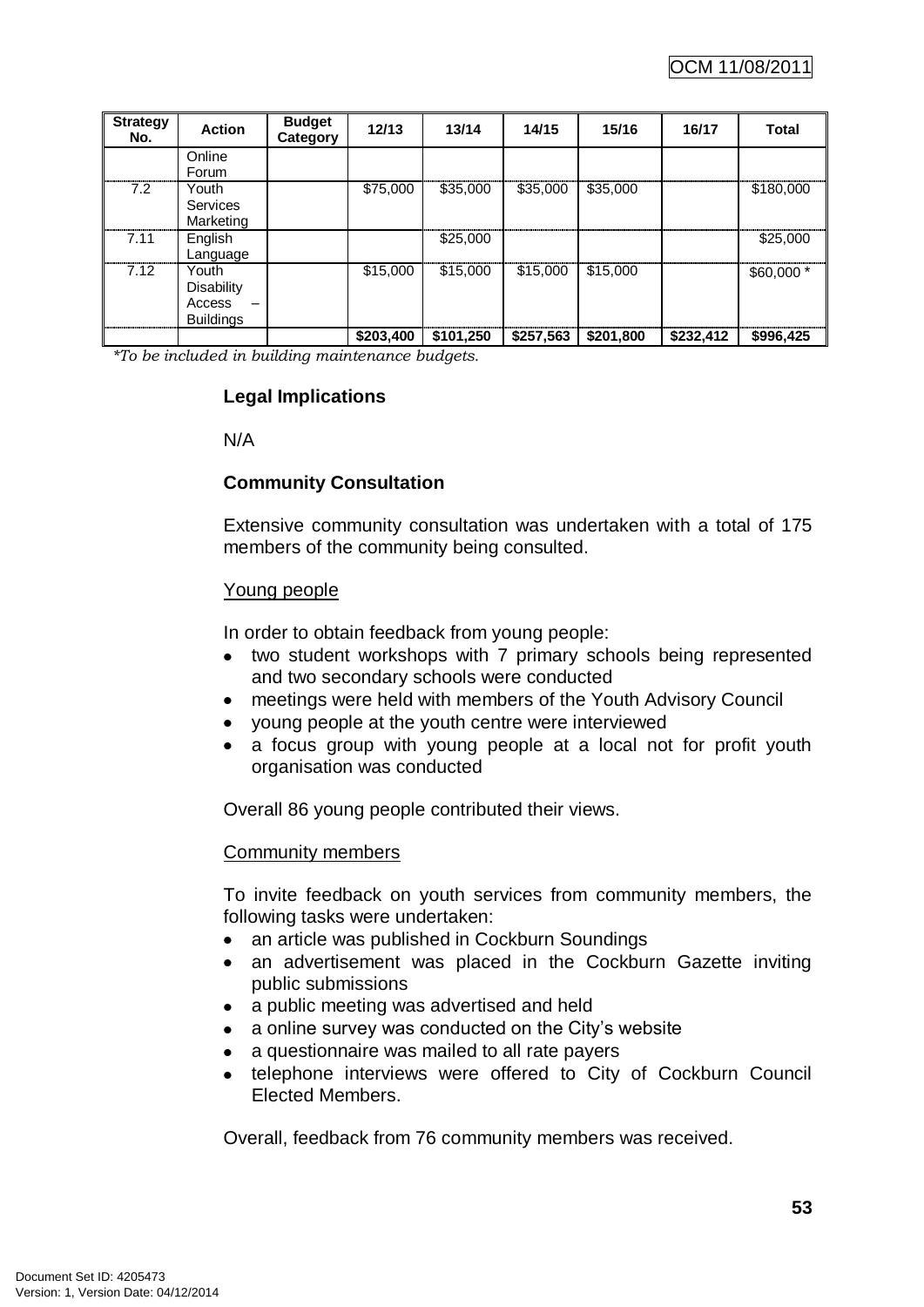## Service Providers

To include feedback from service providers working with young people 32 services were contacted by telephone and then by a follow-up email seeking their participation in the project. By the end of the consultation process 23 service providers had contributed their views.

## **Attachment(s)**

City of Cockburn Youth Services Strategic 2011-2016.

## **Advice to Proponent(s)/Submissioners**

Major stakeholders consulted in the preparation of the Plan have been advised that this matter is to be considered at the August 2011 Council Meeting.

## **Implications of Section 3.18(3) Local Government Act, 1995**

Nil.

# **17.3 (OCM 11/8/2011) - CLOSED CIRCUIT TELEVISION (CCTV) STRATEGY (CR/L/015) (D GREEN) (ATTACH)**

#### **RECOMMENDATION** That Council

- (1) adopt the Draft Closed Circuit Television (CCTV) Strategy 2011- 2015, as attached to the Agenda; and endorses the recommendations made therein; and
- (2) refers Draft Policy SC46 "Installation and Use of Closed Circuit Television (CCTV) in the City of Cockburn" and associated Code of Practice for consideration by the Delegated Authorities, Policies and Position Statements (DAPPS) Committee.

**COUNCIL DECISION**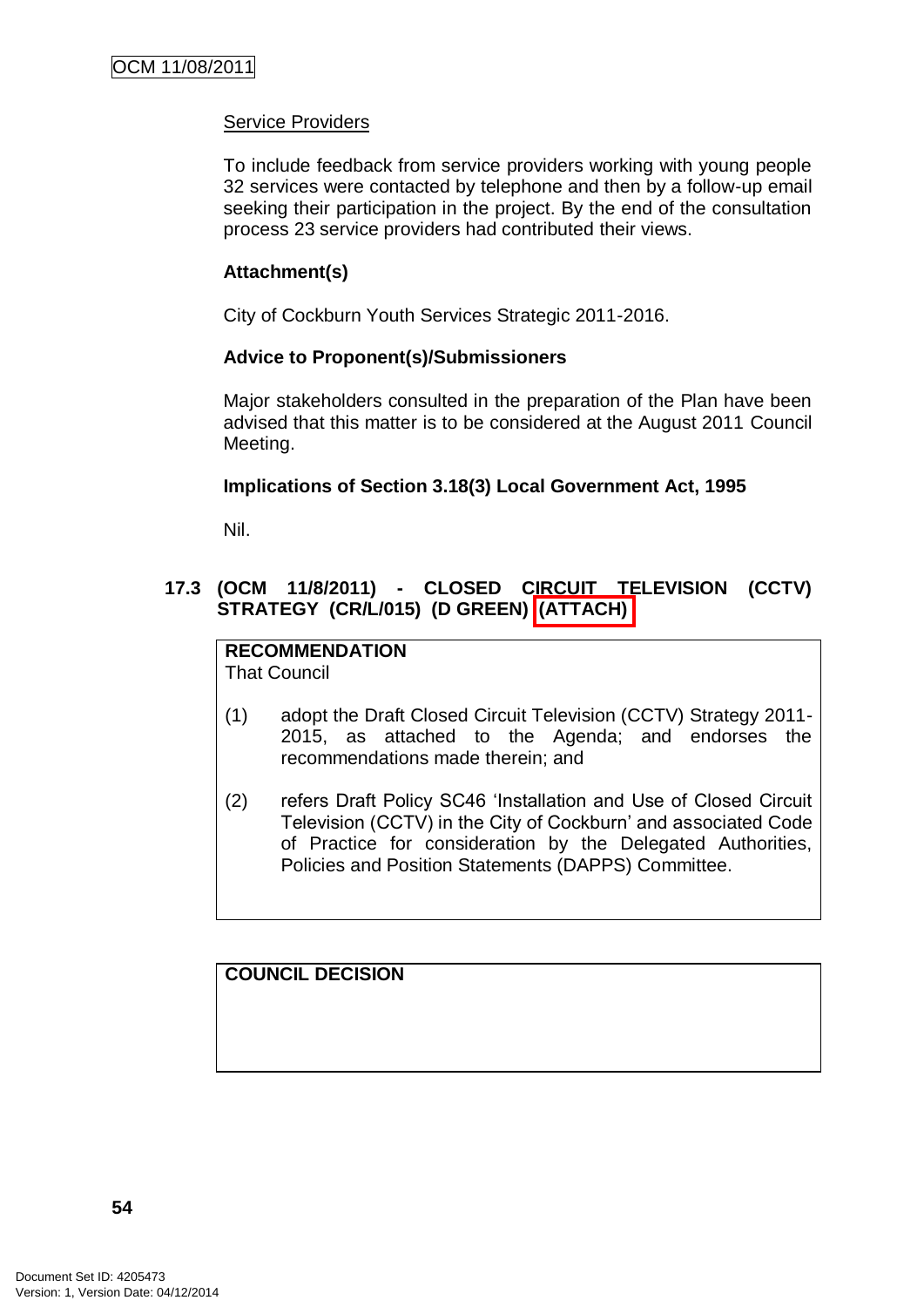## **Background**

The use of CCTV technology is becoming increasingly utilised as a means of addressing criminal and anti-social activities. CCTV footage is now used consistently by law enforcement agencies as a means of investigating incidents which otherwise may remain undetected.

Government agencies and private businesses now regularly deploy CCTV cameras to either pro-actively investigate matters or areas of interest or as a means of identifying offenders after an incident has occurred.

Inevitably, local governments are now being expected to engage CCTV technology for similar purposes. This is particularly applicable to the City of Cockburn given the diverse growth of its District and the significant infrastructure investment in both the private and public sectors.

A significant area of concern for the City of Cockburn is to address the risks associated with community facilities being exposed to potential damage through a lack of protective mechanisms which, if installed, could effectively mitigate against these occurrences.

There should be a strong emphasis on combining CCTV with Crime Prevention Through Environmental Design (CPTED) principles. Future systems might investigate the integration of CCTV with social as well as situational, initiatives to achieve maximum benefit.

For this purpose, the Crime Prevention Plan 2011-2014 identifies the need for a CCTV Strategy, including specific initiatives emanating from it, to be developed.

## **Submission**

N/A

## **Report**

The key themes covered by the Strategy include:

- **CCTV** locations, need and priority matrix;
- **Equipment specifications and current/future technological** considerations;
- **Monitoring considerations;**
- Potential for future expanded role of CCTV (eg. Facility access);
- **Funding Program for an initial 4 year installation program;**
- Governance and probity measures;
- **Potential partnership opportunities.**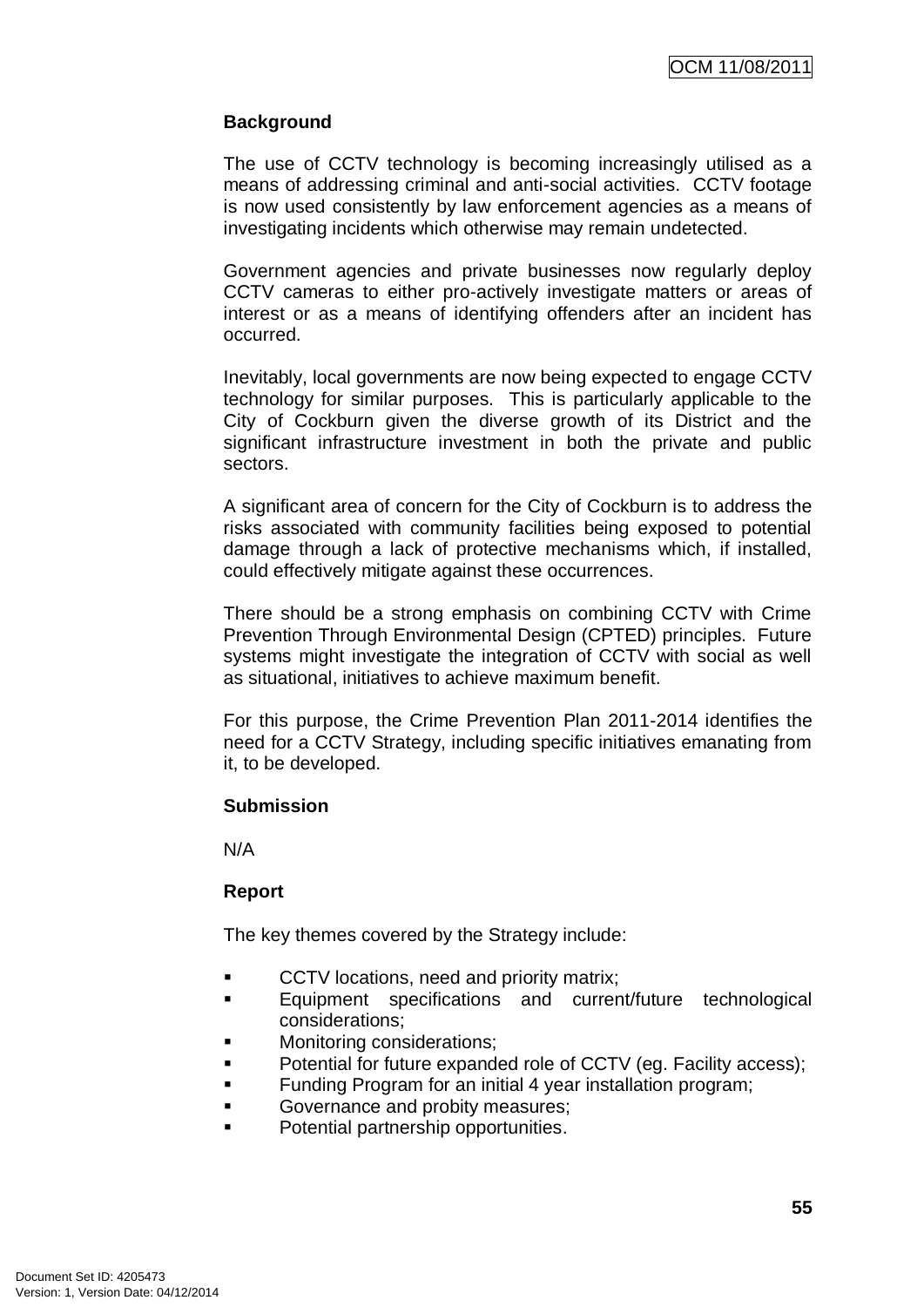#### Location Priority

The Strategy contains a table of 18 prominent facilities and/or known areas of vulnerability. Each of these has been assessed a risk rating based on an analysis of incidents reported and applied a recommended priority for the installation of CCTV coverage.

It is proposed that this table becomes the basis of the City"s CCTV Camera Program, which will determine the installation program to be implemented over the timeframe of the Strategy (i.e. 2011-2015).

While this data specifically focuses on Council facilities, there is anecdotal evidence to suggest that there are other areas within the City, under private ownership and/or management, which are the subject of criminal/anti-social activities. These include industrial estates, shopping centres, taverns and other businesses which are situated in remote locations. A secondary focus of this strategy is to seek partnership arrangements with stakeholders in these locations in an endeavour to address issues most related to their premises which could be assisted/mitigated by the presence of CCTV cameras being included in the City wide network.

#### Equipment Requirements

The Strategy proposes that the Program be established using wireless technology (microwave link) pending the installation of cabling, scheduled to be available in coastal environments by 2014.

This will enable the initial high priority projects (Coogee Beach and North Coogee) to be installed and reviewed for effectiveness in the interim period.

While cameras and software will be interchangeable and upgraded in accordance with technology advancements over time, the introduction of a "hard wire" system will provide improved efficiencies for the system when ultimately available.

The specification for the initial "pilot site" (Coogee Beach) is currently being prepared and will be delivered utilising the most recent hardware, equipment, software and capability available.

#### Monitoring Considerations

The Strategy includes a comparison of monitoring options for the CCTV sites into the future, however, does not recommend this occur from the outset, due to cost limitations. This is an issue which would be best addressed following a review of the initial installation program and whether Council and the community favour an extension of the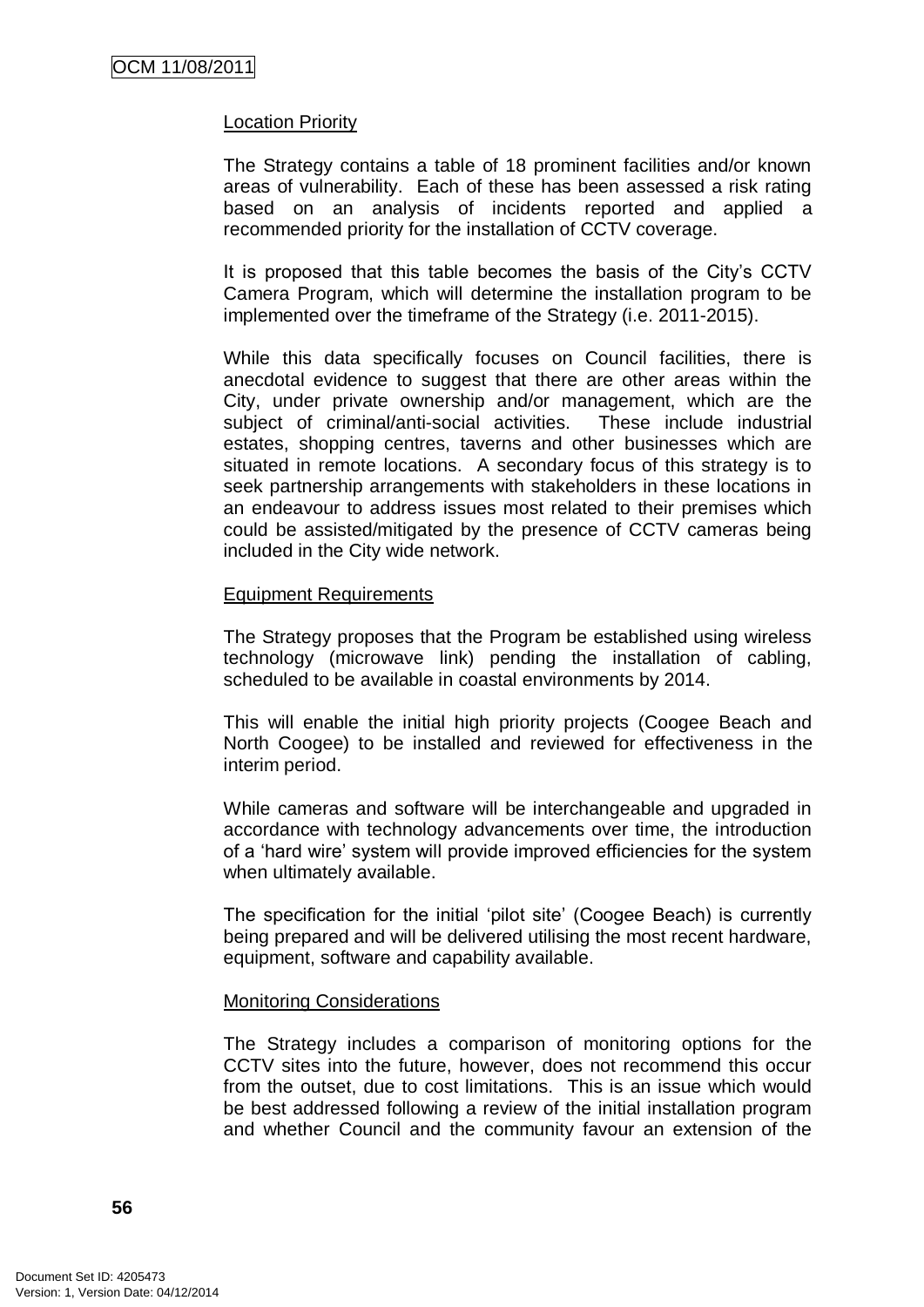|                                | MONITORING COMPARISONS                                                                                                                                                                                                                                                                                                                                                                                                                                               |                                                                                                                                                                                                                     |                                                                                                                                                                                                                                           |  |  |  |
|--------------------------------|----------------------------------------------------------------------------------------------------------------------------------------------------------------------------------------------------------------------------------------------------------------------------------------------------------------------------------------------------------------------------------------------------------------------------------------------------------------------|---------------------------------------------------------------------------------------------------------------------------------------------------------------------------------------------------------------------|-------------------------------------------------------------------------------------------------------------------------------------------------------------------------------------------------------------------------------------------|--|--|--|
| Option<br><b>Advantages</b>    |                                                                                                                                                                                                                                                                                                                                                                                                                                                                      | <b>Disadvantages</b>                                                                                                                                                                                                | Cost                                                                                                                                                                                                                                      |  |  |  |
| Partial<br>Monitoring          | Low cost                                                                                                                                                                                                                                                                                                                                                                                                                                                             | System tends to rely<br>heavily<br>on<br>good<br>communication<br>with<br>Staff.<br>Higher risk of<br>failure<br>of<br>detection<br>officers<br>due to the<br>involved<br>being<br>in.<br>some other activity.      | Minimal<br>cost<br>addition.<br>(Estimated<br>\$55,000 p.a. min.<br>\$250,000<br>p.a.<br>max.)                                                                                                                                            |  |  |  |
| Full<br>Monitoring<br>In-house | do<br>Can<br>more<br>than just monitor<br>the CCTV. Could<br>provide<br>also<br>afterhours<br>contact<br>service<br>also<br>and<br>eventually<br>provide<br>alarm<br>detection<br>and<br>control<br>access<br>monitoring.<br>Other advantage<br>could<br>be<br>monitoring<br>partnerships with<br>third parties.<br>Reduce<br>alarm<br>$\bullet$<br>callouts<br>to<br>community<br>facilities.<br>Prevent buildings<br>being<br>left<br>unlocked<br>and<br>disarmed. | Costly<br>option<br>but<br>could be mitigated by<br>replacing<br>current<br>afterhours<br>service<br>(approx.<br>50K)<br>and<br>could<br>utilise<br>Call<br>Centre Staff on day<br>shift only or broader.           | If using contractor<br>(such as Wilsons)<br>\$382,458<br>however this could<br>mitigated<br>by<br>be<br>hybrid<br>version.<br>(eg.<br>replace<br>afterhours service<br>utilise<br>Call<br>and<br>Centre Staff<br><b>on</b><br>day shift). |  |  |  |
| Outsourced<br>Monitoring       | Rate at cost                                                                                                                                                                                                                                                                                                                                                                                                                                                         | Technology<br>compatibility<br>issues.<br>Limited<br>number<br>of<br>monitoring<br>services<br>available. Would not<br>able<br>to supply<br>be<br>afterhours service or<br>monitor and attend to<br>access control. | Unknown.<br>Would<br>require a tender<br>process.                                                                                                                                                                                         |  |  |  |

service provided. A comparison of three monitoring options follows, identifying the pros and cons of each.

# Future Expanded Role of CCTV

There is the potential for CCTV to perform an extended role in the future, given the capability of technology to enable remote access to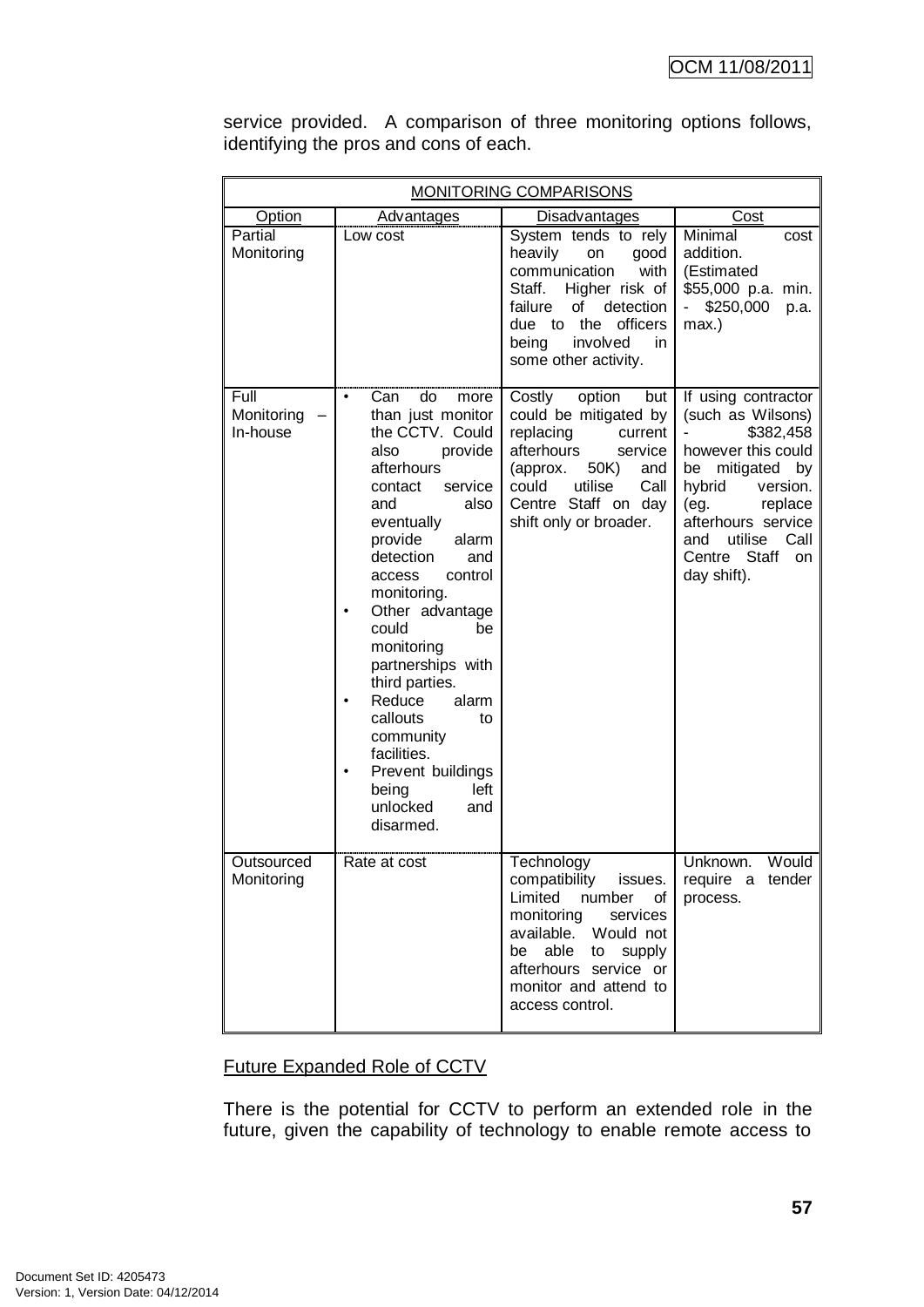facilities and improved security control. However, these options will require significant additional resources which could be considered in the future following a review of the outcomes of the initial (and subsequent) installations and the wishes of Council at that time.

The Strategy includes an optimum capacity scenario which outlines the increased functions which could be performed by the system, subject to the provision of adequate additional resources in the future.

#### Governance and Accountability

The importance of an effective system of governance oversight is imperative at the commencement of the process, to ensure all compliance and probity measures are adequately addressed.

The Strategy has included a Draft Policy and Code of Practice which provides for a thorough accountability process to be applied to the CCTV Program.

In addition, all statutory issues relevant to CCTV installations (eg. privacy provisions, storage requirements) are identified and addressed in the overall Strategy.

#### **Conclusion**

This proposed strategy provides a framework for identifying Council's CCTV objectives and priorities and is based on a strong political desire and commitment by its Elected Members (as representatives of the community) to assist in the effective development of public space CCTV infrastructure.

The strategy identifies and clarifies critical elements of a CCTV Camera Program that is considered to be justified and sustainable for a period covering the immediate to short term (i.e. 4 year period concluding in 2014/15) following which an extensive evaluation of data will determine the best course of action for the City to take beyond that timeframe.

#### **Strategic Plan/Policy Implications**

#### **Infrastructure Development**

• To construct and maintain parks and bushland reserves that are convenient and safe for public use, and do not compromise environmental management.

**58**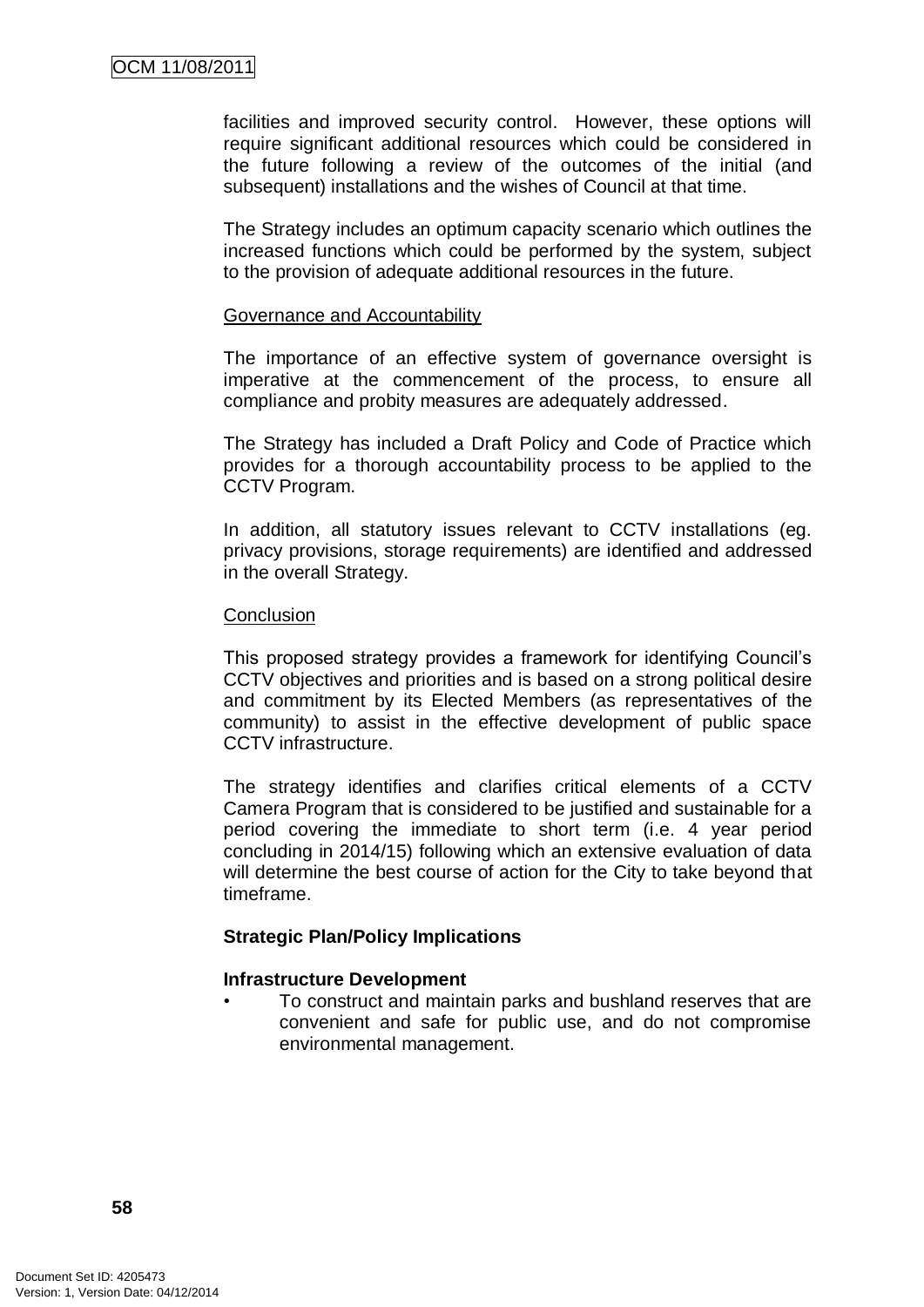## **Lifestyle and Aspiration Achievement**

• To identify community needs, aspirations, expectations and priorities for services that are required to meet the changing demographics of the district.

#### **Governance Excellence**

• To maximise use of technology that contributes to the efficient delivery of Council's services.

## **Budget/Financial Implications**

It is proposed that Council's financial commitment to the CCTV network be limited in the first 4 years to \$800,000, to be expended within the parameters of highest priority in line with the following timeframes:

|         | \$800,000 |
|---------|-----------|
| 2014/15 | \$150,000 |
| 2013/14 | \$150,000 |
| 2012/13 | \$200,000 |
| 2011/12 | \$300,000 |

This will allow Council to limit the increase of the Security Levy on ratepayers to a reasonable and consistent level during this period, while maintaining a guaranteed revenue source to undertake necessary works on an identified priority basis. The impact of this on the Security Levy over the corresponding period is estimated to be:

| 2011/12 | \$5 to \$50 p.a. (adopted) |
|---------|----------------------------|
| 2012/13 | \$4 to \$54 p.a.           |
| 2013/14 | \$3 to \$57 p.a.           |
| 2014/15 | \$3 to \$60 p.a.           |

It is anticipated that funds will be accumulated at the following rate for the corresponding period taking into consideration the funding of the Security Patrols:

| \$300,000 (committed to Pilot Project) |
|----------------------------------------|
| \$500,000                              |
| \$700,000                              |
| \$900,000                              |
|                                        |

This leaves a residual amount in excess of \$2 million over the ensuing 3 year period for the purpose of initiating other crime prevention initiatives, the majority of which would be required to further the installation of CCTV at strategic locations throughout the District.

In addition to this, Council officers will be diligently seeking grant funding and other contributory opportunities to maximise the amount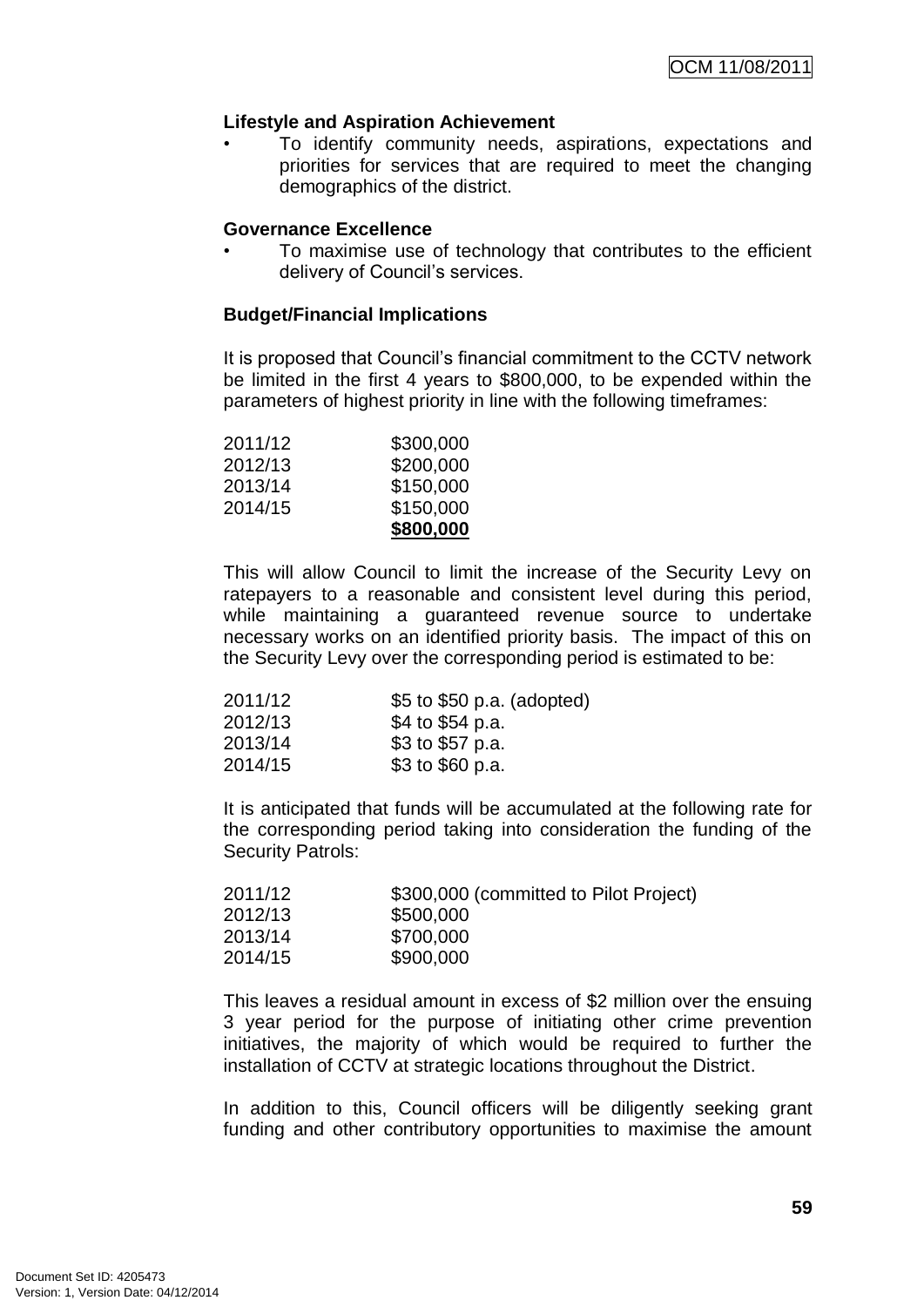able to be expended on delivering the best CCTV outcomes for the City.

An example of this is the funding package being proposed for the initial Pilot Program at Coogee Beach Reserve, which has an estimated cost of around \$365,000. Separate grant funding applications have been lodged to three potential sources. Two have been confirmed successful (totalling \$85,000) and a further grant request for around \$200,000 is currently being considered. Should this be successful, the residual funds currently budgeted for the Coogee Beach project can be diverted towards another identified priority project.

In addition, there are ongoing maintenance costs which require factoring into annual budgets. These relate initially to licence fees and rental costs associated with microwave (wireless) installations, plus some minor equipment maintenance expenditure. This is likely to be in the vicinity of \$20,000 p.a. initially, with growth to be calculated dependent on the spread of the network.

## **Legal Implications**

Securities and Related Activities Act, 1996, Surveillance Devices Act, 1998 and State Records Act, 2000 refer.

#### **Community Consultation**

Neighbourhood Watch Reference Group consulted during compilation of "Crime Prevention Plan". Extensive community information and awareness program will be delivered prior to commissioning of the initial installation.

## **Attachment(s)**

Draft CCTV Strategy 2011-2015.

#### **Advice to Proponent(s)/Submissioners**

N/A

## **Implications of Section 3.18(3) Local Government Act, 1995**

The City of Cockburn CCTV installation program does not intend to duplicate those provided by the private sector or other public agencies. However, opportunities to partner with other providers will be considered where they are deemed suitable and beneficial.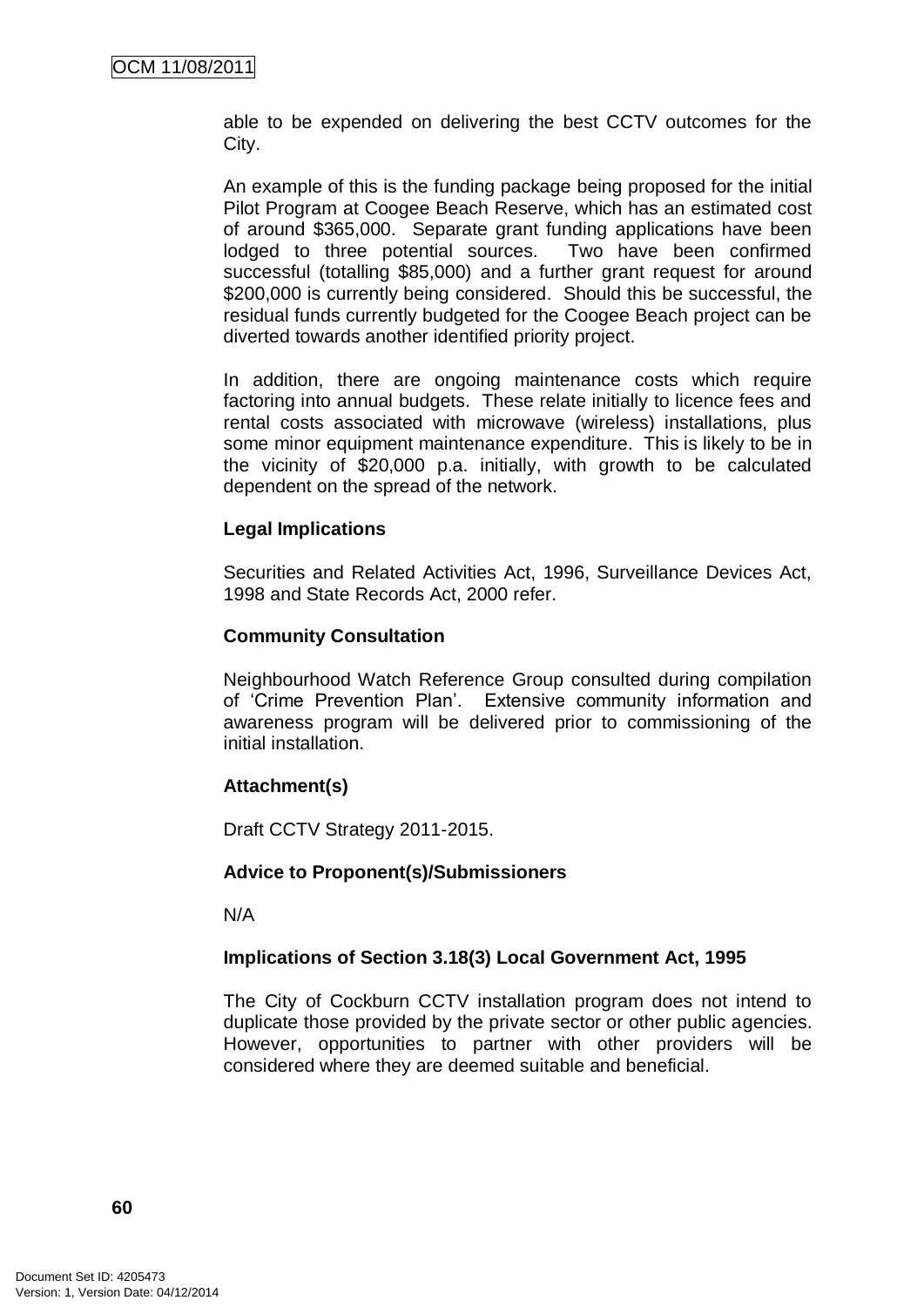# **17.4 (OCM 11/8/2011) - TENDER NO. RFT08/2011 - BUILDING CONSTRUCTION SERVICES - BOTANY PARK SPORTING FACILITY, HAMMOND PARK (RFT08/2011) (A LACQUIERE) (ATTACH)**

#### **RECOMMENDATION**

That Council accept the tender submitted by Gavin Constructions Pty Ltd, for Tender No. RFT08/2011 – Building Construction Services – Botany Park Sporting Facility, Hammond Park, for the total lump-sum price of \$ 669,793.89 GST Exclusive (\$736,773.28 GST Incl).

## **COUNCIL DECISION**

## **Background**

Botany Park is located within the suburb of Hammond Park and is one of the latest active reserves to be developed for community sport and recreation within Cockburn. In line with the development, the construction of local sporting facilities has been identified within the Sport and Recreation Plan (adopted in May 2010) to service football, cricket and athletics clubs in the future. The facility is also listed in the City"s Plan for the District for construction in 2011/12.

The City of Cockburn appointed Holton Connor Architects in December 2010 to undertake the design and documentation for a change room/pavilion facility at Botany Park and tenders documentation was developed.

The City of Cockburn has received a grant from the Commonwealth Government under the Regional and Local Community Infrastructure Program Round to the sum of \$126,000 towards the construction of the facility. An allocation of \$830,000 has been budgeted within the 2011/12 budget to complete the works.

Tender No. RFT08/2011 Building Construction Services – Botany Park Sporting Facility was advertised on Saturday, 4 June 2011 in the Local Government Tenders section of the "The West Australian" newspaper. It was also displayed on the City's E-Tendering website between 4 and 30 June 2011.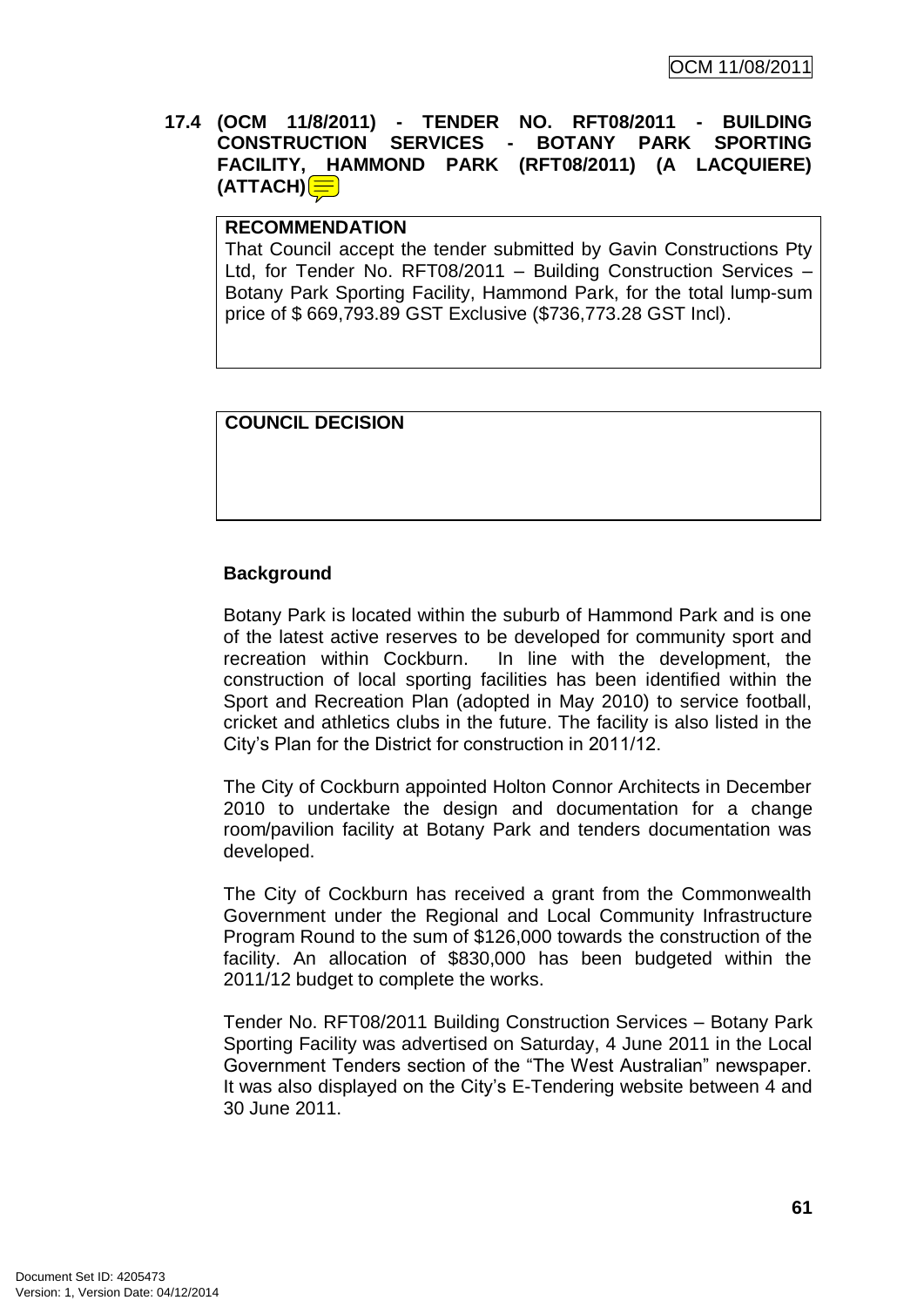# **Submission**

Tenders closed at 2.00 p.m. (AWST) on Thursday, 30 June 2011 and fifteen(15) tender submissions were received from:

- 1. RWE Robinson & Sons Pty Ltd Trading As Robinson Buildtech
- 2. Metrocon Pty Ltd
- 3. ZD Constructions 93 Pty Ltd
- 4. Shelford Constructions Pty Ltd
- 5. Midland Constructions Pty Ltd
- 6. Gavin Constructions Pty Ltd
- 7. Dalcon Constructions Pty Ltd
- 8. CPD Group Pty Ltd
- 9. Classic Contractors Pty Ltd
- 10. Baroven Pty Ltd Trading As Smith Constructions Bunbury
- 11. DMG Construction (WA) Pty Ltd
- 12. Briklay Pty Ltd
- 13. Pindan Pty Ltd
- 14. S & J Developments Trading As Lansdown Construction
- 15. J-Corp Pty Ltd Trading As JCP Construction

## **Report**

## Tender Requirement

The City of Cockburn advertised to seek the services of a suitably qualified and experienced Building Construction Contractor for the construction of a local sporting facility at lot 4000 Botany Parade, Hammond Park.

The scope of works includes the construction of a small sports facility comprising of change rooms, toilets, storage, kitchen, parking and lighting.

## Compliant Tenders

All fifteen (15) tender submissions were deemed compliant and evaluated, although Smith Constructions Bunbury and Lansdown Construction failed to comply with the insurance requirements of the tender and if either had been recommended the successful Tenderer clarification of their insurance coverage would have been required prior to the issue of the Letter of Acceptance.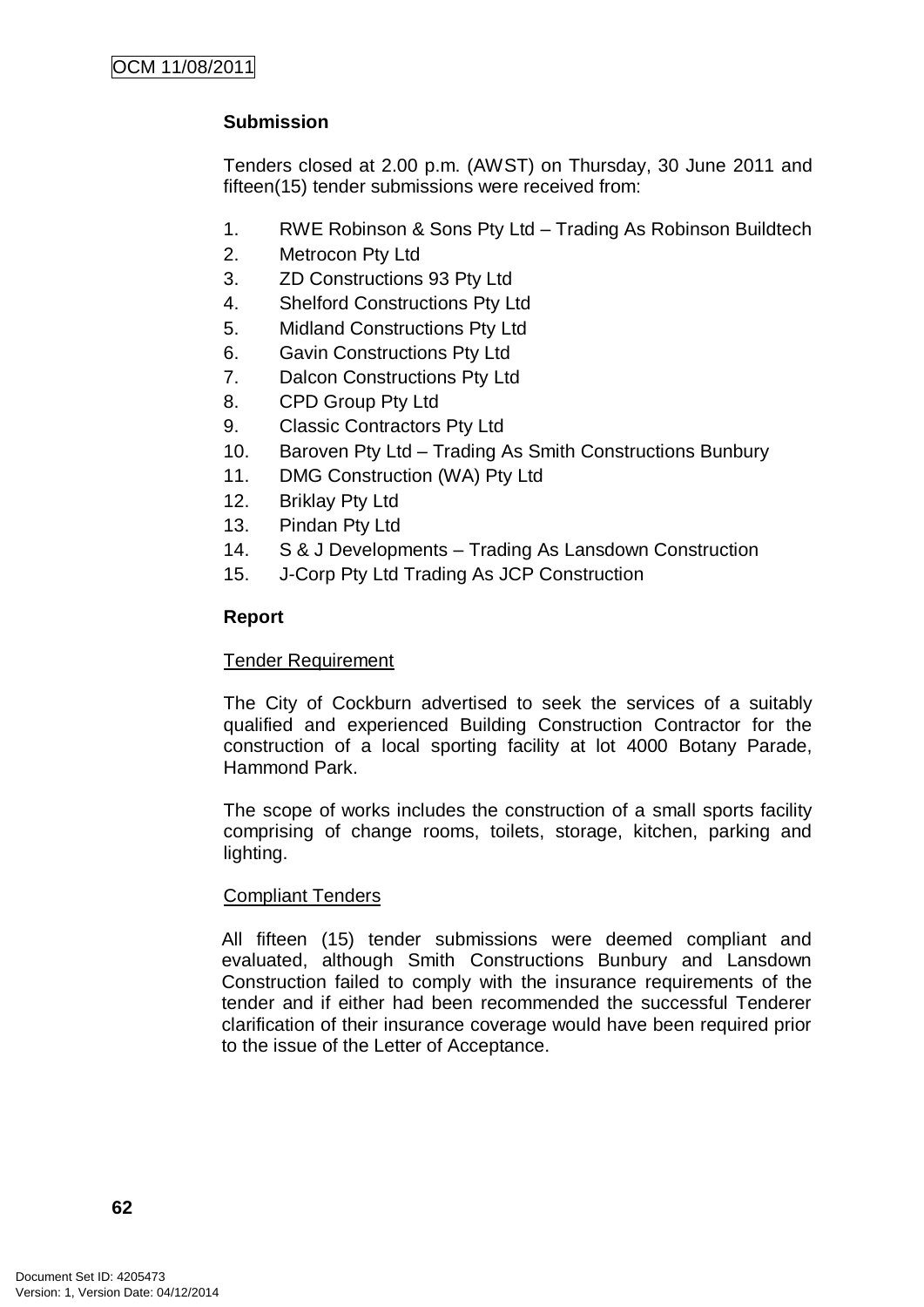| <b>Index - Compliance Criteria</b> |                                                                                                  |  |  |  |
|------------------------------------|--------------------------------------------------------------------------------------------------|--|--|--|
|                                    | Compliance with the Specification contained in the Request.                                      |  |  |  |
| n                                  | Compliance with the Conditions of Tendering this Request.                                        |  |  |  |
| C                                  | Compliance with Builder's Registration requirement. (Clauses 1.10.12 &<br>1.10.13)               |  |  |  |
| d                                  | Compliance with Insurance Requirements and completion of Clause 3.2.7.                           |  |  |  |
| d1                                 | Public Liability \$10 Million Australian                                                         |  |  |  |
| d2                                 | <b>Workers Compensation</b>                                                                      |  |  |  |
| d3                                 | Comprehensive Motor Vehicle Insurance                                                            |  |  |  |
| e                                  | Compliance with Occupational Safety & Health Requirements and completion<br>of Appendix A.       |  |  |  |
|                                    | Compliance with Anti-Competitive Conduct Requirements and completion of<br>Appendix B.           |  |  |  |
| g                                  | Compliance with Fixed Price and completion of Clause 3.6.2                                       |  |  |  |
| h                                  | Compliance with Sub-Contractors Requirements and completion of Clause 3.7                        |  |  |  |
|                                    | Compliance with and completion of the Price Schedule, in the format provided<br>in this Request. |  |  |  |

# **Elevation Criteria**

| <b>Evaluation Criteria</b>        | <b>Weighted Percentage</b> |
|-----------------------------------|----------------------------|
| <b>Relevant Experience</b>        | 25%                        |
| <b>Financial Position</b>         | 10%                        |
| Key Personnel Skills & Experience | 10%                        |
| Tenderer's Resources              | 15%                        |
| <b>Tendered Price</b>             | 40%                        |
| ادtد                              | 1በበ%                       |

## Evaluation Panel

The tender submissions were evaluated by:

Adrian Lacquiere – Recreation Services Coordinator Phil Crabbe – Facilities and Plant, Manager Rob Avard – Manager, Community Services Terry Holton – Holton Connor Architects

#### **Scoring Table**

| <b>Tenderer's Name</b>                | Cost<br><b>Evaluation</b><br>Score 40% | <b>Non-Cost</b><br>Criteria<br><b>Evaluation</b><br>Score 60% | Total<br><b>Score</b><br>100% |
|---------------------------------------|----------------------------------------|---------------------------------------------------------------|-------------------------------|
| Pindan Pty Ltd                        | 37.88%                                 | 49.50%                                                        | 87.38%                        |
| <b>Gavin Constructions Pty Ltd</b>    | 40.00%                                 | 47.25%                                                        | 87.25%                        |
| Midland Constructions Pty Ltd         | 35.92%                                 | 45.25%                                                        | 81.17%                        |
| <b>Shelford Constructions Pty Ltd</b> | 36.46%                                 | 43.50%                                                        | 79.96%                        |
| <b>Smith Constructions Bunbury</b>    | 38.96%                                 | 38.25%                                                        | 77.21%                        |
| <b>Classic Contractors Pty Ltd</b>    | 35.99%                                 | 36.25%                                                        | 72.24%                        |
| J-Corp Pty Ltd                        | 35.37%                                 | 35.13%                                                        | 70.50%                        |
| DMG Construction (WA) Pty Ltd         | 33.27%                                 | 35.88%                                                        | 69.14%                        |
| Robinson Buildtech                    | 31.00%                                 | 36.88%                                                        | 67.87%                        |
| <b>Tenderer's Name</b>                | Cost                                   | <b>Non-Cost</b>                                               | Total                         |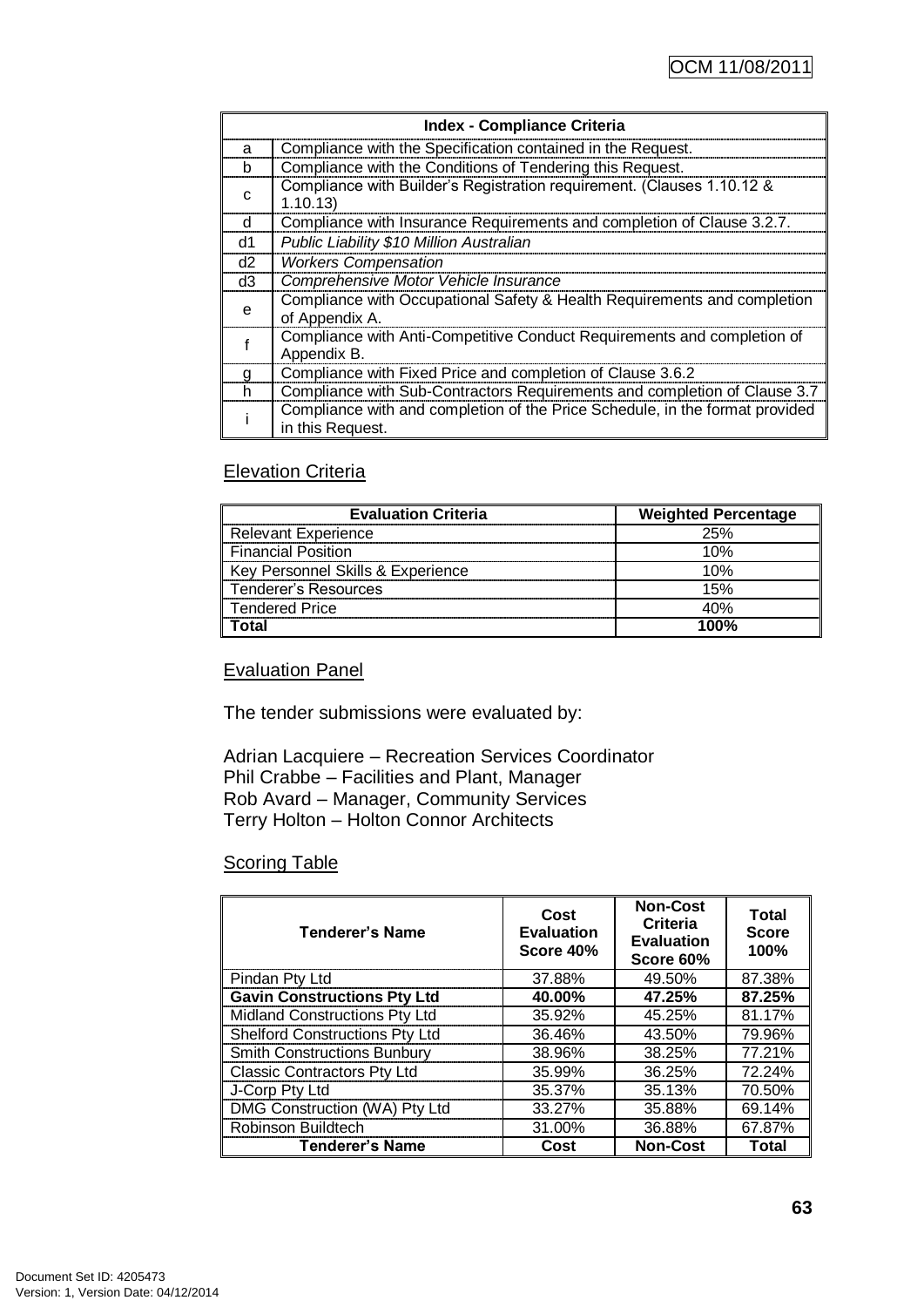|                              | <b>Evaluation</b><br>Score 40% | Criteria<br><b>Evaluation</b><br>Score 60% | <b>Score</b><br>100% |
|------------------------------|--------------------------------|--------------------------------------------|----------------------|
| CPD Group Pty Ltd            | 35.90%                         | 30.13%                                     | 66.02%               |
| <b>Lansdown Construction</b> | 32.42%                         | 32.63%                                     | 65.05%               |
| Dalcon Constructions Pty Ltd | 37.22%                         | 27.63%                                     | 64.84%               |
| <b>Briklay Pty Ltd</b>       | 37.19%                         | 24.38%                                     | 62.29%               |
| Metrocon Pty Ltd             | 34.99%                         | 21.88%                                     | 56.87%               |
| ZD Constructions 93 Pty Ltd  | 31.02%                         | 17.38%                                     | 48.39%               |

## Evaluation Criteria Assessment

Tenderers were required to provide adequate information in their tender submissions to allow for the scoring of each evaluation criteria.

#### Demonstrated Experience

- Pindan Pty Ltd and Gavin Constructions both demonstrated strong experience with good company structures in place and gave good references and referees.
- Pindan also showed to have worked well under aggressive timeframes and within budget.
- Shelford Construction, Midland Constructions, Robinson Buildtech and Classic Contractors also demonstrated good experience
- The remaining submissions showed experience but no to the level of the others mentioned above

## Key Personnel Skills and Experience

- Midland Constructions, Gavin Constructions Pindan and J-Corp all demonstrated a very experienced management teams that had good track records in building and construction works.
- Robinson Buildtech, Shelford and DMG also scored well but compared to the above tenders provided slightly less details on key personnel.
- The remaining submissions showed experience but not to the level of the others mentioned above.

## Tenders Resources

- Shelford Constructions and Midland Constructions were the two tenders that demonstrated the best availability of resources compared to the other submissions.
- Pindan and Robinson Buildtech were the next two tenders that demonstrated good resources and built in contingency measures.
- All other tenders either did not provide enough detail on resources or contingency measure with some not providing any details that resulted in lower scores.

Methodology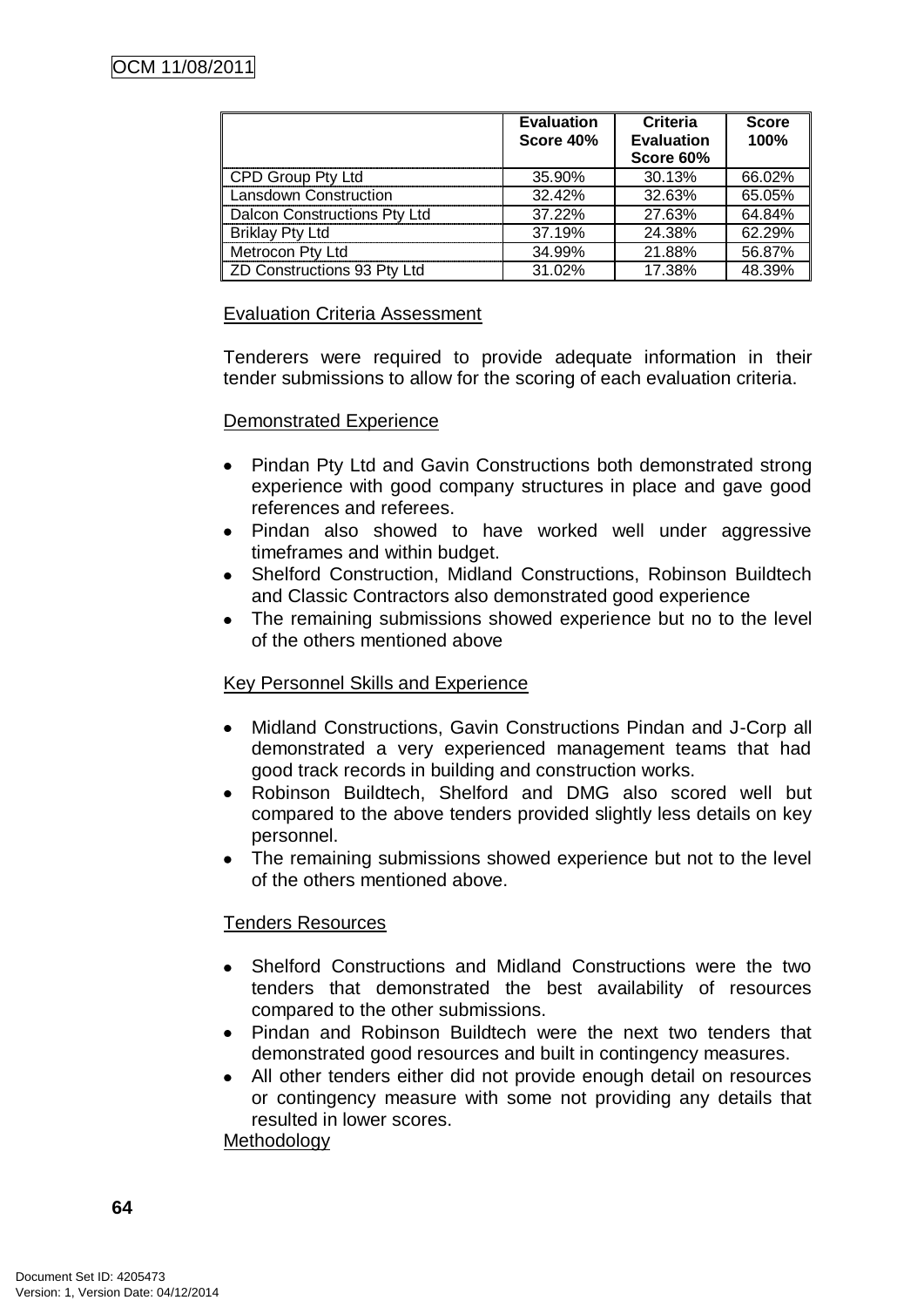- Midland Constructions, Shelford, Gavin Constructions, Smith Constructions, DMG & Pindan all provided a detailed methodology and demonstrated to complete the works within the timeframe outlined in the tender.
- Shelford provided a basic project Gantt chart compared to the submissions above.
- Classic Contractors also detailed good methodology's and only scored slightly less than the above tenders due to level of detail difference.
- All other tenders did not compare to the tenders above due to a lack of detail or no detail.

#### Summary

All compliant tenderers demonstrated their capacity to complete the project as detailed in the Specifications.

Pindan Pty and Gavin Construction Pty Ltd provided the best assessment against the selection criteria with only a 0.13% difference separating the two. Whilst there is little difference between the two tenders Gavin Constructions Pty Ltd is considered to provide the City with the best overall value for money and therefore the evaluation panel recommends to award the contract to Gavin Constructions Pty Ltd. Referees have been contacted for Gavin Constructions Pty Ltd and confirm they are highly regarded for this type of work.

## **Strategic Plan/Policy Implications**

#### **Demographic Planning**

• To ensure development will enhance the levels of amenity currently enjoyed by the community.

#### **Infrastructure Development**

- To construct and maintain community facilities that meet community needs.
- To provide an appropriate range of recreation areas that meets the needs of all age groups within the community.

#### **Budget/Financial Implications**

In 2010 the City was successful in receiving a grant from the Commonwealth Government under the Regional and Local Community Infrastructure Program Round to the sum of \$126,000.

Council has allocated \$830,000 in the 2011/12 budget to complete the works with the breakdown of funds outlined below: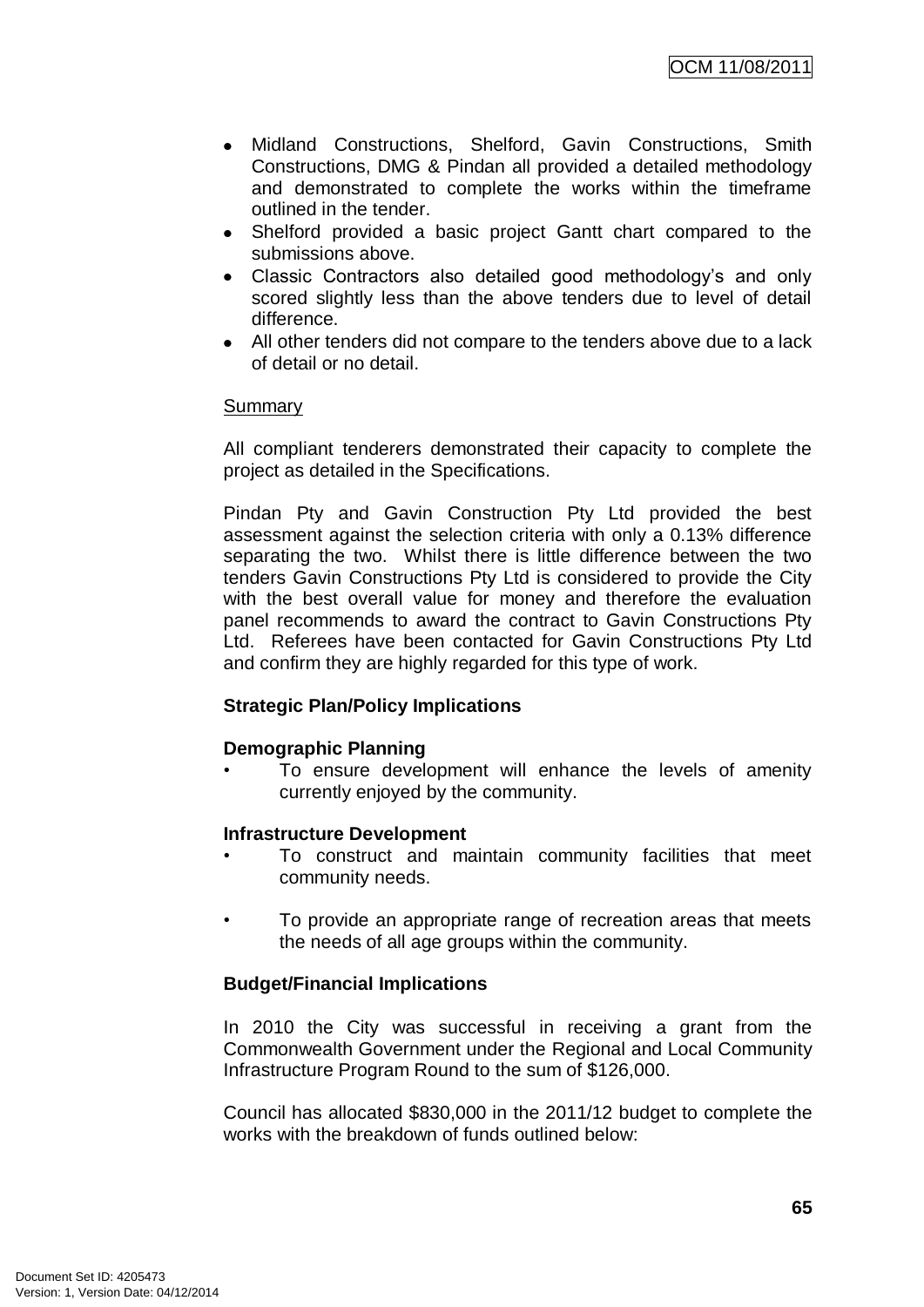| <b>Municipal Funds</b>    | \$704,000 |
|---------------------------|-----------|
| <b>Commonwealth Grant</b> | \$126,000 |
|                           |           |

Total \$830,000

To date \$77,000 has been committed for architectural and project management services.

A pre-tender construction estimate by a Quantity Surveyor estimated that the building construction would be \$795,000 GST Exclusive. The recommended tender is within the Quantity Surveyor's estimate for the building works portion of the project.

# **Legal Implications**

Section 3.57 of the Local Government Act 1995 and part 4 of the Local Government (Functions and General) Regulations 1996 refers.

# **Community Consultation**

N/A

# **Attachment(s)**

The following Confidential Attachments are provided under a separate cover:

- 1. Tendered Prices.
- 2. Consolidated Tender Evaluation Panel Score Sheet.
- 3. Compliance Criteria Checklist.

## **Note**:

The tendered prices are not disclosed at the opening of Tenders nor entered into the Tender Register.

In accordance with Part 4, Regulation 16-3(c) and 17.3 of the Local Government (Functions and General) Regulations 1996 the Principal is only required to record the price of the winning Tenderer"s in the tenders Register.

# **Advice to Proponent(s)/Submissioners**

Those who lodged a tender submission have been advised that this matter is to be considered at the 11 August 2011 Council Meeting.

# **Implications of Section 3.18(3) Local Government Act, 1995**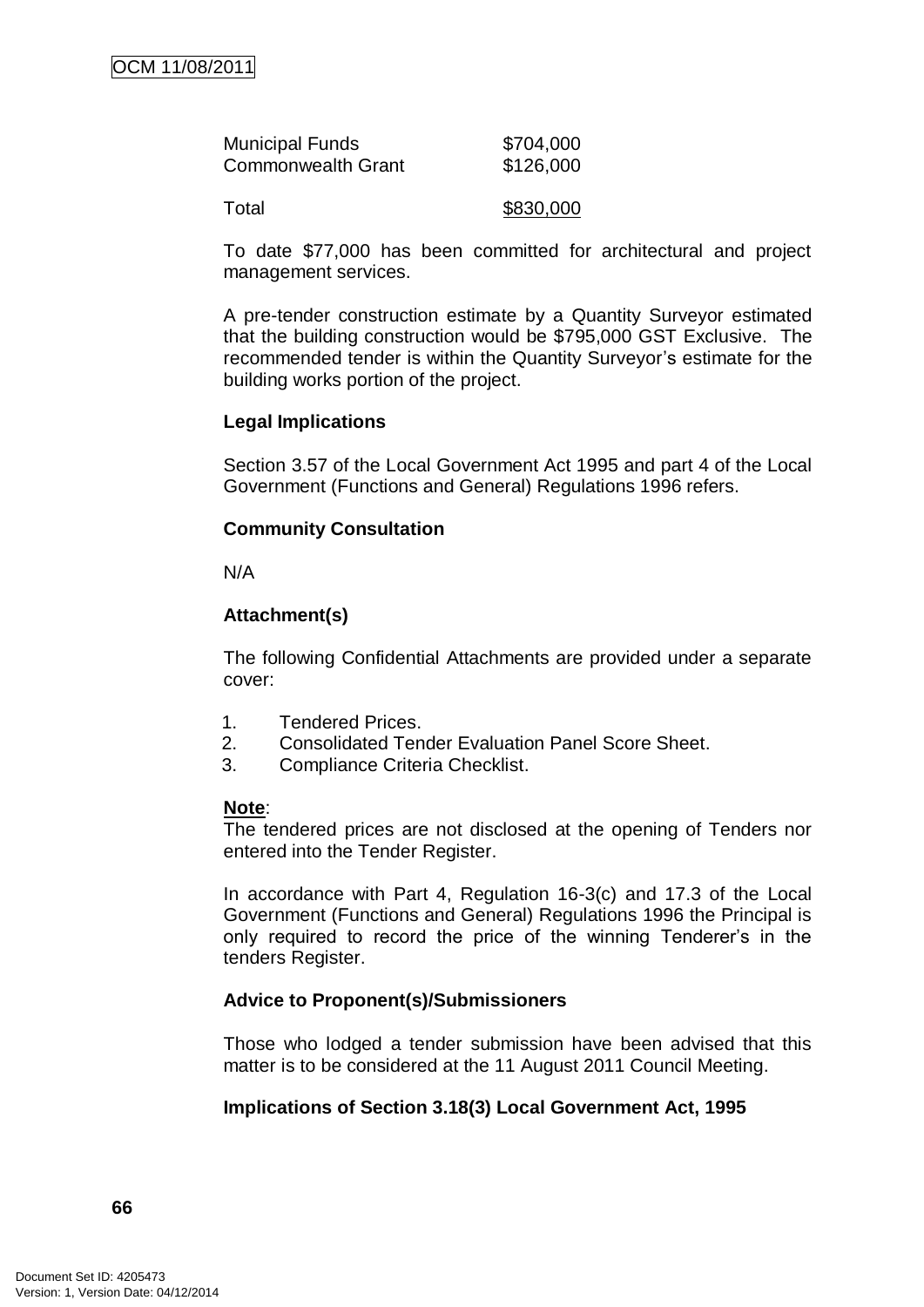Nil.

# **17.5 (OCM 11/8/2011) - TENDER NO. RFT09/2011 - DESIGN, DEVELOPMENT & BUILDING CONSTRUCTION - VOLUNTEER EMERGENCY SERVICES HEADQUARTERS (RFT09/2011) (R AVARD) (ATTACH)**

# **RECOMMENDATION**

That Council

- (1) accept Tender No. RFT09/2011 Design, Development and Building Construction Services – Volunteer Emergency Services Headquarters, from Gavin Construction at the lump-sum tender price of \$2,643,212.26 GST Exclusive (\$2,907,533.49 GST Incl), subject to the construction contingency being adjusted to \$106,787.80, thus reducing the overall project cost to \$2,5000,000;
- (2) apply to the WA Treasury Corporation for a loan of \$1m, repayable over ten years, approved in the adopted 2011/12 Municipal Budget, to part fund the construction of the Volunteer Emergency Services Headquarters; and
- (3) advise the Fire and Emergency Services Authority (FESA) of the Council"s intention to borrow \$1m so as to seek repayment from FESA of principal and interest over a ten year period.

# **COUNCIL DECISION**

# **Background**

The South Coogee Volunteer Bushfire Brigade is currently in a shed in the old township of Wattleup and is now in the area under the direct responsibility of the Fire and Rescue Service. The Group has a solid membership but its effectiveness is greatly limited by its location with a limited catchment population.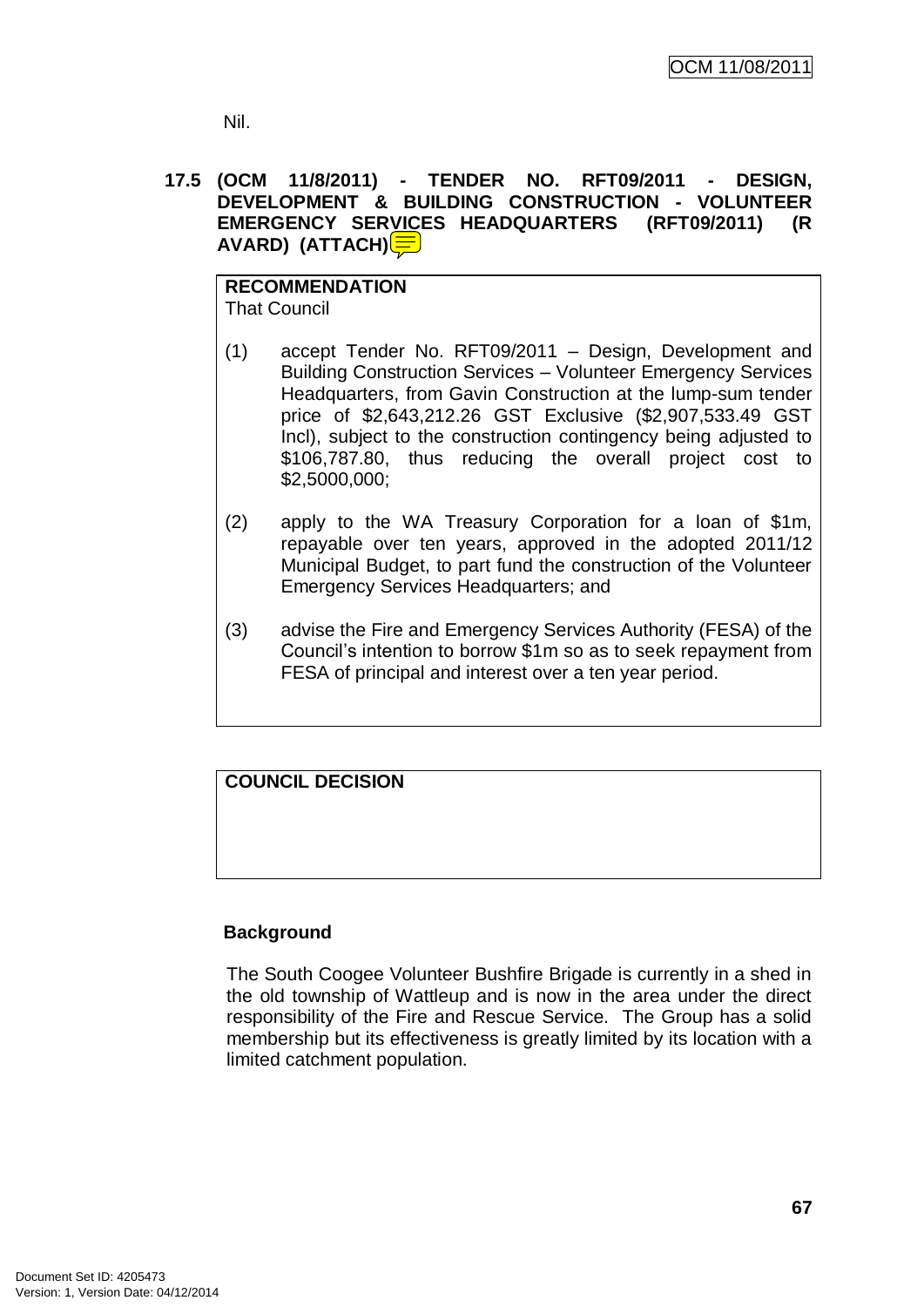The Cockburn Volunteer Emergency Services is located in an old building on Kent Street, Spearwood that is poorly designed for the purpose it is now being used for and has no potential to be expanded.

It has been agreed between the South Coogee Volunteer Bushfire Brigade and the Cockburn Volunteer Emergency Service that the Groups would be co-located at a site on the corner of Buckley Street and Poletti Road in Cockburn Central. This co-location is supported by FESA the funding authority for these groups, being the Fire and Emergency Services Authority (FESA).

Tender No.RFT09/2011 - Design Development and Building Construction – Volunteer Emergency Services Headquarters was advertised on Wednesday, 15 June 0211 in the Local Government Tenders section of The West Australian and closed at 2.00pm on 7 July 2011. It was also displayed on the City"s E-Tendering website between 15 June and 7 July 2011.

#### **Submission**

Tenders closed at 2:00 p.m. (AWST) on Thursday, 7 July 2011 with tender submissions being received from the following nine (9) companies:

- 1. Midland Constructions
- 2. CPD Group Pty Ltd
- 3. Badge Constructions (WA) Pty Ltd
- 4. DMG Construction WA Pty Ltd
- 5. Niche Construction WA Pty Ltd
- 6. Gavin Constructions Pty Ltd Trading As Morago Nominees Pty Ltd
- 7. JCP Construction Trading as J-Corp Pty Ltd
- 8. Pindan Pty Ltd
- 9. National Buildplan Group Pty Ltd (late tender)

## **Report**

#### Compliance Criteria

The following index was used to determine whether the submissions received were compliant.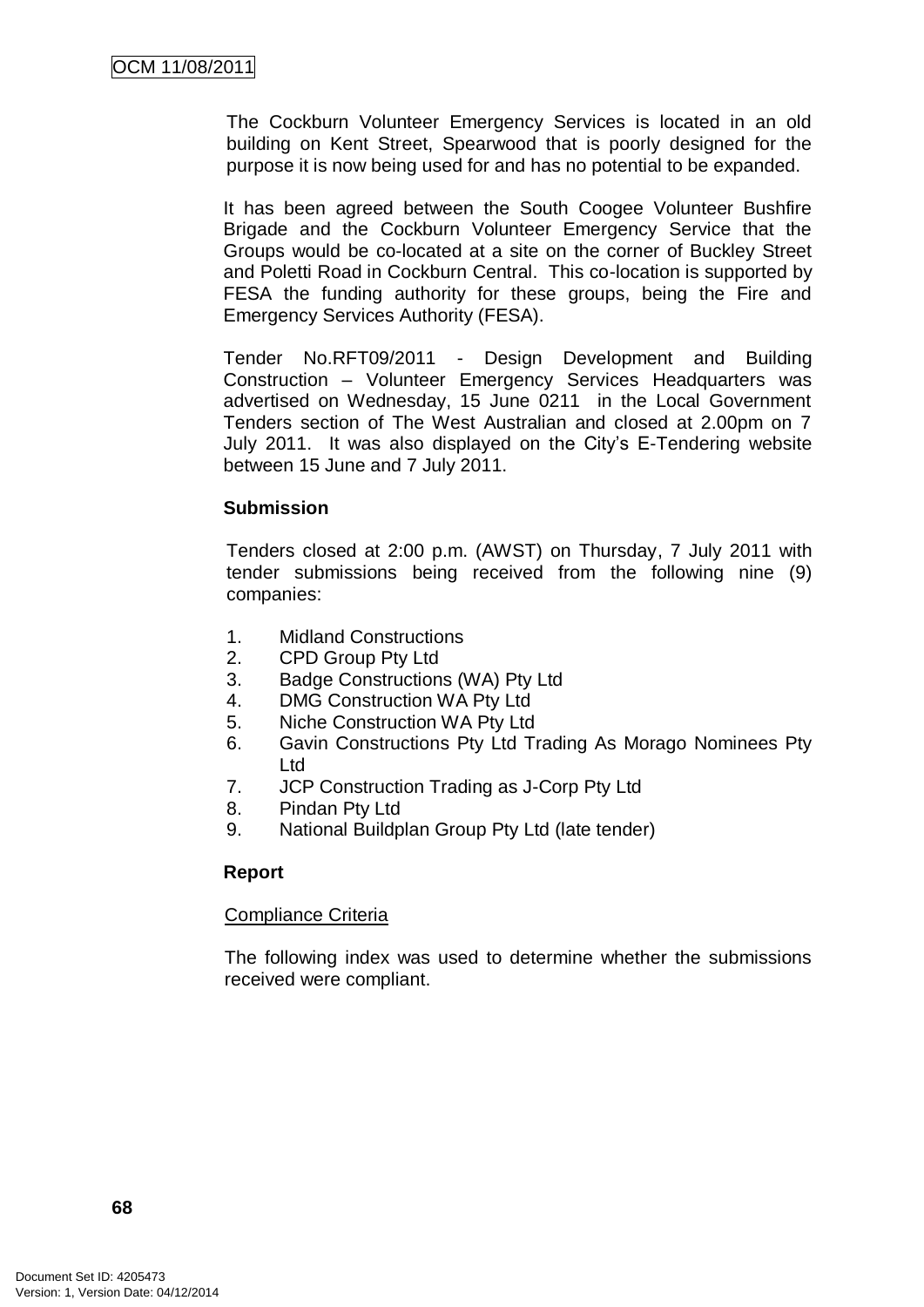| <b>Index - Compliance Criteria</b> |                                                                                                                  |  |  |  |  |
|------------------------------------|------------------------------------------------------------------------------------------------------------------|--|--|--|--|
| a                                  | Compliance with the Specification contained in the Request.                                                      |  |  |  |  |
| b                                  | Compliance with the Conditions of Tendering this Request.                                                        |  |  |  |  |
| C                                  | Compliance with Fixed Price and completion of Clause 3.4.2                                                       |  |  |  |  |
| d                                  | Compliance with Insurance Requirements and completion of Clause 3.2.7.                                           |  |  |  |  |
| d1                                 | <b>Public Liability Insurance</b>                                                                                |  |  |  |  |
| d2                                 | <b>Workers Compensation</b>                                                                                      |  |  |  |  |
| d3                                 | Comprehensive Motor vehicle                                                                                      |  |  |  |  |
| e                                  | Compliance with Occupational Safety & Health Requirements and completion<br>of Appendix A.                       |  |  |  |  |
| $\mathbf f$                        | Compliance with ACCC Requirements and completion of Appendix B.                                                  |  |  |  |  |
| g                                  | Compliance with and completion of the Price Schedule, in the format provided<br>in this Request.                 |  |  |  |  |
| h                                  | Compliance with Operators and Sub Contractors Qualification requirements<br>and completion of Clause 3.7 and 3.8 |  |  |  |  |
|                                    | Compliance with Subcontractors (Proposed) and completion of Clause 3.6                                           |  |  |  |  |

# Tender Compliance

|   | <b>Tenders Name</b>               | <b>Compliance</b><br><b>Assessment</b> |
|---|-----------------------------------|----------------------------------------|
|   | <b>Midland Constructions</b>      | Compliant                              |
| 2 | CPD Group Pty Ltd                 | Compliant                              |
| 3 | Badge Constructions (WA) Pty Ltd  | Compliant                              |
| 4 | DMG Construction WA Pty Ltd       | Compliant                              |
| 5 | Niche Construction WA Pty Ltd     | Compliant                              |
| 6 | Gavin Construction Pty Ltd        | Compliant                              |
|   | <b>JCP Construction</b>           | Compliant                              |
| 8 | Pindan Pty Ltd                    | Compliant                              |
| 9 | National Buildplan Group Pty Ltd* | Non-Compliant                          |

\* Late tender submitted by electronic mail

## **Evaluation Criteria**

Tenders were assessed against the following criteria:

| <b>Evaluation Criteria</b>          | <b>Weighting Percentage</b> |
|-------------------------------------|-----------------------------|
| <b>Demonstrated Experience</b>      | 25%                         |
| Key Personnel Skills and Experience | 15%                         |
| <b>Evaluation Criteria</b>          | <b>Weighting Percentage</b> |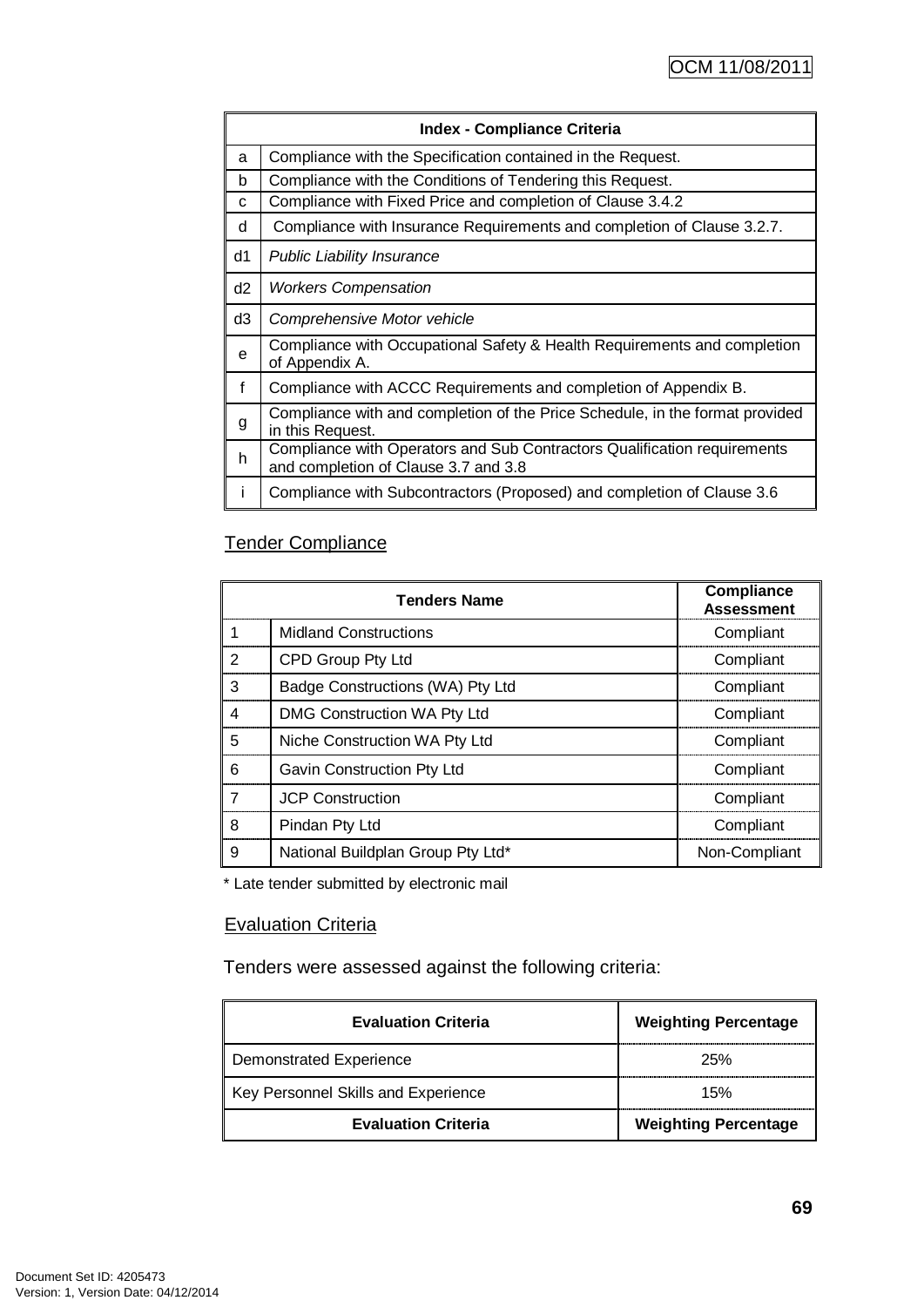| Tenderer's Resources                | 10%  |
|-------------------------------------|------|
| Methodology                         | 10%  |
| Tendered Price - Estimated Lump Sum | 40%  |
| <b>TOTAL</b>                        | 100% |

# Tender Intent / Requirement

The City of Cockburn sought a suitably qualified, registered and experienced Commercial/Industrial Building Construction Contractor to undertake the design, development and construction of the Cockburn Volunteer Emergency Services headquarters building (being a commercial building), Lot 52 Buckley Street (the corner of Buckley Street and Poletti Road), Cockburn Central Western Australia. The building will serve as an Emergency Services Headquarters for the Cockburn Volunteer Emergency Services and the South Coogee Volunteer Bushfire Brigade.

## Evaluation Panel

The tender submissions were evaluated by the following City of Cockburn Officers:

- 1. Robert Avard Manager Community Services (Chair)
- 2. Doug Vickery- Manager Infrastructure
- 3. Mike Ricci -Acting Community Fire Manager (FESA)

|                                  | <b>Percentage Score</b>              |                           |       |
|----------------------------------|--------------------------------------|---------------------------|-------|
| Tenderer's Name                  | <b>Non-Cost</b><br><b>Evaluation</b> | Cost<br><b>Evaluation</b> | Total |
|                                  | 60%                                  | 40%                       | 100%  |
| Gavin Constructions Pty Ltd      | 52.55                                | 40.00                     | 92.55 |
| Pindan Pty Ltd                   | 48.00                                | 38.51                     | 86.51 |
| Badge Constructions (WA) Pty Ltd | 49.76                                | 28.60                     | 78.36 |
| DMG Construction WA Pty Ltd      | 45.32                                | 32.87                     | 78.19 |
| <b>JCP Construction</b>          | 36.04                                | 35.27                     | 71.30 |
| Niche Construction WA Pty Ltd    | 40.19                                | 29.58                     | 69.75 |
| <b>Midland Constructions</b>     | 35.51                                | 29.83                     | 65.34 |
| CPD Group Pty Ltd                | 27.65                                | 34.72                     | 62.37 |

#### Scoring Table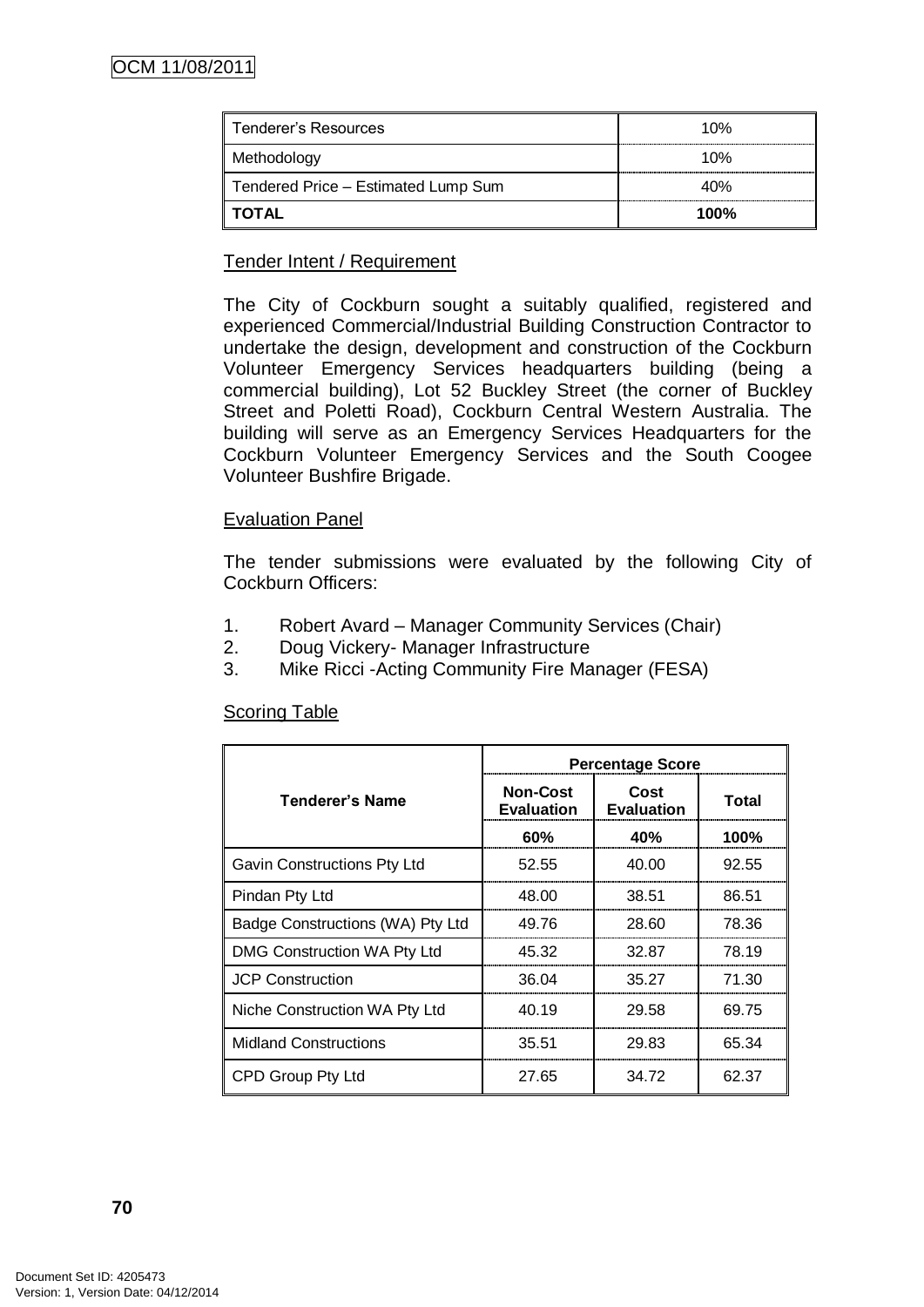EVALUATION CRITERIA ASSESSMENT

#### Demonstrated Experience

All tenderers have had previous experience in the construction industry. Several such as Pindan and Badge have had diverse experience with a range of larger projects. Gavin Construction has experience with projects of a similar size and complexity to the Emergency Services headquarters.

#### Key Personal Skills and Experience

All companies that submitted tenders have experienced personnel. There was little discernable difference across the spectrum of companies on the level of expertise and experience of their personnel. The main difference was the varying sizes of the organisations and the level of support and experience available within the company. JCP Construction (member of the BGC) has extensive backup experience and skills within the Group as does Pindan and Badge to a lesser extent.

## Tenderer"s Resources

Most companies that submitted tenders had limited construction equipment and leased their equipment for specific projects. This is a well recognised and effective resourcing practise for companies of this type. Once again the larger companies such as Pindan, Badge and JCP have resources in experience and expertise of staff.

## Tendered Price

The range of tender prices was large with the highest price being 1/3 higher than the lowest price. There were two experienced companies with the lower prices which suggests that the tendered price is achievable.

#### Summary

All eight compliant tenders received were from companies with the capacity to construct a building of this nature. Gavin Construction and Pindan had the lowest tender prices. Pindan are a larger firm with more diverse experience however Gavin Construction do have the capacity to carry out the work and have submitted a somewhat lower tender price.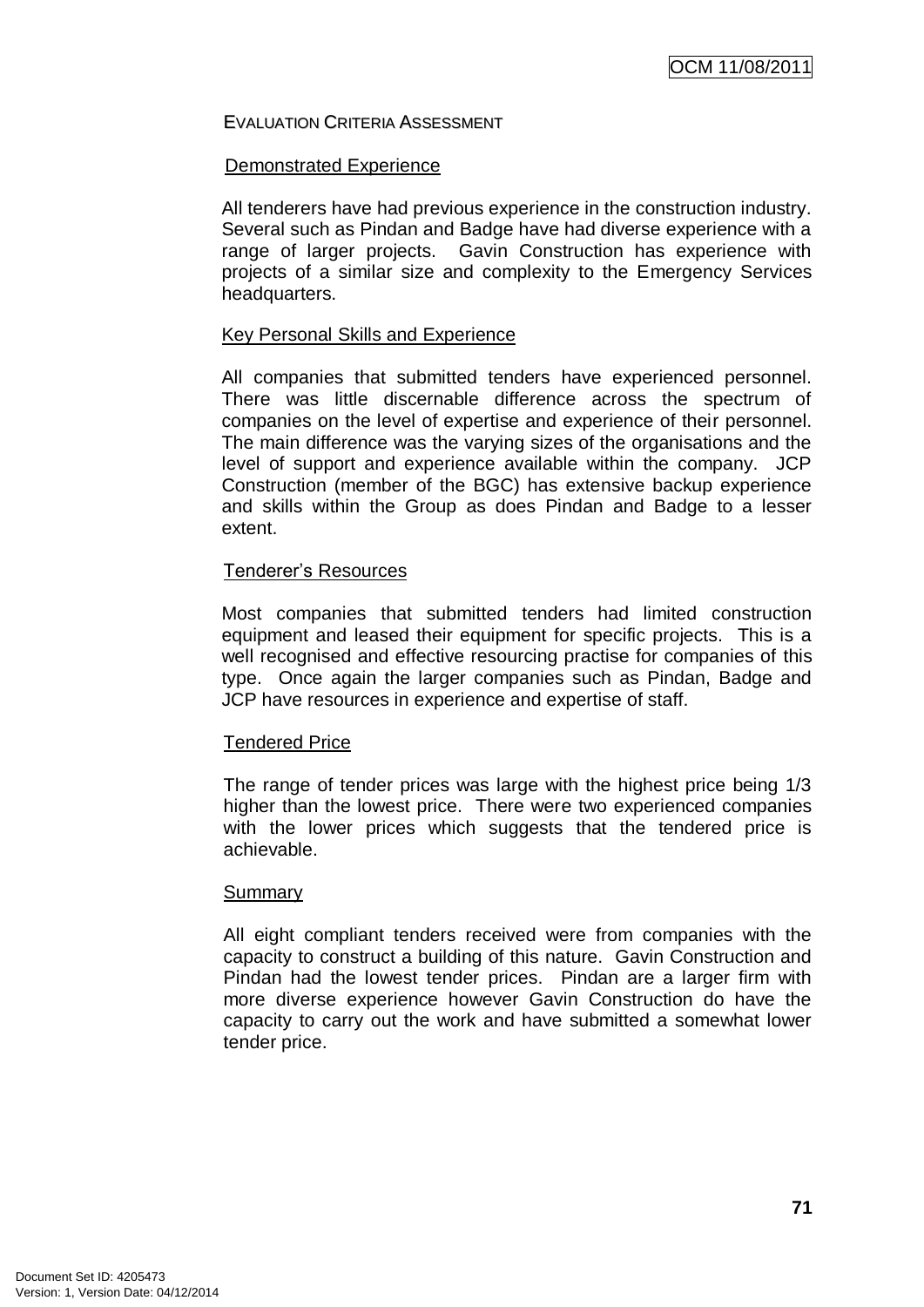## **Strategic Plan/Policy Implications**

#### **Infrastructure Development**

• To construct and maintain community facilities that meet community needs.

#### **Governance Excellence**

• To conduct Council business in open public forums and to manage Council affairs by employing publicly accountable practices.

## **Natural Environmental Management**

• To conserve, preserve and where required remediate the quality, extent and uniqueness of the natural environment that exists within the district.

## **Budget/Financial Implications**

A grant of \$1,500,000 from the Commonwealth Regional Community Infrastructure Fund has been approved in principle subject to a firm tender price being received. FESA has agreed to provide \$1,000,000 toward the project in the form of a loan that will be repaid to the City over 10 years with interest.

The Tender price recommended is from Gavin Construction at \$2,643,212.26 (ex-GST). There is a \$250,000 contingency sum included with the tender price. The costs required for the project will be monitored and should there be any additional funds required outside the budget of \$2.5M, the matter will be considered in the 2011/12 Budget Review.

## **Legal Implications**

Section 3.57 of the Local Government Act 1995 and Part 4 of the Local Government (Functions and General) Regulations 1996 refers.

## **Community Consultation**

N/A

## **Attachment(s)**

The following Confidential Attachments are provided under separate cover:

- 1. Tendered Prices.
- 2. Consolidated Tender Evaluation Panel Score Sheet.
- 3. Compliance Criteria Checklist.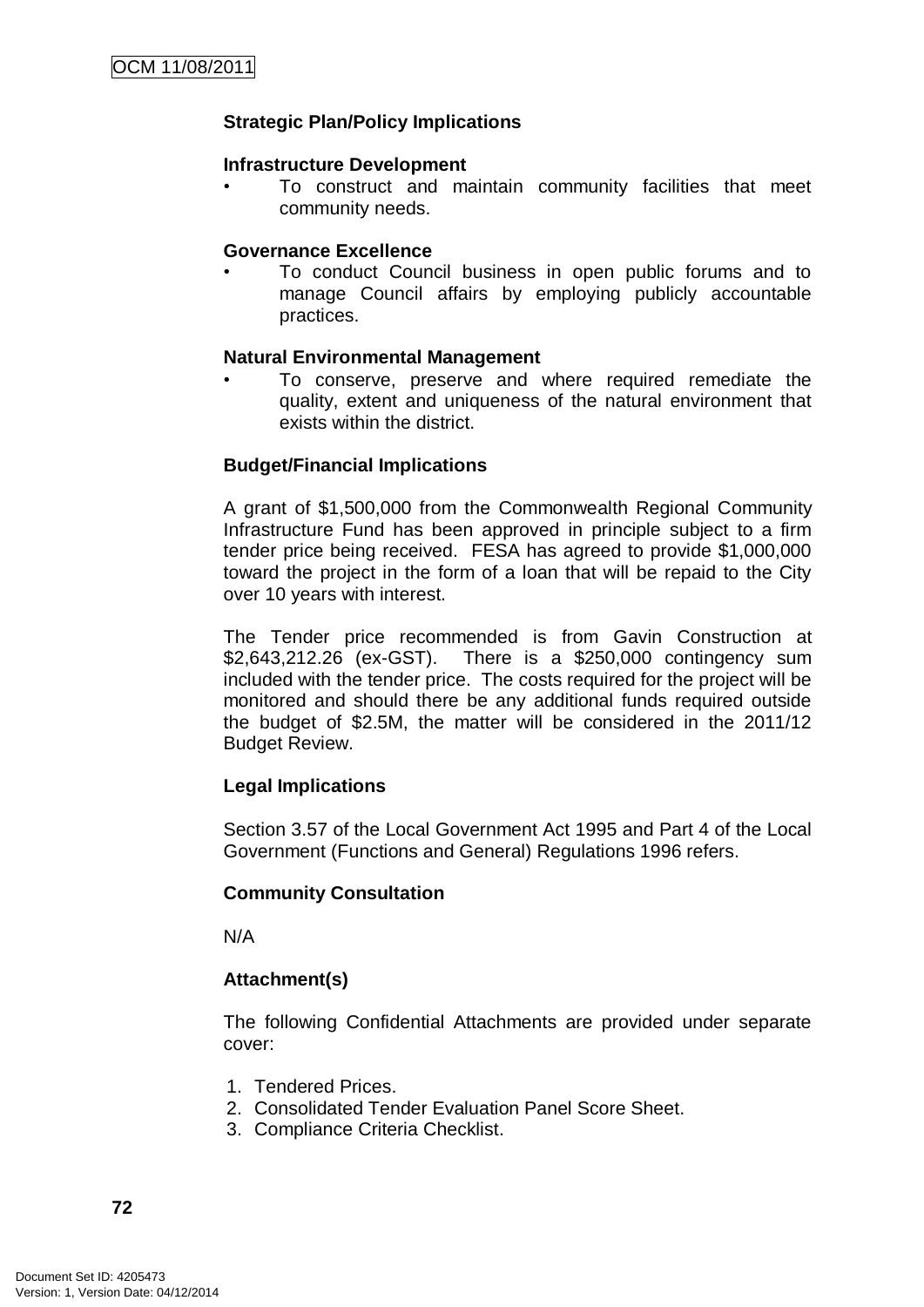## **Note:**

The tendered prices are not disclosed at the opening of Tenders nor entered into the Tender Register.

In accordance with Part 4, Regulation 16-3(c) and 17-3 of the Local Government (Functions and General) Regulations 1996 the Principal is only required to record the price of the winning Tenderer/s in the Tenders Register.

# **Advice to Proponent(s)/Submissioners**

The Tenderers have been advised that this matter is to be considered at the August 2011 Council Meeting.

# **Implications of Section 3.18(3) Local Government Act, 1995**

Nil.

# **18. EXECUTIVE DIVISION ISSUES**

# **19. MOTIONS OF WHICH PREVIOUS NOTICE HAS BEEN GIVEN**

- **20. NOTICES OF MOTION GIVEN AT THE MEETING FOR CONSIDERATION AT NEXT MEETING**
- **21. NEW BUSINESS OF AN URGENT NATURE INTRODUCED BY COUNCILLORS OR OFFICERS**

## **22. MATTERS TO BE NOTED FOR INVESTIGATION, WITHOUT DEBATE**

**23. CONFIDENTIAL BUSINESS**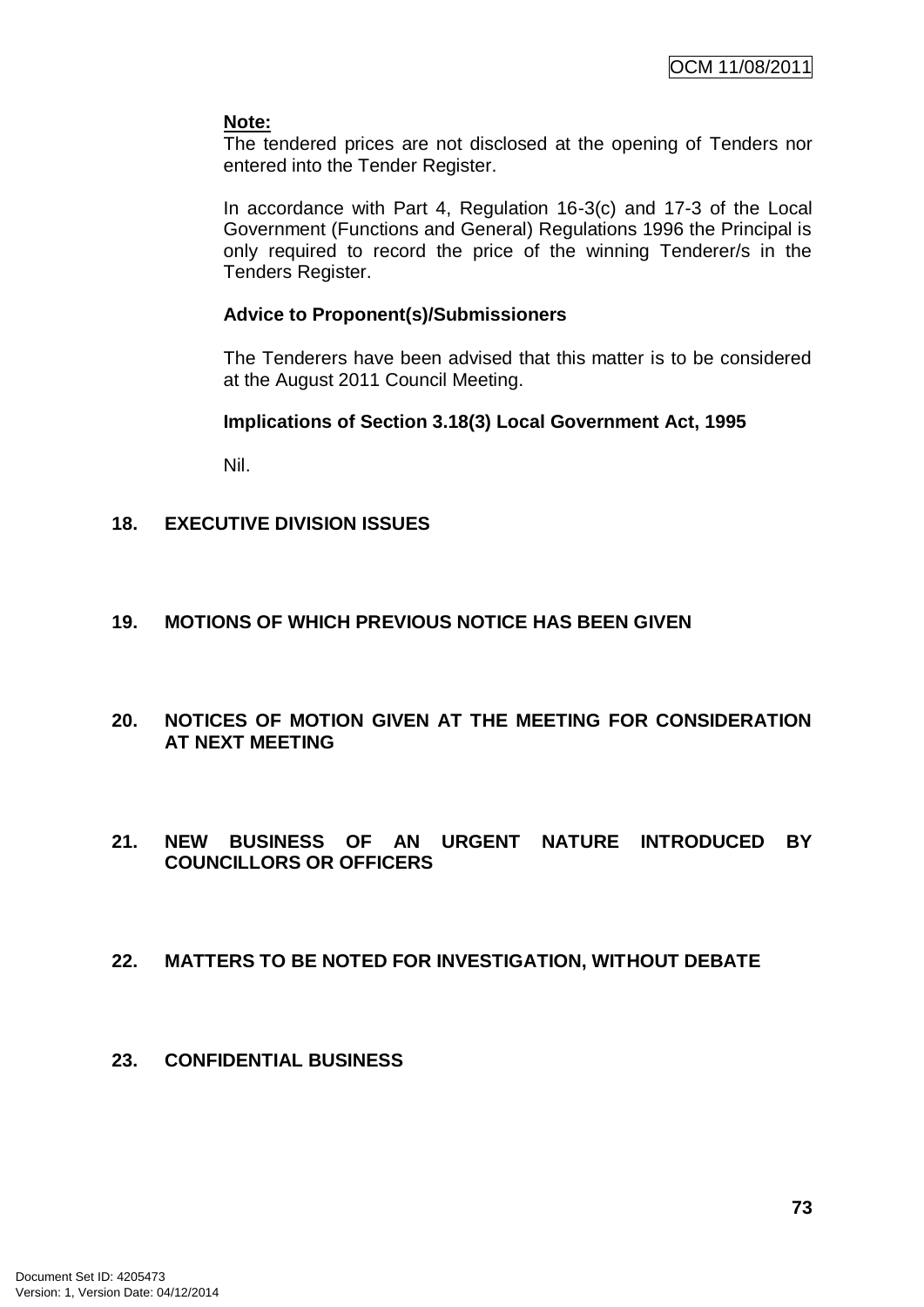# **24 (OCM 11/8/2011) - 24 RESOLUTION OF COMPLIANCE (SECTION 3.18(3), LOCAL GOVERNMENT ACT 1995)**

#### **RECOMMENDATION**

That Council is satisfied that resolutions carried at this Meeting and applicable to items concerning Council provided services and facilities, are:-

- (1) integrated and co-ordinated, so far as practicable, with any provided by the Commonwealth, the State or any public body;
- (2) not duplicated, to an extent Council considers inappropriate, services or facilities as provided by the Commonwealth, the State or any other body or person, whether public or private; and
- (3) managed efficiently and effectively.

# **COUNCIL DECISION**

## **25. CLOSURE OF MEETING**